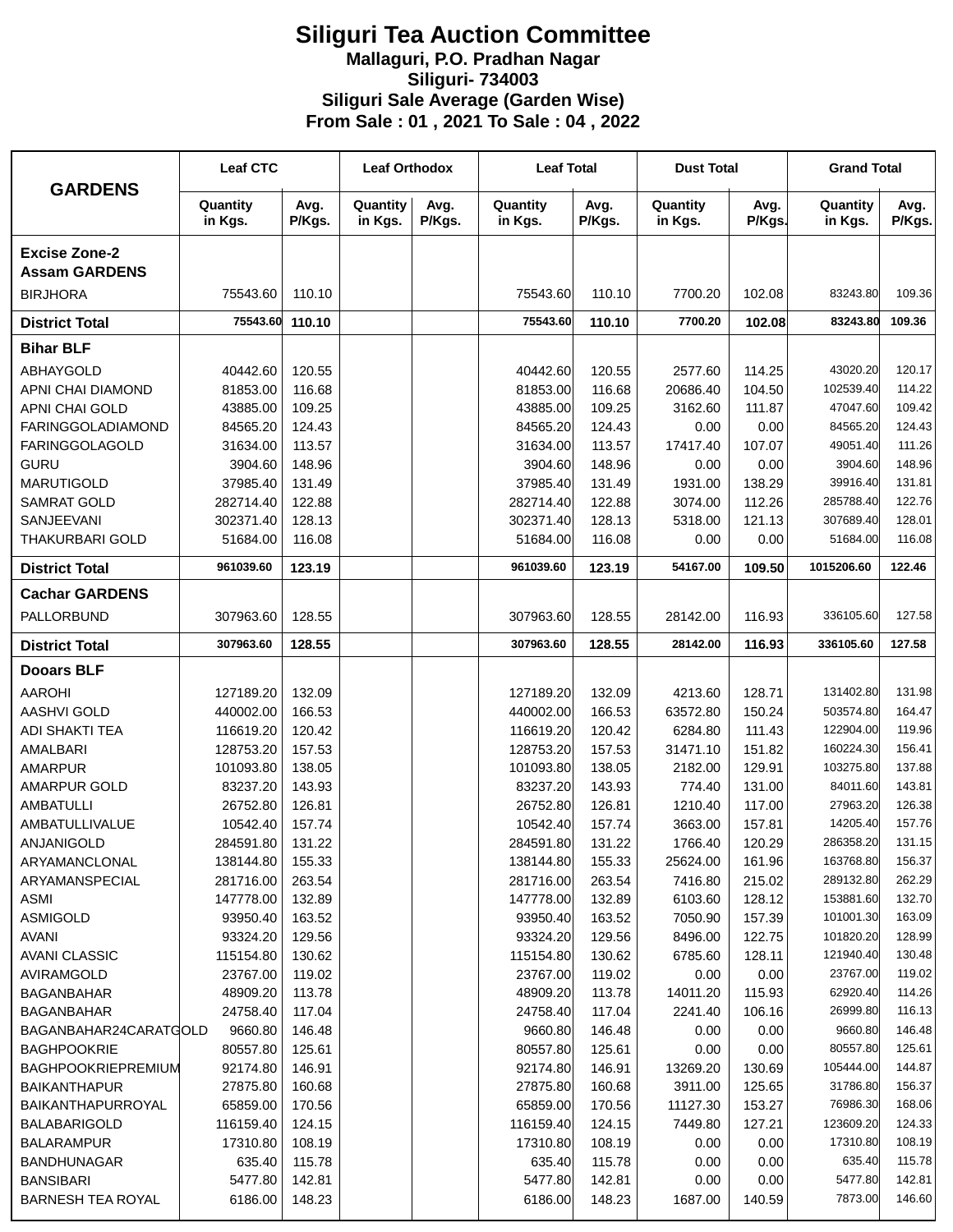|                                               | <b>Leaf CTC</b>       |                  | <b>Leaf Orthodox</b> |                | <b>Leaf Total</b>      |                  | <b>Dust Total</b>   |                  | <b>Grand Total</b>     |                  |
|-----------------------------------------------|-----------------------|------------------|----------------------|----------------|------------------------|------------------|---------------------|------------------|------------------------|------------------|
| <b>GARDENS</b>                                | Quantity<br>in Kgs.   | Avg.<br>P/Kgs.   | Quantity<br>in Kgs.  | Avg.<br>P/Kgs. | Quantity<br>in Kgs.    | Avg.<br>P/Kgs.   | Quantity<br>in Kgs. | Avg.<br>P/Kgs.   | Quantity<br>in Kgs.    | Avg.<br>P/Kgs.   |
| <b>Excise Zone-2</b>                          |                       |                  |                      |                |                        |                  |                     |                  |                        |                  |
| <b>BATLABARI</b>                              | 38331.00              | 114.60           |                      |                | 38331.00               | 114.60           | 2774.30             | 113.25           | 41105.30               | 114.51           |
| <b>BHAKTIPARA</b>                             | 136757.80             | 124.60           |                      |                | 136757.80              | 124.60           | 7027.50             | 119.06           | 143785.30              | 124.33           |
| <b>BHATURBARI</b>                             | 2567.00               | 184.17           |                      |                | 2567.00                | 184.17           | 0.00                | 0.00             | 2567.00                | 184.17           |
| <b>BIKRAM</b>                                 | 326999.00             | 142.64           |                      |                | 326999.00              | 142.64           | 13139.70            | 135.38           | 340138.70              | 142.36           |
| <b>BIKRAMROYAL</b>                            | 55896.40              | 168.22           |                      |                | 55896.40               | 168.22           | 204.70              | 156.00           | 56101.10               | 168.17           |
| <b>BLK</b>                                    | 31706.40              | 118.71           |                      |                | 31706.40               | 118.71           | 1849.60             | 110.44           | 33556.00               | 118.25           |
| <b>BLK SUPREME</b>                            | 99697.20              | 117.90           |                      |                | 99697.20               | 117.90           | 3638.00             | 114.36           | 103335.20              | 117.77           |
| CHINU TEA GOLD                                | 12070.60              | 136.74           |                      |                | 12070.60               | 136.74           | 175.40              | 146.00           | 12246.00               | 136.87           |
| <b>DEBNAGAR</b>                               | 48237.00              | 150.27           |                      |                | 48237.00               | 150.27           | 2583.20             | 158.70           | 50820.20               | 150.70           |
| <b>DEVERSHEY</b>                              | 8727.80               | 131.26           |                      |                | 8727.80                | 131.26           | 0.00                | 0.00             | 8727.80                | 131.26           |
| <b>DEVSHREE</b>                               | 6561.40               | 112.25           |                      |                | 6561.40                | 112.25           | 820.80              | 100.00           | 7382.20                | 110.89           |
| DEVSHREE ROYAL                                | 48509.20              | 113.36           |                      |                | 48509.20               | 113.36           | 5026.80             | 110.18           | 53536.00               | 113.06           |
| <b>DHANTALA TEA</b>                           | 135980.80             | 128.74           |                      |                | 135980.80              | 128.74           | 4987.50             | 109.55           | 140968.30              | 128.06           |
| <b>DHARLA</b>                                 | 6438.20               | 142.99           |                      |                | 6438.20                | 142.99           | 1031.10             | 142.95           | 7469.30                | 142.98           |
| <b>DHARLA PREMIUM</b>                         | 4038.00               | 160.59           |                      |                | 4038.00                | 160.59           | 694.40              | 135.00           | 4732.40                | 156.84           |
| EVERGREENSUPREEM                              | 2236.40               | 125.96           |                      |                | 2236.40                | 125.96           | 1034.40             | 126.00           | 3270.80                | 125.97           |
| <b>GAGANBARI</b>                              | 37327.60              | 122.25           |                      |                | 37327.60               | 122.25           | 754.40              | 121.00           | 38082.00               | 122.23           |
| GAGANBARIVALUE                                | 31976.60              | 125.12           |                      |                | 31976.60               | 125.12           | 2264.60             | 158.68           | 34241.20               | 127.34           |
| <b>GARALBARI ROYAL</b>                        | 6041.20               | 146.62           |                      |                | 6041.20                | 146.62           | 0.00                | 0.00             | 6041.20                | 146.62           |
| <b>GARALBARI SUPREME</b>                      | 7329.60               | 130.06           |                      |                | 7329.60                | 130.06           | 0.00                | 0.00             | 7329.60                | 130.06           |
| GARAMVALLEY                                   | 117263.60             | 114.13           |                      |                | 117263.60              | 114.13           | 2046.20             | 126.05           | 119309.80              | 114.33           |
| GARAMVALLEYGOLD                               | 178844.40             | 121.49           |                      |                | 178844.40              | 121.49           | 6658.50             | 129.03           | 185502.90              | 121.76           |
| <b>GEETATEADIAMOND</b>                        | 135979.80             | 154.90           |                      |                | 135979.80<br>240907.40 | 154.90           | 1106.80             | 127.00           | 137086.60<br>249846.70 | 154.67<br>140.74 |
| <b>GEETATEAGOLD</b><br><b>GREENTOUCHROYAL</b> | 240907.40<br>29596.00 | 141.06<br>145.37 |                      |                | 29596.00               | 141.06<br>145.37 | 8939.30<br>2649.30  | 132.27<br>148.19 | 32245.30               | 145.60           |
| <b>GUYABARI</b>                               | 23734.80              | 120.95           |                      |                | 23734.80               | 120.95           | 10729.50            | 115.60           | 34464.30               | 119.28           |
| <b>HARSINGPUR</b>                             | 128140.00             | 115.12           |                      |                | 128140.00              | 115.12           | 3432.30             | 116.90           | 131572.30              | 115.16           |
| <b>HOLLONG</b>                                | 49802.80              | 132.83           |                      |                | 49802.80               | 132.83           | 17789.20            | 136.01           | 67592.00               | 133.67           |
| <b>INDIRAGOLD</b>                             | 240680.40             | 148.29           |                      |                | 240680.40              | 148.29           | 41741.30            | 142.52           | 282421.70              | 147.44           |
| <b>INDIRATEA</b>                              | 157647.20             | 144.48           |                      |                | 157647.20              | 144.48           | 36616.70            | 138.48           | 194263.90              | 143.35           |
| <b>JAI JALPESHBARI</b>                        | 49197.40              | 132.63           |                      |                | 49197.40               | 132.63           | 5602.80             | 119.29           | 54800.20               | 131.27           |
| <b>JAIJALPESHBARISHG</b>                      | 150611.20             | 128.01           |                      |                | 150611.20              | 128.01           | 18370.00            | 115.84           | 168981.20              | 126.69           |
| <b>JALPARA</b>                                | 50252.20              | 137.61           |                      |                | 50252.20               | 137.61           | 9744.30             | 124.16           | 59996.50               | 135.42           |
| JALPARA ROYAL                                 | 3078.60               | 154.27           |                      |                | 3078.60                | 154.27           | 0.00                | 0.00             | 3078.60                | 154.27           |
| <b>JAMUNBARI</b>                              | 85729.20              | 120.17           |                      |                | 85729.20               | 120.17           | 7655.20             | 110.90           | 93384.40               | 119.41           |
| <b>JOREDIGHIGOLD</b>                          | 155883.40             | 128.65           |                      |                | 155883.40              | 128.65           | 11174.00            | 130.87           | 167057.40              | 128.80           |
| <b>JOTIYAKALI GOLD</b>                        | 6656.80               | 115.11           |                      |                | 6656.80                | 115.11           | 0.00                | 0.00             | 6656.80                | 115.11           |
| <b>KADMABARI</b>                              | 74912.80              | 117.16           |                      |                | 74912.80               | 117.16           | 4765.20             | 110.81           | 79678.00               | 116.78           |
| KADMABARI GOLD                                | 433740.00             | 131.64           |                      |                | 433740.00              | 131.64           | 31863.60            | 123.51           | 465603.60              | 131.09           |
| <b>KAIRASUPREME</b>                           | 8788.40               | 122.24           |                      |                | 8788.40                | 122.24           | 0.00                | 0.00             | 8788.40                | 122.24           |
| KALIAPANI                                     | 67946.60              | 127.05           |                      |                | 67946.60               | 127.05           | 0.00                | 0.00             | 67946.60               | 127.05           |
| KALIRHAT                                      | 771.40                | 153.00           |                      |                | 771.40                 | 153.00           | 0.00                | 0.00             | 771.40                 | 153.00           |
| KARALI-SUPRIM                                 | 257646.80             | 149.57           |                      |                | 257646.80              | 149.57           | 23455.80            | 139.85           | 281102.60              | 148.76           |
| <b>KASHI</b>                                  | 59387.60              | 119.78           |                      |                | 59387.60               | 119.78           | 4525.00             | 116.37           | 63912.60               | 119.54           |
| <b>KAWAGUB TEA GOLD</b>                       | 86598.00              | 122.58           |                      |                | 86598.00               | 122.58           | 12452.50            | 113.51           | 99050.50               | 121.44           |
| <b>KUMARPARA</b>                              | 2496.20               | 125.06           |                      |                | 2496.20                | 125.06           | 0.00                | 0.00             | 2496.20                | 125.06           |
| <b>LAKHIPUR PREMIUM</b>                       | 22869.40              | 132.32           |                      |                | 22869.40               | 132.32           | 1508.80             | 137.50           | 24378.20               | 132.64           |
| LAXMIBARI                                     | 266574.60             | 116.53           |                      |                | 266574.60              | 116.53           | 0.00                | 0.00             | 266574.60              | 116.53           |
| LAXMIBARISUPREME                              | 903243.40             | 121.29           |                      |                | 903243.40              | 121.29           | 16406.40            | 123.23           | 919649.80              | 121.32           |
| MAHALAXMI                                     | 186859.60             | 130.28           |                      |                | 186859.60              | 130.28           | 17951.20            | 123.03           | 204810.80              | 129.64           |
| <b>MAHALAXMI GOLD</b>                         | 32555.40              | 131.23           |                      |                | 32555.40               | 131.23           | 0.00                | 0.00             | 32555.40               | 131.23           |
| MAHANVITA                                     | 212883.80             | 118.91           |                      |                | 212883.80              | 118.91           | 4598.70             | 103.94           | 217482.50              | 118.59           |
| <b>MAHAVIR</b>                                | 86458.00              | 159.40           |                      |                | 86458.00               | 159.40           | 0.00                | 0.00             | 86458.00               | 159.40           |
| <b>MAIJONGBARI</b>                            | 46835.40              | 133.25           |                      |                | 46835.40               | 133.25           | 4951.60             | 125.50           | 51787.00               | 132.51           |
| MAIJONGBARIPREMIUM                            | 33130.60              | 144.98           |                      |                | 33130.60               | 144.98           | 5240.40             | 132.73           | 38371.00<br>116162.60  | 143.31<br>135.36 |
| MANGALBARI                                    | 105898.00             | 136.05           |                      |                | 105898.00              | 136.05           | 10264.60            | 128.18           | 76594.40               | 122.26           |
| MANGALBARI GOLD<br>MANGALBARIGOLD24C          | 74745.60<br>225091.20 | 122.60<br>157.87 |                      |                | 74745.60<br>225091.20  | 122.60<br>157.87 | 1848.80<br>17841.70 | 108.78<br>138.81 | 242932.90              | 156.47           |
|                                               |                       |                  |                      |                |                        |                  |                     |                  |                        |                  |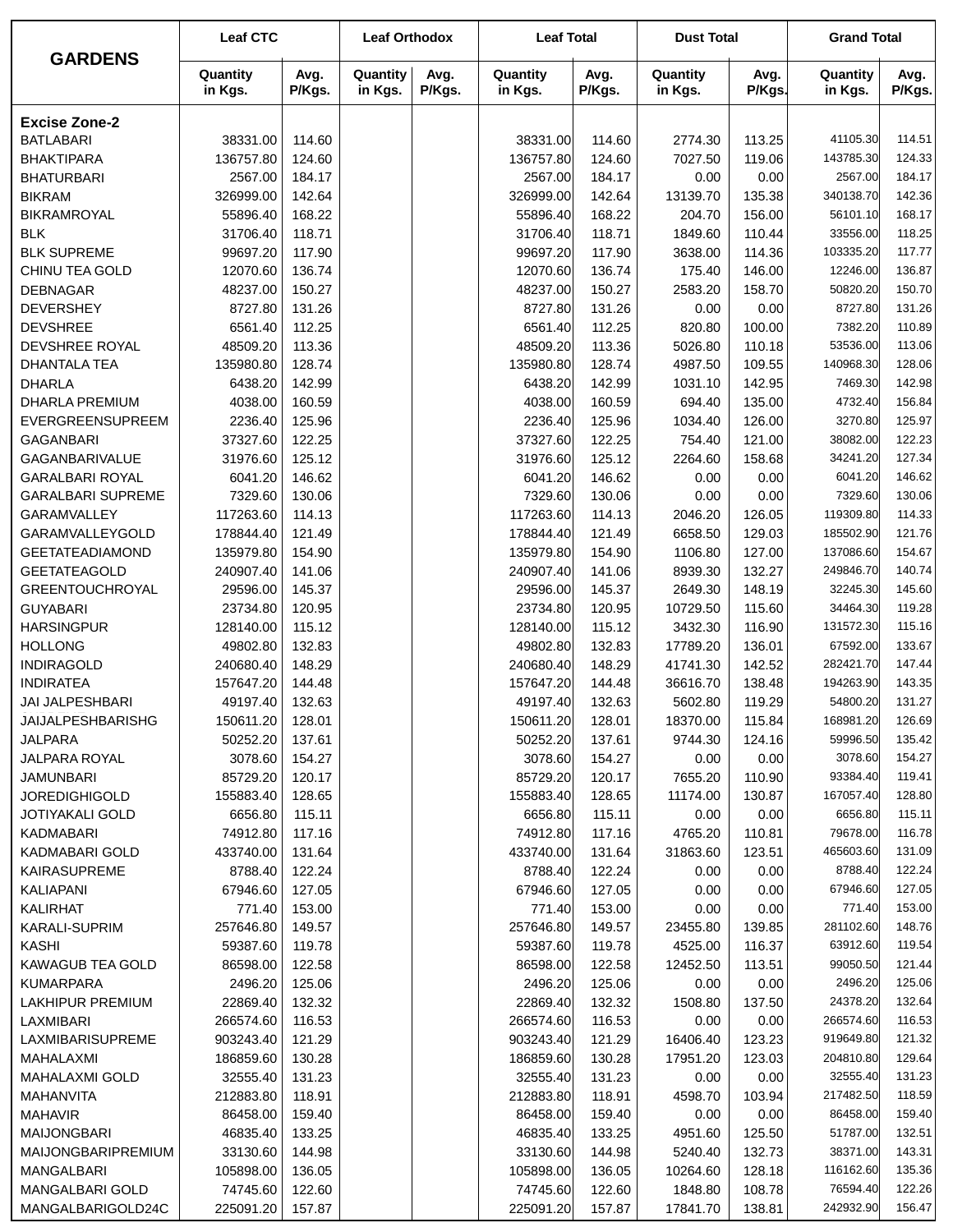| <b>GARDENS</b>                       | <b>Leaf CTC</b>       |                  | <b>Leaf Orthodox</b> |                | <b>Leaf Total</b>     |                  | <b>Dust Total</b>   |                  | <b>Grand Total</b>    |                  |
|--------------------------------------|-----------------------|------------------|----------------------|----------------|-----------------------|------------------|---------------------|------------------|-----------------------|------------------|
|                                      | Quantity<br>in Kgs.   | Avg.<br>P/Kgs.   | Quantity<br>in Kgs.  | Avg.<br>P/Kgs. | Quantity<br>in Kgs.   | Avg.<br>P/Kgs.   | Quantity<br>in Kgs. | Avg.<br>P/Kgs.   | Quantity<br>in Kgs.   | Avg.<br>P/Kgs.   |
| <b>Excise Zone-2</b>                 |                       |                  |                      |                |                       |                  |                     |                  |                       |                  |
| MANGALBARIPLATINUM                   | 28135.60              | 147.90           |                      |                | 28135.60              | 147.90           | 1797.60             | 132.88           | 29933.20              | 147.00           |
| <b>MANJIRA</b>                       | 20042.60              | 126.57           |                      |                | 20042.60              | 126.57           | 0.00                | 0.00             | 20042.60              | 126.57           |
| MANJIRA VALUE                        | 8494.00               | 151.73           |                      |                | 8494.00               | 151.73           | 1849.60             | 142.64           | 10343.60              | 150.11           |
| <b>MANVI</b>                         | 205512.40             | 132.03           |                      |                | 205512.40             | 132.03           | 21059.00            | 122.42           | 226571.40             | 131.14           |
| MAYAJUKTA CLONAL                     | 15247.80              | 131.06           |                      |                | 15247.80              | 131.06           | 1873.20             | 136.97           | 17121.00              | 131.71           |
| <b>MAYAJUKTA GOLD</b>                | 225902.40             | 134.08           |                      |                | 225902.40             | 134.08           | 5024.60             | 137.26           | 230927.00             | 134.15           |
| MAYAJUKTA SUPREME                    | 27464.80              | 145.01           |                      |                | 27464.80              | 145.01           | 879.80              | 143.42           | 28344.60              | 144.96           |
| <b>MAYNABARI</b>                     | 9930.00               | 122.20           |                      |                | 9930.00               | 122.20           | 771.10              | 136.61           | 10701.10              | 123.24           |
| <b>MAYNABARI ROYAL</b>               | 28504.40              | 122.86           |                      |                | 28504.40              | 122.86           | 0.00                | 0.00             | 28504.40              | 122.86           |
| <b>MAYNABARI SUPREME</b>             | 467754.40             | 130.47           |                      |                | 467754.40             | 130.47           | 11194.00            | 130.42           | 478948.40             | 130.47           |
| <b>MAZHABARI</b>                     | 1031.40               | 109.00           |                      |                | 1031.40               | 109.00           | 0.00                | 0.00             | 1031.40               | 109.00           |
| MAZHABARI ROYAL                      | 29798.80              | 118.86           |                      |                | 29798.80              | 118.86           | 0.00                | 0.00             | 29798.80              | 118.86           |
| <b>MOHEPOOKRIE</b>                   | 41656.60              | 131.49<br>138.08 |                      |                | 41656.60              | 131.49           | 5213.40             | 115.57           | 46870.00              | 129.72           |
| <b>MOHINIPUR</b>                     | 89782.20              |                  |                      |                | 89782.20              | 138.08           | 31328.20            | 129.88           | 121110.40<br>8225.40  | 135.96<br>116.33 |
| <b>MOKRARI</b><br><b>MOKRARIGOLD</b> | 7711.00<br>17699.00   | 116.36<br>128.54 |                      |                | 7711.00<br>17699.00   | 116.36<br>128.54 | 514.40<br>514.40    | 116.00<br>166.00 | 18213.40              | 129.59           |
| <b>MORPANI ROYAL</b>                 | 77634.80              | 145.26           |                      |                | 77634.80              | 145.26           | 0.00                | 0.00             | 77634.80              | 145.26           |
| <b>MORPANIGOLD</b>                   | 277692.80             | 136.49           |                      |                | 277692.80             | 136.49           | 15756.70            | 127.90           | 293449.50             | 136.03           |
| MUDIPARA ROYAL                       | 57634.80              | 149.11           |                      |                | 57634.80              | 149.11           | 7703.50             | 131.65           | 65338.30              | 147.05           |
| <b>MUDIPARAVALUE</b>                 | 7791.80               | 113.78           |                      |                | 7791.80               | 113.78           | 0.00                | 0.00             | 7791.80               | 113.78           |
| NIGAMVALLEY                          | 11286.20              | 130.96           |                      |                | 11286.20              | 130.96           | 0.00                | 0.00             | 11286.20              | 130.96           |
| <b>NOWAPARA</b>                      | 62567.20              | 153.42           |                      |                | 62567.20              | 153.42           | 8238.80             | 141.81           | 70806.00              | 152.07           |
| NOWAPARA ROYAL                       | 62762.60              | 161.04           |                      |                | 62762.60              | 161.04           | 8522.10             | 138.75           | 71284.70              | 158.37           |
| NOWAPARA SPECIAL                     | 24281.60              | 169.33           |                      |                | 24281.60              | 169.33           | 0.00                | 0.00             | 24281.60              | 169.33           |
| PADANJALI                            | 921377.60             | 131.78           |                      |                | 921377.60             | 131.78           | 103787.00           | 124.44           | 1025164.60            | 131.04           |
| PADANJALIGOLD                        | 51808.40              | 159.87           |                      |                | 51808.40              | 159.87           | 4160.50             | 159.23           | 55968.90              | 159.82           |
| PADMABARI                            | 73205.80              | 134.59           |                      |                | 73205.80              | 134.59           | 5561.10             | 140.96           | 78766.90              | 135.04           |
| PADMABARIGOLD                        | 140645.60             | 133.53           |                      |                | 140645.60             | 133.53           | 5329.90             | 153.36           | 145975.50             | 134.25           |
| <b>PANBARI</b>                       | 225864.00             | 122.85           |                      |                | 225864.00             | 122.85           | 2236.30             | 125.97           | 228100.30             | 122.88           |
| PANBARIGOLD                          | 503222.00             | 129.73           |                      |                | 503222.00             | 129.73           | 15179.90            | 123.45           | 518401.90             | 129.54           |
| <b>PANGABARI</b>                     | 66040.60              | 119.83           |                      |                | 66040.60              | 119.83           | 11864.80            | 121.97           | 77905.40              | 120.16           |
| <b>PRAAKRITIK</b>                    | 1001083.40            | 119.60           |                      |                | 1001083.40            | 119.60           | 23823.20            | 113.61           | 1024906.60            | 119.46           |
| RADHABARI                            | 5426.60               | 114.81           |                      |                | 5426.60               | 114.81           | 589.40              | 106.00           | 6016.00               | 113.95           |
| RADHABARI GOLD                       | 28694.80              | 106.64           |                      |                | 28694.80              | 106.64           | 1103.20             | 103.07           | 29798.00              | 106.51           |
| RANIRHAT                             | 5651.20               | 153.39           |                      |                | 5651.20               | 153.39           | 0.00                | 0.00             | 5651.20               | 153.39           |
| SAHEBBARIROYAL                       | 44004.20              | 129.15           |                      |                | 44004.20              | 129.15           | 0.00                | 0.00             | 44004.20<br>47053.80  | 129.15<br>118.17 |
| SALKABARI<br>SANKALP                 | 47053.80<br>200512.60 | 118.17<br>122.90 |                      |                | 47053.80<br>200512.60 | 118.17<br>122.90 | 0.00<br>1933.20     | 0.00<br>160.00   | 202445.80             | 123.26           |
| SANYASIHAT ROYAL                     | 48209.00              | 165.63           |                      |                | 48209.00              | 165.63           | 0.00                | 0.00             | 48209.00              | 165.63           |
| <b>SARASWATI ROYAL</b>               | 2410.80               | 152.03           |                      |                | 2410.80               | 152.03           | 0.00                | 0.00             | 2410.80               | 152.03           |
| <b>SARIAM PREMIUM</b>                | 12195.00              | 142.88           |                      |                | 12195.00              | 142.88           | 878.40              | 140.00           | 13073.40              | 142.69           |
| SARODAMONI                           | 25074.60              | 162.70           |                      |                | 25074.60              | 162.70           | 774.40              | 174.00           | 25849.00              | 163.04           |
| SARODAMONIVALUE                      | 19176.00              | 151.95           |                      |                | 19176.00              | 151.95           | 834.40              | 118.00           | 20010.40              | 150.54           |
| <b>SATABDI</b>                       | 141976.00             | 131.22           |                      |                | 141976.00             | 131.22           | 7915.60             | 129.39           | 149891.60             | 131.12           |
| SATABDI GOLD                         | 199052.60             | 124.78           |                      |                | 199052.60             | 124.78           | 13562.70            | 114.48           | 212615.30             | 124.12           |
| <b>SATHGAON</b>                      | 193663.60             | 114.83           |                      |                | 193663.60             | 114.83           | 11127.20            | 113.37           | 204790.80             | 114.75           |
| <b>SENCHAL</b>                       | 26020.20              | 171.59           |                      |                | 26020.20              | 171.59           | 14556.80            | 140.81           | 40577.00              | 160.54           |
| <b>SHIVALICK</b>                     | 79343.20              | 134.02           |                      |                | 79343.20              | 134.02           | 1488.80             | 144.37           | 80832.00              | 134.21           |
| SHIVALICK ROYAL                      | 13147.80              | 125.56           |                      |                | 13147.80              | 125.56           | 0.00                | 0.00             | 13147.80              | 125.56           |
| SONAAJULI                            | 123753.20             | 128.36           |                      |                | 123753.20             | 128.36           | 0.00                | 0.00             | 123753.20             | 128.36           |
| SONIBARI                             | 34495.20              | 125.07           |                      |                | 34495.20              | 125.07           | 0.00                | 0.00             | 34495.20              | 125.07           |
| SREERUPADIAMOND                      | 115382.60             | 123.44           |                      |                | 115382.60             | 123.44           | 1044.40             | 141.00           | 116427.00             | 123.60           |
| SREERUPAGOLD                         | 104561.40             | 113.89           |                      |                | 104561.40             | 113.89           | 4453.40             | 109.47           | 109014.80             | 113.71           |
| <b>SUDHA</b>                         | 196855.00             | 121.26           |                      |                | 196855.00             | 121.26           | 10594.40            | 117.42           | 207449.40             | 121.07           |
| <b>SUTUNGA</b>                       | 2825.60               | 113.05           |                      |                | 2825.60               | 113.05           | 0.00                | 0.00             | 2825.60               | 113.05           |
| <b>TATOPANI</b>                      | 25814.80              | 125.08           |                      |                | 25814.80              | 125.08           | 6496.30             | 115.28           | 32311.10              | 123.11           |
| <b>TATOPANISUPREME</b>               | 48373.40              | 135.40           |                      |                | 48373.40              | 135.40           | 7587.30             | 127.89           | 55960.70<br>323127.90 | 134.38<br>127.29 |
| <b>TEABORN</b>                       | 303282.20             | 127.05           |                      |                | 303282.20             | 127.05           | 19845.70            | 130.81           |                       |                  |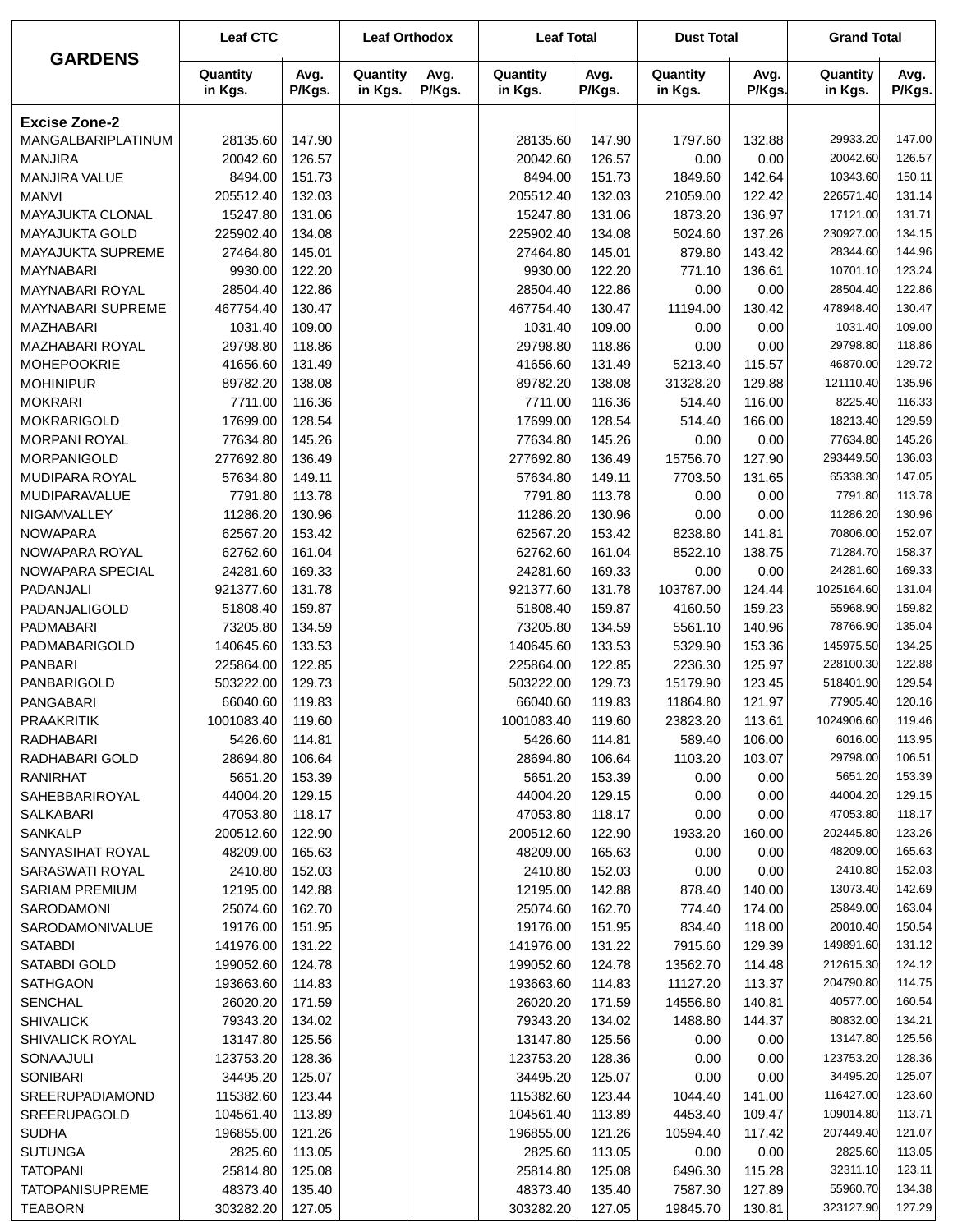| <b>GARDENS</b>           | <b>Leaf CTC</b>     |                | <b>Leaf Orthodox</b> |                | <b>Leaf Total</b>   |                | <b>Dust Total</b>   |                | <b>Grand Total</b>  |                |
|--------------------------|---------------------|----------------|----------------------|----------------|---------------------|----------------|---------------------|----------------|---------------------|----------------|
|                          | Quantity<br>in Kgs. | Avg.<br>P/Kgs. | Quantity<br>in Kgs.  | Avg.<br>P/Kgs. | Quantity<br>in Kgs. | Avg.<br>P/Kgs. | Quantity<br>in Kgs. | Avg.<br>P/Kgs. | Quantity<br>in Kgs. | Avg.<br>P/Kgs. |
| <b>Excise Zone-2</b>     |                     |                |                      |                |                     |                |                     |                |                     |                |
| TELANIPAR ROYAL          | 50904.80            | 126.53         |                      |                | 50904.80            | 126.53         | 774.40              | 111.00         | 51679.20            | 126.30         |
| <b>TELANIPARA</b>        | 235241.80           | 124.74         |                      |                | 235241.80           | 124.74         | 6964.40             | 107.70         | 242206.20           | 124.25         |
| <b>TINBIGHA</b>          | 143465.80           | 146.20         |                      |                | 143465.80           | 146.20         | 26716.80            | 140.34         | 170182.60           | 145.28         |
| <b>UTIBLACK</b>          | 195568.60           | 132.60         |                      |                | 195568.60           | 132.60         | 21332.30            | 124.35         | 216900.90           | 131.79         |
| VEERPRIDE                | 23496.40            | 101.19         |                      |                | 23496.40            | 101.19         | 0.00                | 0.00           | 23496.40            | 101.19         |
| YASHIKA GOLD             | 10808.20            | 125.48         |                      |                | 10808.20            | 125.48         | 644.40              | 120.00         | 11452.60            | 125.17         |
| YASHIKA PREMIUM          | 15887.40            | 145.79         |                      |                | 15887.40            | 145.79         | 386.70              | 136.00         | 16274.10            | 145.56         |
| <b>District Total</b>    | 16260944.20         | 134.55         |                      |                | 16260944.20         | 134.55         | 1076036.10          | 131.49         | 17336980.30         | 134.36         |
| <b>Dooars GARDENS</b>    |                     |                |                      |                |                     |                |                     |                |                     |                |
| <b>AIBHEEL</b>           | 773266.40           | 277.86         |                      |                | 773266.40           | 277.86         | 73260.00            | 237.51         | 846526.40           | 274.37         |
| AMBARIROYAL              | 626166.40           | 201.55         |                      |                | 626166.40           | 201.55         | 146974.20           | 172.93         | 773140.60           | 196.11         |
| ANANDAPURACE             | 96990.60            | 159.24         |                      |                | 96990.60            | 159.24         | 803.10              | 161.88         | 97793.70            | 159.26         |
| ANANDAPURACEGOLD         | 133094.20           | 170.15         |                      |                | 133094.20           | 170.15         | 5300.30             | 161.14         | 138394.50           | 169.81         |
| ANANDAPURROYAL           | 339253.40           | 306.29         |                      |                | 339253.40           | 306.29         | 44807.20            | 242.45         | 384060.60           | 298.84         |
| ANANDAPURSUPREME         | 114339.80           | 234.47         |                      |                | 114339.80           | 234.47         | 19358.10            | 213.35         | 133697.90           | 231.42         |
| ARJUNCHANDRA             | 437443.60           | 161.92         |                      |                | 437443.60           | 161.92         | 17123.20            | 139.50         | 454566.80           | 161.07         |
| <b>ATIABARI</b>          | 1297238.00          | 183.63         |                      |                | 1297238.00          | 183.63         | 130253.00           | 158.09         | 1427491.00          | 181.30         |
| ATIABARI GOLD            | 100739.20           | 213.31         |                      |                | 100739.20           | 213.31         | 0.00                | 0.00           | 100739.20           | 213.31         |
| <b>BAINTGOORIE</b>       | 573129.80           | 210.35         |                      |                | 573129.80           | 210.35         | 93067.80            | 171.95         | 666197.60           | 204.98         |
| <b>BAMANDANGA</b>        | 344672.20           | 164.22         |                      |                | 344672.20           | 164.22         | 44844.00            | 136.74         | 389516.20           | 161.05         |
| <b>BAMANDANGA SILVER</b> | 254066.20           | 195.89         |                      |                | 254066.20           | 195.89         | 15332.20            | 158.76         | 269398.40           | 193.77         |
| BAMANDANGAGOLD           | 158004.60           | 221.85         |                      |                | 158004.60           | 221.85         | 5790.30             | 181.77         | 163794.90           | 220.44         |
| <b>BANARHAT</b>          | 386206.40           | 217.87         |                      |                | 386206.40           | 217.87         | 22077.80            | 215.19         | 408284.20           | 217.73         |
| <b>BARADIGHI</b>         | 852510.40           | 270.30         |                      |                | 852510.40           | 270.30         | 117583.70           | 231.24         | 970094.10           | 265.56         |
| <b>BARRONS</b>           | 10419.00            | 137.02         |                      |                | 10419.00            | 137.02         | 1313.50             | 173.26         | 11732.50            | 141.08         |
| <b>BATABARI</b>          | 289635.20           | 209.17         |                      |                | 289635.20           | 209.17         | 57838.20            | 190.37         | 347473.40           | 206.04         |
| <b>BEECH</b>             | 1048709.20          | 211.25         |                      |                | 1048709.20          | 211.25         | 147320.90           | 178.77         | 1196030.10          | 207.25         |
| <b>BELAKOBA</b>          | 23319.40            | 123.51         |                      |                | 23319.40            | 123.51         | 4162.60             | 123.34         | 27482.00            | 123.48         |
| <b>BHAGATPURGOLD</b>     | 877234.80           | 224.40         |                      |                | 877234.80           | 224.40         | 139723.80           | 203.66         | 1016958.60          | 221.55         |
| <b>BHANDAPUR</b>         | 76141.20            | 147.20         |                      |                | 76141.20            | 147.20         | 6046.80             | 159.50         | 82188.00            | 148.11         |
| <b>BHANDIGURI ROYAL</b>  | 482741.80           | 198.71         |                      |                | 482741.80           | 198.71         | 79879.40            | 162.86         | 562621.20           | 193.62         |
| <b>BHANDIGURIESTEEM</b>  | 178450.80           | 136.55         |                      |                | 178450.80           | 136.55         | 42063.20            | 134.36         | 220514.00           | 136.13         |
| <b>BHANDIPARA</b>        | 9013.80             | 120.92         |                      |                | 9013.80             | 120.92         | 3643.00             | 121.11         | 12656.80            | 120.97         |
| <b>BHARNOBARI</b>        | 207298.80           | 184.20         |                      |                | 207298.80           | 184.20         | 55165.40            | 164.00         | 262464.20           | 179.95         |
| <b>BHARNOBARI ROYAL</b>  | 217740.80           | 195.99         |                      |                | 217740.80           | 195.99         | 53827.10            | 182.17         | 271567.90           | 193.25         |
| <b>BHATKAWA</b>          | 465915.70           | 247.45         |                      |                | 465915.70           | 247.45         | 43519.30            | 220.62         | 509435.00           | 245.16         |
| <b>BHATPARA</b>          | 861833.20           | 163.60         |                      |                | 861833.20           | 163.60         | 226172.40           | 151.14         | 1088005.60          | 161.01         |
| <b>BHOGOTPORE</b>        | 93288.60            | 150.96         |                      |                | 93288.60            | 150.96         | 55260.10            | 145.09         | 148548.70           | 148.77         |
| <b>BHOGOTPORESUPREME</b> | 145863.00           | 160.89         |                      |                | 145863.00           | 160.89         | 47944.70            | 154.34         | 193807.70           | 159.27         |
| <b>BIDYABARIE</b>        | 67641.40            | 123.69         |                      |                | 67641.40            | 123.69         | 5350.70             | 118.56         | 72992.10            | 123.31         |
| <b>BINAGURI</b>          | 1155925.40          | 277.59         |                      |                | 1155925.40          | 277.59         | 353766.90           | 242.48         | 1509692.30          | 269.36         |
| <b>BRAHMAPUR</b>         | 184.20              | 176.00         |                      |                | 184.20              | 176.00         | 0.00                | 0.00           | 184.20              | 176.00         |
| <b>BYTAGOOL</b>          | 3494.20             | 113.91         |                      |                | 3494.20             | 113.91         | 1394.40             | 103.00         | 4888.60             | 110.80         |
| <b>CENTRALDOOARS</b>     | 525332.00           | 176.85         |                      |                | 525332.00           | 176.85         | 120337.80           | 166.31         | 645669.80           | 174.89         |
| <b>CHAIBASA</b>          | 12678.00            | 126.14         |                      |                | 12678.00            | 126.14         | 2263.20             | 134.00         | 14941.20            | 127.33         |
| <b>CHALOUNI</b>          | 474654.40           | 279.56         |                      |                | 474654.40           | 279.56         | 79255.50            | 230.00         | 553909.90           | 272.47         |
| <b>CHAMURCHI</b>         | 130832.80           | 153.90         |                      |                | 130832.80           | 153.90         | 58465.70            | 143.93         | 189298.50           | 150.82         |
| <b>CHENGMARI</b>         | 775088.20           | 260.42         |                      |                | 775088.20           | 260.42         | 180866.10           | 209.21         | 955954.30           | 250.73         |
| <b>CHINCHULA</b>         | 708098.00           | 178.14         |                      |                | 708098.00           | 178.14         | 122658.70           | 155.77         | 830756.70           | 174.84         |
| <b>CHOONABHUTTI</b>      | 126958.20           | 200.35         |                      |                | 126958.20           | 200.35         | 7730.70             | 200.25         | 134688.90           | 200.34         |
| <b>CHUAPARA</b>          | 1103085.00          | 142.17         |                      |                | 1103085.00          | 142.17         | 277232.50           | 140.16         | 1380317.50          | 141.77         |
| <b>CHULSA</b>            | 431206.30           | 297.99         |                      |                | 431206.30           | 297.99         | 50714.70            | 259.26         | 481921.00           | 293.91         |
| <b>CHULSASUPER</b>       | 1830.20             | 143.44         |                      |                | 1830.20             | 143.44         | 0.00                | 0.00           | 1830.20             | 143.44         |
| <b>COOCHBEHAR</b>        | 110458.00           | 119.54         |                      |                | 110458.00           | 119.54         | 9483.10             | 133.36         | 119941.10           | 120.63         |
| COOCHBEHAR ROYAL         | 187602.00           | 160.44         |                      |                | 187602.00           | 160.44         | 21147.00            | 135.36         | 208749.00           | 157.90         |
| COOCHBEHAR SPECIAL       | 37935.40            | 164.53         |                      |                | 37935.40            | 164.53         | 1548.80             | 131.00         | 39484.20            | 163.22         |
|                          |                     |                |                      |                |                     |                |                     |                |                     |                |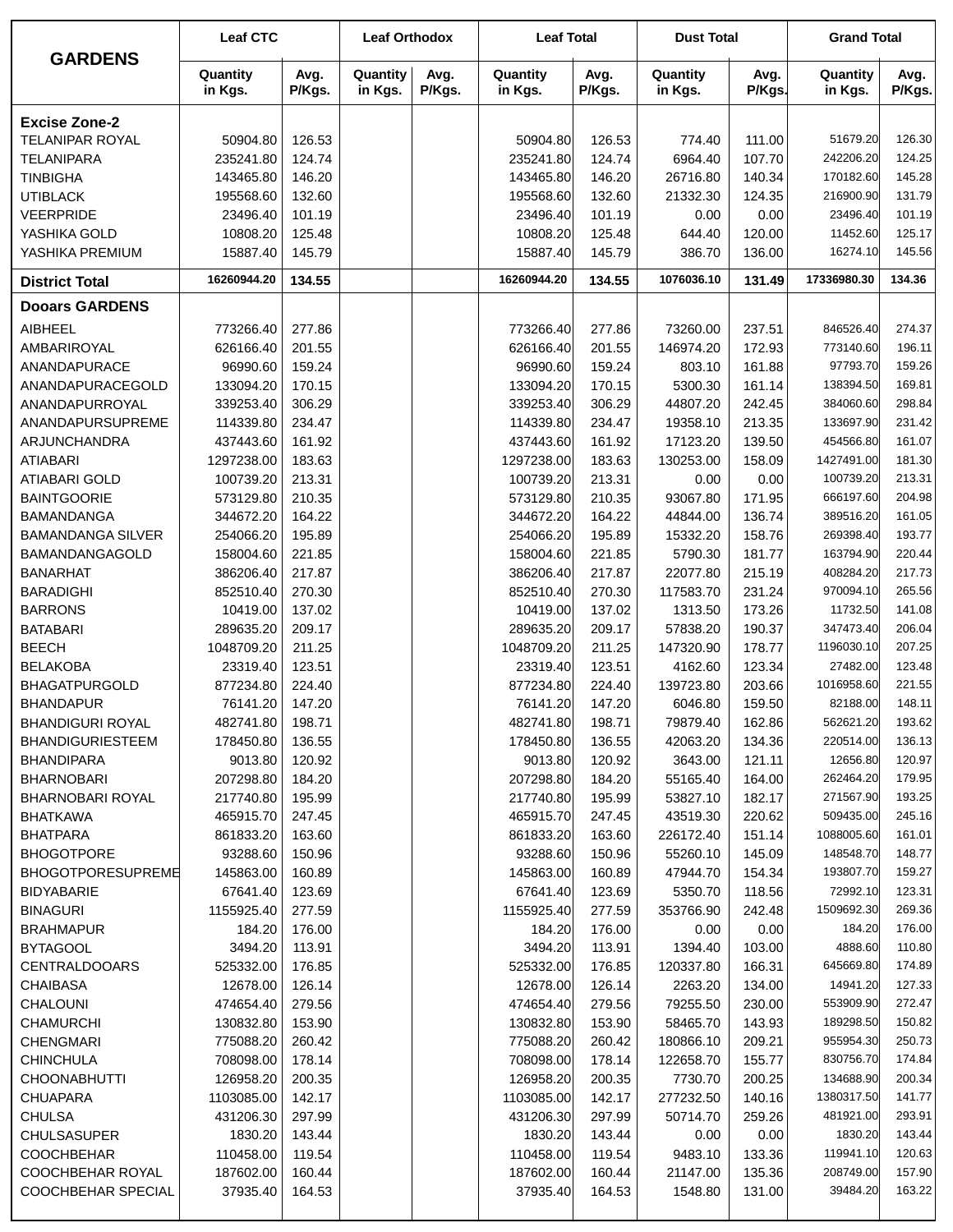|                        | <b>Leaf CTC</b>     |                | <b>Leaf Orthodox</b> |                | <b>Leaf Total</b>   |                | <b>Dust Total</b>   |                | <b>Grand Total</b>  |                |
|------------------------|---------------------|----------------|----------------------|----------------|---------------------|----------------|---------------------|----------------|---------------------|----------------|
| <b>GARDENS</b>         | Quantity<br>in Kgs. | Avg.<br>P/Kgs. | Quantity<br>in Kgs.  | Avg.<br>P/Kgs. | Quantity<br>in Kgs. | Avg.<br>P/Kgs. | Quantity<br>in Kgs. | Avg.<br>P/Kgs. | Quantity<br>in Kgs. | Avg.<br>P/Kgs. |
| <b>Excise Zone-2</b>   |                     |                |                      |                |                     |                |                     |                |                     |                |
| COOCHBEHARDIAMOND      | 202578.40           | 130.00         |                      |                | 202578.40           | 130.00         | 37726.20            | 126.91         | 240304.60           | 129.52         |
| <b>DALGAON</b>         | 899712.60           | 271.84         |                      |                | 899712.60           | 271.84         | 228384.80           | 200.38         | 1128097.40          | 257.38         |
| <b>DALSINGPARA</b>     | 159225.00           | 153.11         |                      |                | 159225.00           | 153.11         | 62066.50            | 131.51         | 221291.50           | 147.05         |
| DALSINGPARA ROYALE     | 31906.00            | 237.63         |                      |                | 31906.00            | 237.63         | 5810.80             | 181.78         | 37716.80            | 229.02         |
| <b>DALSINGPARAGOLD</b> | 571102.20           | 190.72         |                      |                | 571102.20           | 190.72         | 98923.90            | 170.28         | 670026.10           | 187.70         |
| <b>DAMANPUR</b>        | 286305.60           | 150.66         |                      |                | 286305.60           | 150.66         | 46439.30            | 139.75         | 332744.90           | 149.14         |
| <b>DAMDIM</b>          | 867679.00           | 204.68         |                      |                | 867679.00           | 204.68         | 185448.40           | 176.68         | 1053127.40          | 199.75         |
| <b>DANGUAJHAR</b>      | 601242.00           | 311.63         |                      |                | 601242.00           | 311.63         | 63701.30            | 250.24         | 664943.30           | 305.75         |
| <b>DEBPARA</b>         | 710573.60           | 149.50         |                      |                | 710573.60           | 149.50         | 82511.00            | 134.83         | 793084.60           | 147.97         |
| DEBPARASPECIAL         | 116667.20           | 207.21         |                      |                | 116667.20           | 207.21         | 902.10              | 224.60         | 117569.30           | 207.34         |
| <b>DHOWLAJHORA</b>     | 490601.60           | 145.41         |                      |                | 490601.60           | 145.41         | 68964.00            | 138.67         | 559565.60           | 144.58         |
| <b>DIANARAMBARI</b>    | 369326.20           | 276.51         |                      |                | 369326.20           | 276.51         | 79471.20            | 202.92         | 448797.40           | 263.48         |
| <b>DWARIKAGOLD</b>     | 132422.40           | 121.53         |                      |                | 132422.40           | 121.53         | 12434.60            | 112.13         | 144857.00           | 120.72         |
| <b>ELLENBARRIE</b>     | 288818.20           | 119.06         |                      |                | 288818.20           | 119.06         | 32039.60            | 121.26         | 320857.80           | 119.28         |
| ELLENBARRIEGOLD        | 79798.40            | 152.51         |                      |                | 79798.40            | 152.51         | 10623.90            | 144.18         | 90422.30            | 151.53         |
| ELLENBARRIEROYAL       | 100542.40           | 185.14         |                      |                | 100542.40           | 185.14         | 9543.50             | 157.07         | 110085.90           | 182.71         |
| <b>ENGLISH ROYAL</b>   | 0.00                | 0.00           |                      |                | 0.00                | 0.00           | 638.80              | 104.00         | 638.80              | 104.00         |
| <b>ENGO</b>            | 129133.00           | 163.01         |                      |                | 129133.00           | 163.01         | 14123.70            | 161.63         | 143256.70           | 162.88         |
| <b>ENGOGOLD</b>        | 70839.60            | 221.08         |                      |                | 70839.60            | 221.08         | 10344.10            | 203.80         | 81183.70            | 218.88         |
| <b>ETHELBARI</b>       | 285006.00           | 167.80         |                      |                | 285006.00           | 167.80         | 49073.80            | 152.70         | 334079.80           | 165.58         |
| <b>ETHELBARIBEST</b>   | 30273.60            | 250.53         |                      |                | 30273.60            | 250.53         | 7263.70             | 212.31         | 37537.30            | 243.14         |
| <b>ETHELBARIGOLD</b>   | 291942.80           | 200.39         |                      |                | 291942.80           | 200.39         | 37436.50            | 177.72         | 329379.30           | 197.82         |
| <b>GAHIRABARI</b>      | 5921.60             | 128.83         |                      |                | 5921.60             | 128.83         | 748.80              | 154.00         | 6670.40             | 131.65         |
| <b>GAIRKHATA</b>       | 1300045.20          | 200.53         |                      |                | 1300045.20          | 200.53         | 308430.20           | 181.87         | 1608475.40          | 196.95         |
| <b>GANDHARV</b>        | 2607.80             | 171.33         |                      |                | 2607.80             | 171.33         | 0.00                | 0.00           | 2607.80             | 171.33         |
| <b>GANDRAPARA</b>      | 586600.40           | 270.28         |                      |                | 586600.40           | 270.28         | 176564.90           | 223.57         | 763165.30           | 259.47         |
| GARGANDA               | 1586253.80          | 174.74         |                      |                | 1586253.80          | 174.74         | 144450.30           | 152.80         | 1730704.10          | 172.91         |
| <b>GHATIA</b>          | 104780.40           | 186.09         |                      |                | 104780.40           | 186.09         | 74975.30            | 166.25         | 179755.70           | 177.81         |
| <b>GHATIAROYAL</b>     | 810417.20           | 301.30         |                      |                | 810417.20           | 301.30         | 181107.00           | 243.95         | 991524.20           | 290.82         |
| <b>GHEESHBARI</b>      | 3377.00             | 144.33         |                      |                | 3377.00             | 144.33         | 0.00                | 0.00           | 3377.00             | 144.33         |
| <b>GOODHOPE</b>        | 348341.60           | 220.05         |                      |                | 348341.60           | 220.05         | 84664.80            | 169.04         | 433006.40           | 210.08         |
| GOODHOPESHYAMBAGH      | 583.60              | 216.36         |                      |                | 583.60              | 216.36         | 0.00                | 0.00           | 583.60              | 216.36         |
| <b>GOPALPUR</b>        | 832934.20           | 235.66         |                      |                | 832934.20           | 235.66         | 113445.20           | 202.89         | 946379.40           | 231.73         |
| <b>GOPALPURGOLD</b>    | 136663.40           | 191.89         |                      |                | 136663.40           | 191.89         | 27050.80            | 170.20         | 163714.20           | 188.31         |
| <b>GURJANGJHORA</b>    | 253513.00           | 193.87         |                      |                | 253513.00           | 193.87         | 46385.30            | 173.85         | 299898.30           | 190.77         |
| <b>HANTAPARA</b>       | 1477480.80          | 183.08         |                      |                | 1477480.80          | 183.08         | 83535.20            | 168.09         | 1561016.00          | 182.27         |
| <b>HILLA</b>           | 155456.60           | 222.42         |                      |                | 155456.60           | 222.42         | 51381.20            | 176.61         | 206837.80           | 211.04         |
| <b>HILLA ROYALE</b>    | 280979.00           | 289.17         |                      |                | 280979.00           | 289.17         | 36381.70            | 248.89         | 317360.70           | 284.55         |
| <b>HOPE</b>            | 385299.70           | 293.54         |                      |                | 385299.70           | 293.54         | 65797.50            | 243.24         | 451097.20           | 286.20         |
| <b>HULDIBARI</b>       | 869358.00           | 184.58         |                      |                | 869358.00           | 184.58         | 262800.50           | 147.82         | 1132158.50          | 176.05         |
| HULDIBARIROYAL         | 916100.20           | 252.50         |                      |                | 916100.20           | 252.50         | 147955.60           | 203.40         | 1064055.80          | 245.67         |
| <b>HULDIGHATI</b>      | 6172.40             | 153.84         |                      |                | 6172.40             | 153.84         | 2816.40             | 153.67         | 8988.80             | 153.79         |
| <b>INDONG</b>          | 596611.80           | 155.84         |                      |                | 596611.80           | 155.84         | 73337.40            | 146.63         | 669949.20           | 154.83         |
| <b>INDONGGOLD</b>      | 429881.80           | 242.91         |                      |                | 429881.80           | 242.91         | 38581.50            | 205.51         | 468463.30           | 239.83         |
| <b>JADABPUR</b>        | 93986.60            | 125.07         |                      |                | 93986.60            | 125.07         | 9934.60             | 119.83         | 103921.20           | 124.57         |
| <b>JADABPURROYAL</b>   | 88235.60            | 128.26         |                      |                | 88235.60            | 128.26         | 4982.80             | 123.21         | 93218.40            | 127.99         |
| JAINTI                 | 861894.20           | 166.36         |                      |                | 861894.20           | 166.36         | 257890.60           | 149.65         | 1119784.80          | 162.51         |
| JALDAPARA              | 7829.60             | 155.57         |                      |                | 7829.60             | 155.57         | 186.70              | 165.00         | 8016.30             | 155.79         |
| JITI                   | 487839.10           | 304.15         |                      |                | 487839.10           | 304.15         | 86693.00            | 262.14         | 574532.10           | 297.81         |
| <b>JOGESCHANDRA</b>    | 228430.00           | 134.31         |                      |                | 228430.00           | 134.31         | 27598.40            | 132.27         | 256028.40           | 134.09         |
| <b>JOGESH CHANDRA</b>  | 109413.40           | 144.96         |                      |                | 109413.40           | 144.96         | 11279.00            | 127.71         | 120692.40           | 143.35         |
| <b>JOYPUR</b>          | 171634.00           | 149.54         |                      |                | 171634.00           | 149.54         | 44111.30            | 136.84         | 215745.30           | 146.94         |
| <b>KADAMBINI</b>       | 401847.20           | 163.58         |                      |                | 401847.20           | 163.58         | 87490.40            | 153.22         | 489337.60           | 161.73         |
| KAILASHPURPREMIUM      | 867829.60           | 174.50         |                      |                | 867829.60           | 174.50         | 59356.70            | 150.05         | 927186.30           | 172.93         |
| KALABARIGOLD           | 46726.40            | 135.18         |                      |                | 46726.40            | 135.18         | 9298.40             | 133.95         | 56024.80            | 134.98         |
| KALABARIROYAL          | 114528.00           | 234.89         |                      |                | 114528.00           | 234.89         | 18341.80            | 186.20         | 132869.80           | 228.17         |
| <b>KALAGAITY</b>       | 34563.80            | 147.09         |                      |                | 34563.80            | 147.09         | 4181.70             | 157.58         | 38745.50            | 148.22         |
| <b>KALASONA</b>        | 21299.00            | 115.57         |                      |                | 21299.00            | 115.57         | 0.00                | 0.00           | 21299.00            | 115.57         |
|                        |                     |                |                      |                |                     |                |                     |                |                     |                |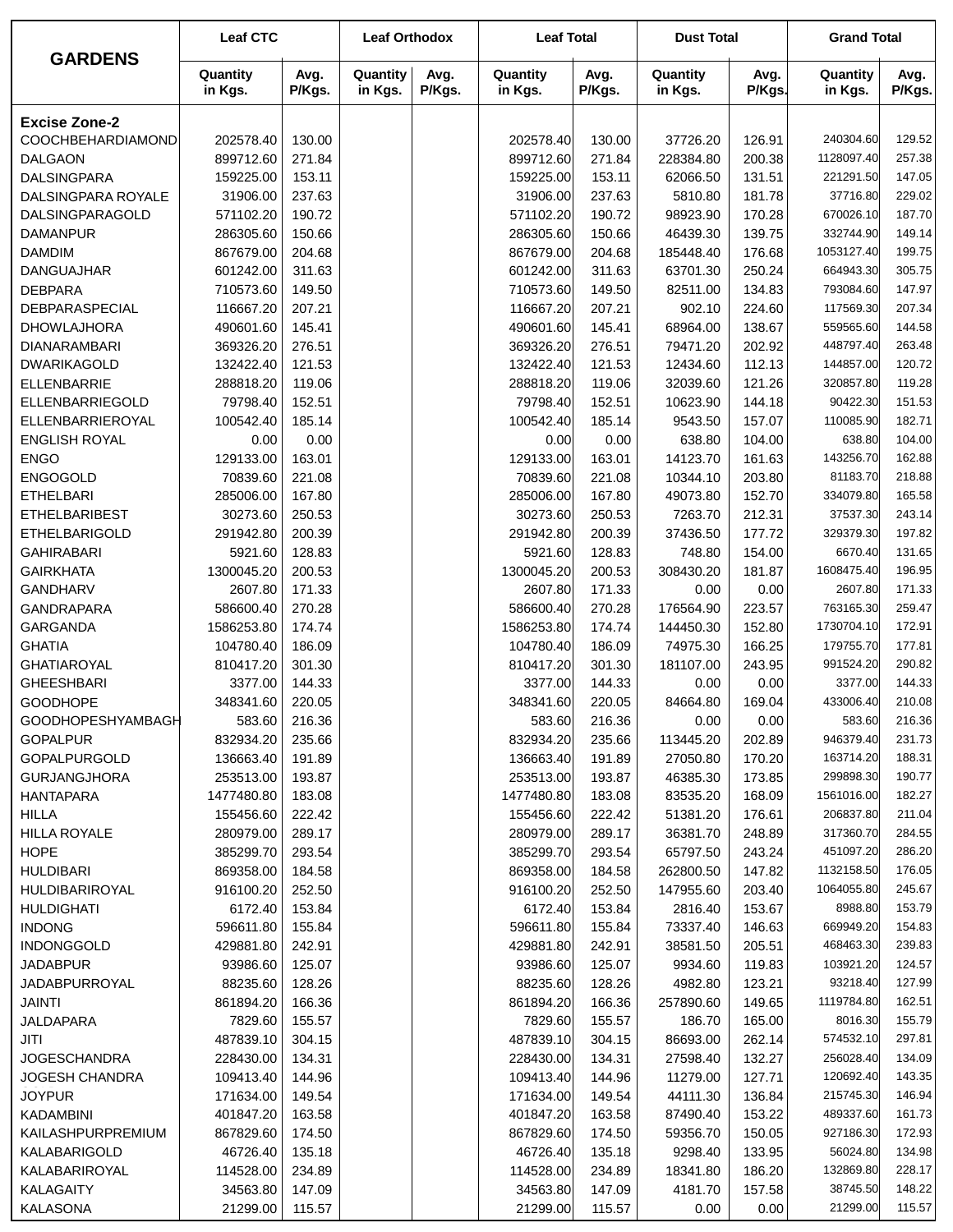|                         | <b>Leaf CTC</b>     |                | <b>Leaf Orthodox</b> |                | <b>Leaf Total</b>   |                | <b>Dust Total</b>   |                | <b>Grand Total</b>  |                |
|-------------------------|---------------------|----------------|----------------------|----------------|---------------------|----------------|---------------------|----------------|---------------------|----------------|
| <b>GARDENS</b>          | Quantity<br>in Kgs. | Avg.<br>P/Kgs. | Quantity<br>in Kgs.  | Avg.<br>P/Kgs. | Quantity<br>in Kgs. | Avg.<br>P/Kgs. | Quantity<br>in Kgs. | Avg.<br>P/Kgs. | Quantity<br>in Kgs. | Avg.<br>P/Kgs. |
| <b>Excise Zone-2</b>    |                     |                |                      |                |                     |                |                     |                |                     |                |
| <b>KALCHINI</b>         | 639600.00           | 144.33         |                      |                | 639600.00           | 144.33         | 70705.80            | 135.22         | 710305.80           | 143.42         |
| KARALAVALLEY            | 166617.00           | 146.54         |                      |                | 166617.00           | 146.54         | 28081.60            | 138.93         | 194698.60           | 145.44         |
| KARALAVALLEYROYAL       | 225099.20           | 175.78         |                      |                | 225099.20           | 175.78         | 15800.80            | 157.75         | 240900.00           | 174.60         |
| KARALAVALLEYSUPREME     | 132098.80           | 151.42         |                      |                | 132098.80           | 151.42         | 10006.50            | 142.97         | 142105.30           | 150.82         |
| <b>KARBALLA</b>         | 450414.80           | 228.81         |                      |                | 450414.80           | 228.81         | 23032.40            | 218.43         | 473447.20           | 228.30         |
| <b>KARNIMATA</b>        | 46807.20            | 129.81         |                      |                | 46807.20            | 129.81         | 5874.50             | 115.37         | 52681.70            | 128.20         |
| <b>KARTICK</b>          | 581901.80           | 305.05         |                      |                | 581901.80           | 305.05         | 30380.70            | 254.43         | 612282.50           | 302.54         |
| KELLYBARI               | 23501.00            | 133.95         |                      |                | 23501.00            | 133.95         | 1388.80             | 142.50         | 24889.80            | 134.42         |
| <b>KUCHLIBARIGOLD</b>   | 156579.40           | 125.10         |                      |                | 156579.40           | 125.10         | 4849.60             | 110.65         | 161429.00           | 124.67         |
| <b>KUMARGRAM</b>        | 657501.00           | 286.49         |                      |                | 657501.00           | 286.49         | 80302.50            | 245.06         | 737803.50           | 281.98         |
| <b>KURTI</b>            | 315509.60           | 237.28         |                      |                | 315509.60           | 237.28         | 31889.90            | 242.75         | 347399.50           | 237.78         |
| LAHING                  | 10074.00            | 134.66         |                      |                | 10074.00            | 134.66         | 0.00                | 0.00           | 10074.00            | 134.66         |
| LEESHRIVER              | 462730.20           | 272.30         |                      |                | 462730.20           | 272.30         | 96283.90            | 231.53         | 559014.10           | 265.28         |
| <b>LOOKSUN</b>          | 448677.80           | 151.30         |                      |                | 448677.80           | 151.30         | 92991.60            | 148.60         | 541669.40           | 150.84         |
| LOOKSUNGOLD             | 376053.40           | 207.89         |                      |                | 376053.40           | 207.89         | 27420.50            | 175.29         | 403473.90           | 205.67         |
| <b>MAHAK</b>            | 333603.80           | 154.01         |                      |                | 333603.80           | 154.01         | 30464.70            | 152.06         | 364068.50           | 153.85         |
| <b>MAHESHWARI</b>       | 131316.20           | 155.13         |                      |                | 131316.20           | 155.13         | 17537.40            | 129.47         | 148853.60           | 152.10         |
| MAHESHWARIGOLD          | 250685.60           | 200.01         |                      |                | 250685.60           | 200.01         | 18768.70            | 180.62         | 269454.30           | 198.66         |
| <b>MAINAK ROYALLE</b>   | 248.40              | 456.50         |                      |                | 248.40              | 456.50         | 126.70              | 362.00         | 375.10              | 424.58         |
| <b>MAINAKHILLS</b>      | 268415.20           | 175.98         |                      |                | 268415.20           | 175.98         | 16604.40            | 156.28         | 285019.60           | 174.83         |
| <b>MAJHERDABRI</b>      | 583441.80           | 248.55         |                      |                | 583441.80           | 248.55         | 77705.90            | 220.55         | 661147.70           | 245.26         |
| <b>MATELLI</b>          | 769620.40           | 164.31         |                      |                | 769620.40           | 164.31         | 277387.00           | 152.31         | 1047007.40          | 161.13         |
| <b>MATHURA</b>          | 524578.20           | 195.63         |                      |                | 524578.20           | 195.63         | 46006.30            | 183.19         | 570584.50           | 194.63         |
| <b>MAYNAGURI GOLD</b>   | 51384.80            | 124.19         |                      |                | 51384.80            | 124.19         | 8957.00             | 128.37         | 60341.80            | 124.81         |
| <b>MECHPARA</b>         | 362141.00           | 230.63         |                      |                | 362141.00           | 230.63         | 97020.10            | 199.52         | 459161.10           | 224.06         |
| <b>MEENGLAS</b>         | 583039.00           | 280.31         |                      |                | 583039.00           | 280.31         | 94918.00            | 255.91         | 677957.00           | 276.90         |
| <b>MEERA</b>            | 135489.20           | 173.50         |                      |                | 135489.20           | 173.50         | 4197.90             | 158.58         | 139687.10           | 173.05         |
| <b>MEKLIBARI</b>        | 120077.20           | 181.32         |                      |                | 120077.20           | 181.32         | 26603.90            | 153.23         | 146681.10           | 176.23         |
| <b>MOGULKATA</b>        | 473541.80           | 190.45         |                      |                | 473541.80           | 190.45         | 107499.60           | 153.32         | 581041.40           | 183.58         |
| Mohit                   | 26838.80            | 139.71         |                      |                | 26838.80            | 139.71         | 2359.90             | 131.42         | 29198.70            | 139.04         |
| <b>MORAGHAT</b>         | 1113705.80          | 238.44         |                      |                | 1113705.80          | 238.44         | 168932.50           | 206.50         | 1282638.30          | 234.24         |
| MUJNAI                  | 439042.80           | 168.68         |                      |                | 439042.80           | 168.68         | 73978.30            | 144.94         | 513021.10           | 165.26         |
| NAGRAKATA               | 407636.80           | 178.59         |                      |                | 407636.80           | 178.59         | 61599.40            | 164.56         | 469236.20           | 176.75         |
| <b>NAMASTE</b>          | 45072.20            | 191.69         |                      |                | 45072.20            | 191.69         | 0.00                | 0.00           | 45072.20            | 191.69         |
| NANGDALA                | 261537.40           | 235.54         |                      |                | 261537.40           | 235.54         | 16174.80            | 183.46         | 277712.20           | 232.51         |
| <b>NEDAM</b>            | 610449.00           | 175.03         |                      |                | 610449.00           | 175.03         | 60924.70            | 154.43         | 671373.70           | 173.16         |
| <b>NEPUCHAPUR</b>       | 796825.80           | 243.48         |                      |                | 796825.80           | 243.48         | 15635.20            | 199.11         | 812461.00           | 242.63         |
| <b>NEWDOOARS</b>        | 681688.00           | 234.53         |                      |                | 681688.00           | 234.53         | 43585.90            | 232.61         | 725273.90           | 234.42         |
| <b>NEWGLENCOE</b>       | 235029.60           | 153.03         |                      |                | 235029.60           | 153.03         | 109092.50           | 120.74         | 344122.10           | 142.80         |
| <b>NEWLANDS</b>         | 759843.40           | 202.16         |                      |                | 759843.40           | 202.16         | 132154.20           | 190.04         | 891997.60           | 200.37         |
| <b>NIMTIJHORA</b>       | 362354.80           | 134.54         |                      |                | 362354.80           | 134.54         | 68553.60            | 124.29         | 430908.40           | 132.91         |
| NIMTIJHORAGOLD          | 481143.20           | 178.26         |                      |                | 481143.20           | 178.26         | 62510.40            | 154.91         | 543653.60           | 175.58         |
| NOWERANUDDY             | 545786.20           | 252.25         |                      |                | 545786.20           | 252.25         | 70037.00            | 207.19         | 615823.20           | 247.13         |
| <b>OODLABARI</b>        | 20225.00            | 121.99         |                      |                | 20225.00            | 121.99         | 4292.60             | 118.51         | 24517.60            | 121.38         |
| <b>OODLABARIGOLD</b>    | 140727.20           | 198.34         |                      |                | 140727.20           | 198.34         | 8062.60             | 163.68         | 148789.80           | 196.46         |
| <b>OODLABARISUPREME</b> | 104565.60           | 137.07         |                      |                | 104565.60           | 137.07         | 15616.40            | 130.32         | 120182.00           | 136.19         |
| PALASHBARI CLASSIC      | 175210.40           | 182.78         |                      |                | 175210.40           | 182.78         | 17625.10            | 175.41         | 192835.50           | 182.10         |
| PALASHBARIROYAL         | 364231.20           | 220.42         |                      |                | 364231.20           | 220.42         | 27328.60            | 200.66         | 391559.80           | 219.04         |
| PATKAPARA               | 202389.00           | 145.70         |                      |                | 202389.00           | 145.70         | 57559.20            | 140.86         | 259948.20           | 144.62         |
| PATKAPARAGOLD           | 308853.60           | 204.44         |                      |                | 308853.60           | 204.44         | 52637.10            | 180.40         | 361490.70           | 200.94         |
| PATKAPARAROYAL          | 184791.20           | 158.04         |                      |                | 184791.20           | 158.04         | 53472.10            | 149.92         | 238263.30           | 156.22         |
| <b>PATTIBARI</b>        | 717.80              | 136.00         |                      |                | 717.80              | 136.00         | 0.00                | 0.00           | 717.80              | 136.00         |
| <b>PHASKOWA</b>         | 213164.80           | 152.66         |                      |                | 213164.80           | 152.66         | 53011.90            | 141.61         | 266176.70           | 150.46         |
| PHASKOWA ROYAL          | 5651.20             | 262.95         |                      |                | 5651.20             | 262.95         | 0.00                | 0.00           | 5651.20             | 262.95         |
| PHASKOWAGOLD            | 79077.80            | 204.97         |                      |                | 79077.80            | 204.97         | 4607.20             | 159.78         | 83685.00            | 202.48         |
| <b>RAHIMIAGOLD</b>      | 675495.40           | 178.47         |                      |                | 675495.40           | 178.47         | 62417.30            | 162.42         | 737912.70           | 177.12         |
| <b>RAIMATANG</b>        | 374344.80           | 135.06         |                      |                | 374344.80           | 135.06         | 46317.50            | 125.83         | 420662.30           | 134.05         |
| <b>RAJA</b>             | 115596.20           | 132.69         |                      |                | 115596.20           | 132.69         | 18743.00            | 138.47         | 134339.20           | 133.50         |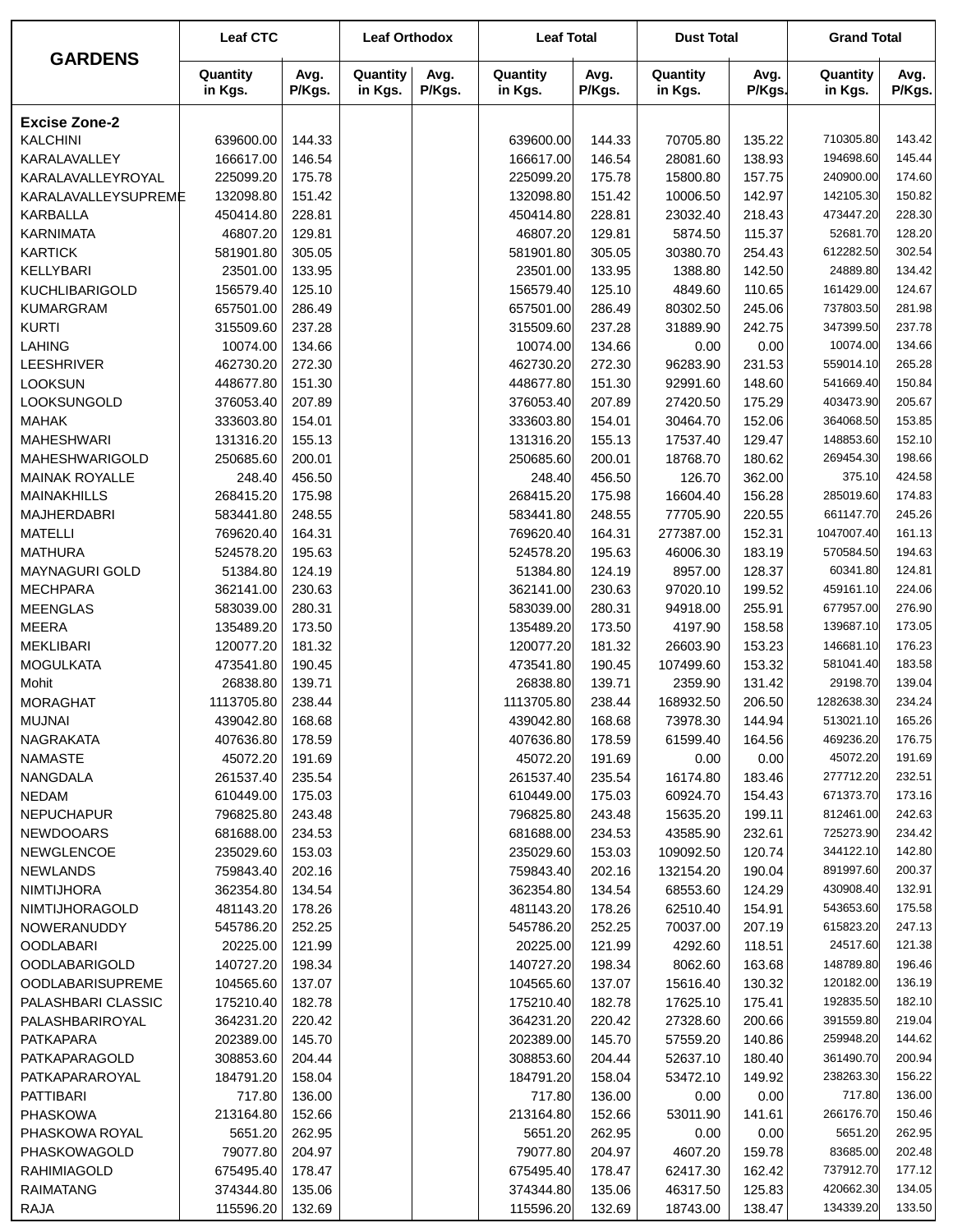| <b>GARDENS</b>                            | <b>Leaf CTC</b>       |                  | <b>Leaf Orthodox</b> |                | <b>Leaf Total</b>     |                  | <b>Dust Total</b>   |                  | <b>Grand Total</b>     |                  |
|-------------------------------------------|-----------------------|------------------|----------------------|----------------|-----------------------|------------------|---------------------|------------------|------------------------|------------------|
|                                           | Quantity<br>in Kgs.   | Avg.<br>P/Kgs.   | Quantity<br>in Kgs.  | Avg.<br>P/Kgs. | Quantity<br>in Kgs.   | Avg.<br>P/Kgs.   | Quantity<br>in Kgs. | Avg.<br>P/Kgs.   | Quantity<br>in Kgs.    | Avg.<br>P/Kgs.   |
| <b>Excise Zone-2</b>                      |                       |                  |                      |                |                       |                  |                     |                  |                        |                  |
| <b>RAJABHAT</b>                           | 441801.80             | 182.95           |                      |                | 441801.80             | 182.95           | 60136.50            | 162.53           | 501938.30              | 180.50           |
| RAJAROYAL                                 | 566802.40             | 178.49           |                      |                | 566802.40             | 178.49           | 86194.60            | 162.23           | 652997.00              | 176.35           |
| RANICHERRAROYAL                           | 367913.20             | 196.56           |                      |                | 367913.20             | 196.56           | 76193.30            | 170.18           | 444106.50              | 192.03           |
| <b>RHEABARI</b>                           | 622254.80             | 234.80           |                      |                | 622254.80             | 234.80           | 121196.60           | 199.71           | 743451.40              | 229.08           |
| <b>RUNGAMUTTEE</b>                        | 1029136.80            | 211.94           |                      |                | 1029136.80            | 211.94           | 96082.80            | 180.34           | 1125219.60             | 209.24           |
| <b>RYDAK</b>                              | 1153729.60            | 275.04           |                      |                | 1153729.60            | 275.04           | 313588.00           | 239.16           | 1467317.60             | 267.38           |
| <b>SAMSING</b>                            | 369425.00             | 141.62           |                      |                | 369425.00             | 141.62           | 693.40              | 161.00           | 370118.40              | 141.65           |
| SAMSINGGOLD                               | 139037.80             | 203.33           |                      |                | 139037.80             | 203.33           | 0.00                | 0.00             | 139037.80              | 203.33           |
| SAMSINGSILVER                             | 197767.60             | 171.79           |                      |                | 197767.60             | 171.79           | 865.10              | 181.97           | 198632.70              | 171.84           |
| <b>SANKOS</b>                             | 379605.60             | 270.23           |                      |                | 379605.60             | 270.23           | 65345.30            | 214.68           | 444950.90              | 262.07           |
| <b>SARASWATIPUR</b>                       | 381037.60             | 227.88           |                      |                | 381037.60             | 227.88           | 61267.60            | 211.79           | 442305.20              | 225.65           |
| SARUGAON                                  | 153213.20             | 145.81           |                      |                | 153213.20             | 145.81           | 25510.50            | 135.07           | 178723.70              | 144.27           |
| <b>SATALI</b>                             | 1109882.00            | 198.49           |                      |                | 1109882.00            | 198.49           | 168638.60           | 178.04           | 1278520.60             | 195.79           |
| <b>SATKHAYA</b>                           | 4706.80               | 173.30           |                      |                | 4706.80               | 173.30           | 0.00                | 0.00             | 4706.80                | 173.30           |
| <b>SAUDAMINI</b>                          | 6003.00               | 118.20           |                      |                | 6003.00               | 118.20           | 6171.00             | 117.37           | 12174.00               | 117.78           |
| <b>SHIKARPUR</b>                          | 211889.00             | 135.90           |                      |                | 211889.00             | 135.90           | 20039.40            | 133.77           | 231928.40              | 135.72           |
| SHIKARPURGOLD                             | 312625.80             | 175.04           |                      |                | 312625.80             | 175.04           | 72419.10            | 161.95           | 385044.90              | 172.58           |
| SINGHANIA GOLD                            | 109787.60             | 188.40           |                      |                | 109787.60             | 188.40           | 34969.70            | 165.59           | 144757.30              | 182.89           |
| SINGHANIA ROYAL                           | 57364.60              | 154.46           |                      |                | 57364.60              | 154.46           | 18181.90            | 151.57           | 75546.50               | 153.76           |
| <b>SITARAMPUR</b>                         | 105808.20             | 167.25           |                      |                | 105808.20             | 167.25           | 26789.70            | 145.48           | 132597.90              | 162.85           |
| SOONGACHI                                 | 528674.80             | 147.98           |                      |                | 528674.80             | 147.98           | 93972.30            | 137.42           | 622647.10              | 146.38           |
| <b>SUBHASINI</b>                          | 456883.60             | 179.80           |                      |                | 456883.60             | 179.80           | 102354.60           | 150.36           | 559238.20              | 174.41           |
| <b>SURYA</b>                              | 307379.40             | 136.99           |                      |                | 307379.40             | 136.99           | 37269.10            | 125.21           | 344648.50              | 135.72           |
| <b>TASATI</b>                             | 328617.20             | 188.49           |                      |                | 328617.20             | 188.49           | 38732.70            | 155.79           | 367349.90              | 185.04           |
| <b>TASATI GOLD</b>                        | 37863.20              | 147.00           |                      |                | 37863.20              | 147.00           | 0.00                | 0.00             | 37863.20               | 147.00           |
| <b>TEA BUDS</b>                           | 221012.20             | 111.50           |                      |                | 221012.20             | 111.50           | 4525.40             | 109.08           | 225537.60              | 111.46           |
| <b>TEA VALLEY</b>                         | 89985.20              | 106.94           |                      |                | 89985.20              | 106.94           | 5786.70             | 97.01            | 95771.90               | 106.34           |
| <b>TELEPARA</b>                           | 156539.20             | 155.94           |                      |                | 156539.20             | 155.94           | 29521.70            | 149.63           | 186060.90              | 154.94           |
| TELEPARAROYAL                             | 347519.00             | 210.20           |                      |                | 347519.00             | 210.20           | 48209.50            | 177.21           | 395728.50              | 206.18           |
| TELEPARASUPERVAL                          | 12156.60              | 136.43           |                      |                | 12156.60              | 136.43           | 694.40              | 136.00           | 12851.00               | 136.41           |
| <b>THALJHORA</b>                          | 1353.60               | 169.35           |                      |                | 1353.60               | 169.35           | 262.70              | 174.00           | 1616.30                | 170.10           |
| <b>TINBIGHA WHITE</b>                     | 106758.60             | 153.67           |                      |                | 106758.60             | 153.67           | 52654.40            | 144.04           | 159413.00              | 150.49           |
| TOORSA                                    | 251840.20             | 155.66           |                      |                | 251840.20             | 155.66           | 58181.40            | 136.00           | 310021.60              | 151.97           |
| <b>TOORSA ELITE</b>                       | 82860.80              | 226.54           |                      |                | 82860.80              | 226.54           | 6901.40             | 182.96           | 89762.20               | 223.19           |
| <b>TRUEVALUE</b>                          | 427045.00             | 185.03           |                      |                | 427045.00             | 185.03           | 29096.80            | 157.00           | 456141.80              | 183.25           |
| <b>TULSI</b>                              | 93071.60              | 137.92           |                      |                | 93071.60              | 137.92           | 73807.00            | 137.47           | 166878.60              | 137.72           |
| <b>UPPERJALPAIGURI</b>                    | 140303.60             | 123.23           |                      |                | 140303.60             | 123.23           | 32727.70            | 116.32           | 173031.30              | 121.93           |
| WASHABARIE                                | 753310.60             | 235.24           |                      |                | 753310.60             | 235.24           | 65857.40            | 214.22           | 819168.00              | 233.55           |
| WASHABARIETARA                            | 202744.60             | 185.38           |                      |                | 202744.60             | 185.38           | 13149.40            | 174.31           | 215894.00              | 184.70           |
| YANGTONG                                  | 32352.00              | 144.77           |                      |                | 32352.00              | 144.77           | 0.00                | 0.00             | 32352.00               | 144.77           |
| YANGTONG GOLD                             | 19638.20              | 206.91           |                      |                | 19638.20              | 206.91           | 0.00                | 0.00             | 19638.20               | 206.91           |
| <b>YANGTONGSILVER</b>                     | 30437.60              | 178.76           |                      |                | 30437.60              | 178.76           | 0.00                | 0.00             | 30437.60               | 178.76           |
| YULEBLACK                                 | 37851.60              | 121.15           |                      |                | 37851.60              | 121.15           | 3268.70             | 163.55           | 41120.30               | 124.52           |
| YULEDIAMOND<br><b>ZURRENTEE</b>           | 35506.40<br>320500.40 | 120.38<br>237.82 |                      |                | 35506.40<br>320500.40 | 120.38<br>237.82 | 3118.70<br>70055.20 | 129.37<br>212.67 | 38625.10<br>390555.60  | 121.10<br>233.31 |
|                                           | 70423602.40           | 205.47           |                      |                | 70423602.40           | 205.47           | 11352763.80         | 179.57           | 81776366.20            | 201.87           |
| <b>District Total</b><br><b>Terai BLF</b> |                       |                  |                      |                |                       |                  |                     |                  |                        |                  |
|                                           |                       |                  |                      |                |                       |                  |                     |                  |                        |                  |
| AMBABARI                                  | 576953.00             | 120.28           |                      |                | 576953.00             | 120.28           | 6825.10             | 133.01           | 583778.10<br>489276.50 | 120.43<br>126.62 |
| AMBABARIGOLD                              | 481473.40             | 126.45           |                      |                | 481473.40             | 126.45           | 7803.10             | 137.55           |                        |                  |
| AMBARI HAT                                | 165684.80             | 118.57           |                      |                | 165684.80             | 118.57           | 9555.20             | 116.55           | 175240.00              | 118.46           |
| <b>ANMOL</b>                              | 0.00                  | 0.00             |                      |                | 0.00<br>55510.00      | 0.00             | 2317.60             | 120.66           | 2317.60<br>55919.40    | 120.66<br>107.80 |
| ARADHANA GOLD<br><b>AROMA</b>             | 55510.00<br>89947.00  | 107.52<br>123.59 |                      |                | 89947.00              | 107.52<br>123.59 | 409.40<br>16890.30  | 146.00<br>120.91 | 106837.30              | 123.17           |
| AROMAGOLD                                 | 329484.00             |                  |                      |                | 329484.00             |                  |                     |                  | 345746.00              | 132.35           |
| AYAN GOLD                                 | 99899.00              | 132.77<br>140.84 |                      |                | 99899.00              | 132.77<br>140.84 | 16262.00<br>2083.20 | 123.84<br>159.33 | 101982.20              | 141.22           |
| <b>BADAMBARI</b>                          | 97545.40              | 133.39           |                      |                | 97545.40              | 133.39           | 6375.00             | 123.82           | 103920.40              | 132.81           |
|                                           |                       |                  |                      |                |                       |                  |                     |                  |                        |                  |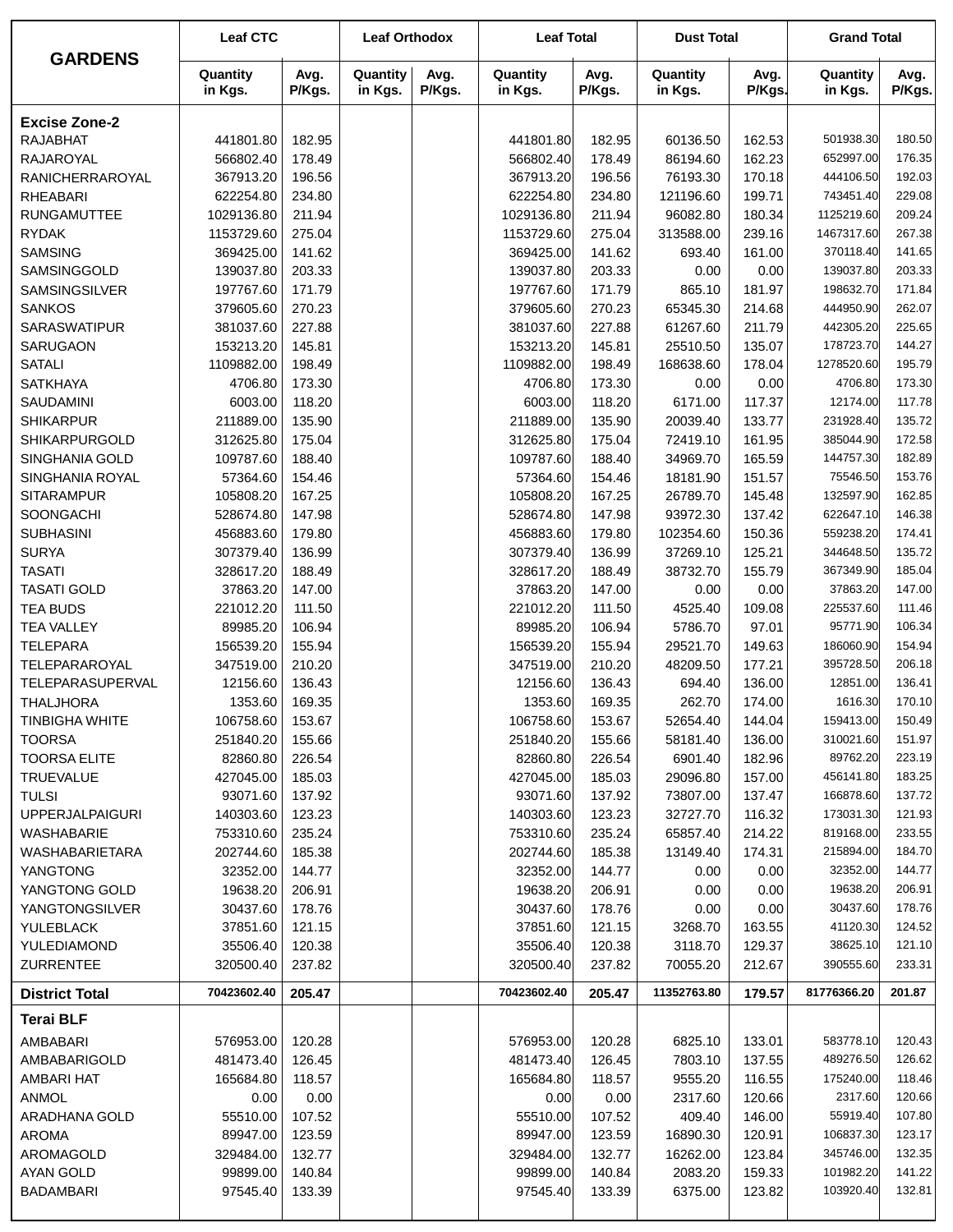|                                                | <b>Leaf CTC</b>       |                  | <b>Leaf Orthodox</b> |                | <b>Leaf Total</b>     |                  | <b>Dust Total</b>   |                  | <b>Grand Total</b>    |                  |
|------------------------------------------------|-----------------------|------------------|----------------------|----------------|-----------------------|------------------|---------------------|------------------|-----------------------|------------------|
| <b>GARDENS</b>                                 | Quantity<br>in Kgs.   | Avg.<br>P/Kgs.   | Quantity<br>in Kgs.  | Avg.<br>P/Kgs. | Quantity<br>in Kgs.   | Avg.<br>P/Kgs.   | Quantity<br>in Kgs. | Avg.<br>P/Kgs.   | Quantity<br>in Kgs.   | Avg.<br>P/Kgs.   |
| <b>Excise Zone-2</b>                           |                       |                  |                      |                |                       |                  |                     |                  |                       |                  |
| <b>BADAMI</b>                                  | 183970.00             | 122.73           |                      |                | 183970.00             | 122.73           | 22736.40            | 121.47           | 206706.40             | 122.59           |
| <b>BAIKANTHAPUR</b>                            | 14352.60              | 196.73           |                      |                | 14352.60              | 196.73           | 296.70              | 200.00           | 14649.30              | 196.79           |
| <b>BELBARI PREMIUM</b>                         | 74791.60              | 131.47           |                      |                | 74791.60              | 131.47           | 5415.20             | 124.11           | 80206.80              | 130.97           |
| <b>BELBARIGOLD</b>                             | 95881.80              | 119.93           |                      |                | 95881.80              | 119.93           | 25221.20            | 122.71           | 121103.00             | 120.51           |
| <b>BELBARISUPREME</b>                          | 35780.80              | 130.00           |                      |                | 35780.80              | 130.00           | 0.00                | 0.00             | 35780.80              | 130.00           |
| <b>BHAKTIADANGI</b>                            | 111261.20             | 113.82           |                      |                | 111261.20             | 113.82           | 17489.60            | 108.63           | 128750.80             | 113.12           |
| <b>BHATRI DIAMOND</b>                          | 173805.80             | 158.77           |                      |                | 173805.80             | 158.77           | 4692.80             | 135.81           | 178498.60             | 158.16           |
| <b>BHATRI GOLD</b>                             | 8745.80               | 133.29           |                      |                | 8745.80               | 133.29           | 930.40              | 146.00           | 9676.20               | 134.51           |
| <b>BIDHANNAGAR</b>                             | 24288.00              | 123.91           |                      |                | 24288.00              | 123.91           | 1993.10             | 129.81           | 26281.10              | 124.36           |
| <b>BILASHIPUR</b>                              | 1912.80               | 122.72           |                      |                | 1912.80               | 122.72           | 583.80              | 106.00           | 2496.60               | 118.81           |
| <b>BINNABARI</b>                               | 20426.60              | 148.02           |                      |                | 20426.60              | 148.02           | 0.00                | 0.00             | 20426.60              | 148.02           |
| CACHARKINGDIAMOND                              | 84296.80              | 120.39           |                      |                | 84296.80              | 120.39           | 13802.10            | 117.09           | 98098.90              | 119.93           |
| CACHARKINGGOLD                                 | 59946.80              | 113.88           |                      |                | 59946.80              | 113.88           | 5519.20             | 115.99           | 65466.00              | 114.06           |
| <b>CENTURION GOLD</b>                          | 415308.60             | 128.39           |                      |                | 415308.60             | 128.39           | 0.00                | 0.00             | 415308.60             | 128.39           |
| CHANDANPUR                                     | 1724.80               | 107.91           |                      |                | 1724.80               | 107.91           | 0.00                | 0.00             | 1724.80               | 107.91           |
| CHANDANPURROYAL<br><b>CHHAOAPHALITEAESTATE</b> | 0.00                  | 0.00<br>185.71   |                      |                | 0.00                  | 0.00<br>185.71   | 956.40              | 122.00           | 956.40<br>242056.80   | 122.00<br>185.25 |
| <b>CHITALGHATA</b>                             | 230727.00<br>15496.80 | 115.92           |                      |                | 230727.00<br>15496.80 | 115.92           | 11329.80<br>2285.30 | 175.85<br>108.85 | 17782.10              | 115.01           |
| <b>CHOCHPARA</b>                               | 291970.60             | 156.04           |                      |                | 291970.60             | 156.04           | 5305.60             | 141.53           | 297276.20             | 155.79           |
| <b>CITYGREEN</b>                               | 59572.20              | 114.60           |                      |                | 59572.20              | 114.60           | 16017.40            | 107.99           | 75589.60              | 113.20           |
| DAMALBARI PREMIUM                              | 281899.00             | 119.95           |                      |                | 281899.00             | 119.95           | 27690.70            | 116.60           | 309589.70             | 119.65           |
| <b>DISHA GOLD</b>                              | 172071.80             | 128.43           |                      |                | 172071.80             | 128.43           | 1034.40             | 138.00           | 173106.20             | 128.49           |
| <b>DOHAGURI</b>                                | 14845.80              | 127.26           |                      |                | 14845.80              | 127.26           | 0.00                | 0.00             | 14845.80              | 127.26           |
| <b>DUNGDUGI DIAMOND</b>                        | 55854.40              | 113.87           |                      |                | 55854.40              | 113.87           | 0.00                | 0.00             | 55854.40              | 113.87           |
| <b>DUNGDUGI GOLD</b>                           | 39776.20              | 105.04           |                      |                | 39776.20              | 105.04           | 869.40              | 102.00           | 40645.60              | 104.97           |
| DUNGDUGI ROYAL                                 | 3054.80               | 143.79           |                      |                | 3054.80               | 143.79           | 126.70              | 106.00           | 3181.50               | 142.28           |
| ELEGANTGOLD                                    | 312205.60             | 121.83           |                      |                | 312205.60             | 121.83           | 26065.60            | 119.46           | 338271.20             | 121.65           |
| FATIK CHANDRA GOLD                             | 42816.20              | 129.22           |                      |                | 42816.20              | 129.22           | 2235.20             | 111.00           | 45051.40              | 128.32           |
| GAYATREEGOLD                                   | 23176.60              | 131.58           |                      |                | 23176.60              | 131.58           | 0.00                | 0.00             | 23176.60              | 131.58           |
| <b>GITANJALI</b>                               | 36458.80              | 125.14           |                      |                | 36458.80              | 125.14           | 5282.40             | 117.46           | 41741.20              | 124.17           |
| <b>GITANJALIDIAMOND</b>                        | 348679.00             | 130.37           |                      |                | 348679.00             | 130.37           | 37199.20            | 127.95           | 385878.20             | 130.13           |
| <b>GOALTULI</b>                                | 159641.40             | 135.59           |                      |                | 159641.40             | 135.59           | 20748.80            | 132.03           | 180390.20             | 135.18           |
| <b>GOVARDHANGOLD</b>                           | 36206.20              | 139.02           |                      |                | 36206.20              | 139.02           | 514.40              | 135.00           | 36720.60              | 138.96           |
| <b>HAPPY ROYAL</b>                             | 391071.00             | 117.88           |                      |                | 391071.00             | 117.88           | 9914.80             | 112.32           | 400985.80             | 117.74           |
| <b>HEEMALIPUR</b>                              | 74018.00              | 128.71           |                      |                | 74018.00              | 128.71           | 3612.00             | 126.18           | 77630.00              | 128.59           |
| <b>HEER NANDINI</b>                            | 27881.60              | 149.14           |                      |                | 27881.60              | 149.14           | 0.00                | 0.00             | 27881.60              | 149.14           |
| <b>HEER NANDINI</b>                            | 43231.60              | 130.26           |                      |                | 43231.60              | 130.26           | 6960.80             | 121.81           | 50192.40              | 129.09           |
| HEER NANDINI GOLD                              | 13177.80              | 119.33           |                      |                | 13177.80              | 119.33           | 4183.20             | 102.00           | 17361.00              | 115.16           |
| <b>INDIRAPREMIUM</b>                           | 78248.80              | 141.70           |                      |                | 78248.80              | 141.70           | 11192.40            | 136.01           | 89441.20              | 140.99           |
| JAGANNATHPUR                                   | 360429.00             | 127.14           |                      |                | 360429.00             | 127.14           | 27520.00            | 122.16           | 387949.00             | 126.79           |
| JAIHANUMAN<br><b>JEEVANMOTI</b>                | 89844.00              | 118.59<br>121.29 |                      |                | 89844.00              | 118.59<br>121.29 | 13622.60            | 122.09           | 103466.60<br>41347.40 | 119.05<br>120.51 |
| JEEVANMOTIVALUE                                | 38704.20<br>32209.80  | 129.28           |                      |                | 38704.20<br>32209.80  | 129.28           | 2643.20<br>3295.70  | 109.13<br>155.47 | 35505.50              | 131.71           |
| <b>KABINI</b>                                  | 37786.00              | 144.25           |                      |                | 37786.00              | 144.25           | 3006.40             | 121.49           | 40792.40              | 142.57           |
| KABINI VALUE                                   | 36514.20              | 129.56           |                      |                | 36514.20              | 129.56           | 7214.90             | 139.80           | 43729.10              | 131.25           |
| KAILASHGIRI                                    | 12039.60              | 112.65           |                      |                | 12039.60              | 112.65           | 0.00                | 0.00             | 12039.60              | 112.65           |
| KAILASHGIRIDIAMOND                             | 515639.40             | 126.07           |                      |                | 515639.40             | 126.07           | 25199.10            | 127.19           | 540838.50             | 126.12           |
| KAILASHGIRIGOLD                                | 14609.60              | 115.75           |                      |                | 14609.60              | 115.75           | 0.00                | 0.00             | 14609.60              | 115.75           |
| <b>KALPAK</b>                                  | 877129.20             | 126.67           |                      |                | 877129.20             | 126.67           | 11780.30            | 127.83           | 888909.50             | 126.69           |
| <b>KAMAKSHI</b>                                | 134648.40             | 130.77           |                      |                | 134648.40             | 130.77           | 15665.30            | 121.94           | 150313.70             | 129.85           |
| <b>KANCHAN</b>                                 | 122354.00             | 127.99           |                      |                | 122354.00             | 127.99           | 11236.80            | 116.84           | 133590.80             | 127.05           |
| KANCHANJANGA                                   | 502591.80             | 128.79           |                      |                | 502591.80             | 128.79           | 20254.80            | 124.90           | 522846.60             | 128.64           |
| KANTA BARI ROYAL                               | 87103.20              | 133.94           |                      |                | 87103.20              | 133.94           | 1028.80             | 154.50           | 88132.00              | 134.18           |
| KANTIVITA                                      | 8829.80               | 131.22           |                      |                | 8829.80               | 131.22           | 0.00                | 0.00             | 8829.80               | 131.22           |
| KANTIVITA VALUE                                | 12098.40              | 145.18           |                      |                | 12098.40              | 145.18           | 3017.60             | 95.49            | 15116.00              | 135.26           |
| KARABITEA                                      | 39672.80              | 144.81           |                      |                | 39672.80              | 144.81           | 1808.80             | 110.50           | 41481.60              | 143.31           |
| <b>KASHISH</b>                                 | 131471.80             | 125.72           |                      |                | 131471.80             | 125.72           | 16281.90            | 127.75           | 147753.70             | 125.95           |
| <b>KAVISH PREMIUM</b>                          | 23688.20              | 117.62           |                      |                | 23688.20              | 117.62           | 1537.60             | 114.00           | 25225.80              | 117.40           |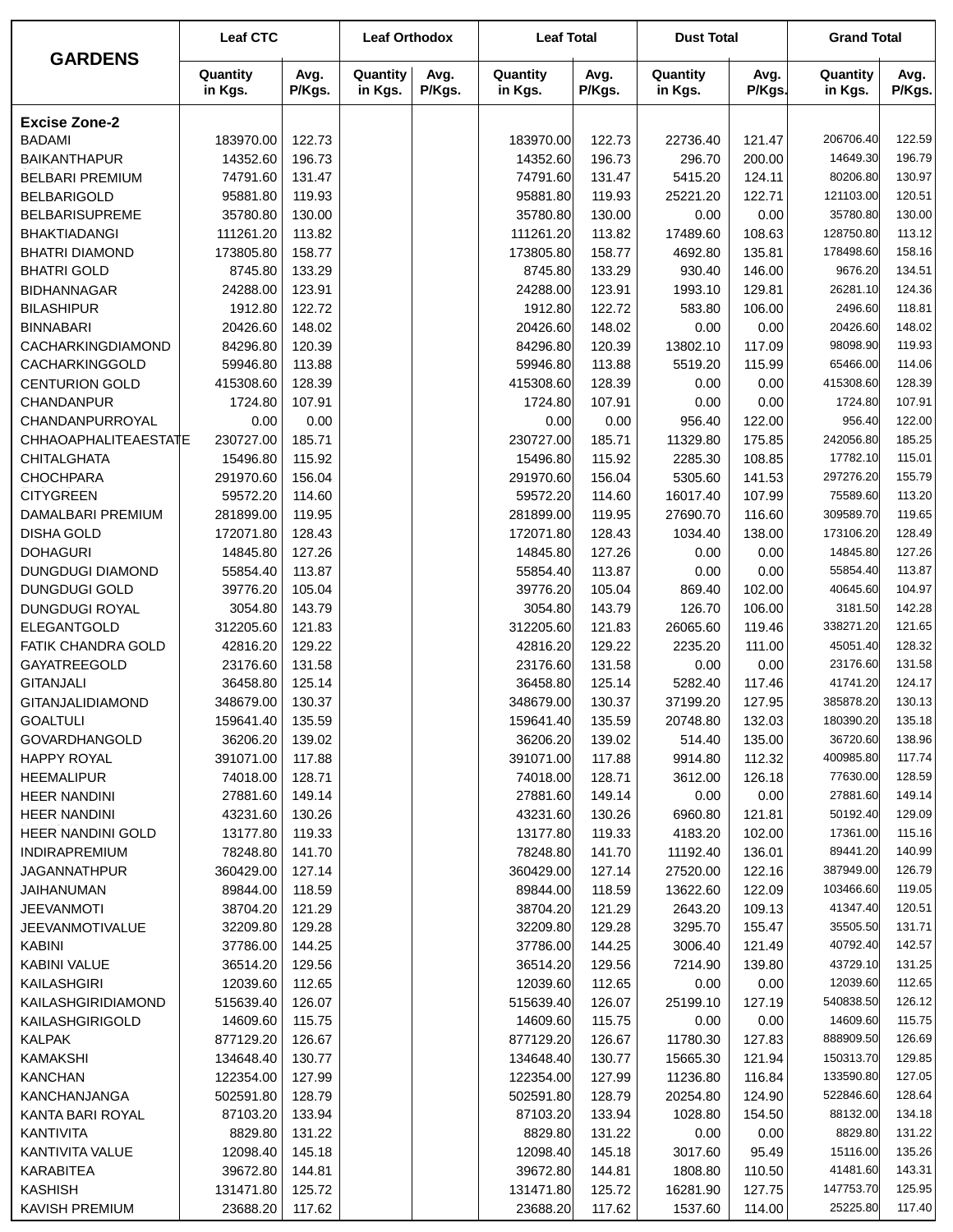| Avg.<br>Quantity<br>Avg.<br>Quantity<br>Avg.<br>Quantity<br>Quantity<br>Avg.<br>Quantity<br>Avg.<br>P/Kgs.<br>P/Kgs.<br>P/Kgs.<br>P/Kgs.<br>in Kgs.<br>in Kgs.<br>in Kgs.<br>P/Kgs.<br>in Kgs.<br>in Kgs.<br><b>Excise Zone-2</b><br><b>KESARGOLD</b><br>260694.80<br>124.77<br>260694.80<br>124.77<br>120.98<br>281039.20<br>124.50<br>20344.40<br>320154.60<br>123.34<br>35538.70<br>124.25<br>123.43<br>KHARIBARI<br>123.34<br>320154.60<br>355693.30<br>126.61<br>126.50<br>126.50<br>131.93<br>536953.80<br>KHARIBARIGOLD<br>525821.00<br>525821.00<br>11132.80<br>115.62<br>KHOREELBARI<br>27863.00<br>114.70<br>27863.00<br>114.70<br>1979.50<br>128.55<br>29842.50<br>158.87<br>KISHORIBAGH<br>260612.00<br>159.72<br>260612.00<br>159.72<br>26248.50<br>150.45<br>286860.50<br>142.69<br>KUMARIKACLONAL<br>159990.60<br>142.75<br>159990.60<br>142.75<br>22593.50<br>142.25<br>182584.10<br>175.57<br>KUMARIKASPECIAL<br>207432.40<br>177.90<br>177.90<br>158.68<br>236082.30<br>207432.40<br>28649.90<br>160.34<br>1927.00<br>160.34<br>1927.00<br>160.34<br>0.00<br>1927.00<br>LAKHIBARI ROYAL<br>0.00<br>27424.40<br>121.05<br>27424.40<br>121.05<br>4929.70<br>121.35<br>121.09<br><b>MADATI</b><br>32354.10<br>132.19<br><b>MADHOBARI</b><br>5138.20<br>132.19<br>5138.20<br>132.19<br>0.00<br>5138.20<br>0.00<br>124.38<br><b>MADHURI GOLD</b><br>26253.60<br>124.38<br>26253.60<br>124.38<br>0.00<br>26253.60<br>0.00<br>122.39<br><b>MAJULIBARI</b><br>12338.80<br>121.38<br>12338.80<br>121.38<br>9024.20<br>123.77<br>21363.00<br>129.25<br>MAJULIBARI PREMIUM<br>70296.60<br>129.70<br>70296.60<br>129.70<br>4865.30<br>122.67<br>75161.90<br>122.91<br>41305.20<br>121.78<br>121.78<br>126.85<br>53207.80<br>MAJULIBARIGOLD<br>41305.20<br>11902.60<br>150.00<br>124.20<br>150.00<br>150.00<br>124.20<br>MAJULIBARISUPREME<br>124.20<br>0.00<br>0.00<br>133.97<br>133.82<br>MALAPARADIAMOND<br>370438.60<br>133.97<br>370438.60<br>11605.10<br>128.83<br>382043.70<br>122.91<br>MALAPARAGOLD<br>79854.00<br>123.26<br>79854.00<br>123.26<br>115.83<br>83729.60<br>3875.60<br>116.98<br>30184.80<br>117.74<br>117.74<br>7662.20<br>37847.00<br><b>MARUTI DIAMOND</b><br>30184.80<br>113.99<br>244.26<br><b>MAUSOM</b><br>337070.20<br>254.95<br>337070.20<br>254.95<br>117073.80<br>213.48<br>454144.00<br>123.28<br><b>MAYA</b><br>123.30<br>123.30<br>149654.60<br>149136.20<br>149136.20<br>518.40<br>119.00<br>136.10<br>13059.40<br>136.10<br>136.10<br>13059.40<br><b>MILANBARI</b><br>13059.40<br>0.00<br>0.00<br>122.47<br>34914.40<br>122.59<br>34914.40<br>122.59<br>1907.20<br>120.13<br>36821.60<br><b>MILANGOLD</b><br>121.20<br>MINU GOLD<br>224327.40<br>121.30<br>224327.40<br>121.30<br>113.75<br>227247.30<br>2919.90<br>116.42<br><b>MINUTEA</b><br>35581.40<br>115.61<br>115.61<br>130.16<br>37696.60<br>35581.40<br>2115.20<br>137.18<br>213493.40<br><b>MONI</b><br>206806.60<br>137.54<br>137.54<br>126.16<br>206806.60<br>6686.80<br>166.30<br><b>MUNGA MOTI</b><br>166.30<br>166.30<br>15448.60<br>15448.60<br>15448.60<br>0.00<br>0.00<br>193293.80<br>133.58<br>133.58<br>158867.30<br>129.19<br>352161.10<br>131.60<br>NALSARSUPREME<br>193293.80<br>139.07<br>139.07<br>425298.30<br>138.93<br><b>NANDIT</b><br>414054.60<br>414054.60<br>11243.70<br>133.60<br>74524.00<br>134.03<br>74524.00<br>134.03<br>98.14<br>75835.10<br>133.41<br>NIJBARICLASSIC<br>1311.10<br>672883.60<br>146.56<br>146.56<br>137.53<br>686546.20<br>146.38<br>NIJBARIEXCLUSIVE<br>672883.60<br>13662.60<br><b>NILAJI</b><br>121.14<br>121.14<br>1199.00<br>121.14<br>1199.00<br>1199.00<br>0.00<br>0.00<br>586376.40<br>128.92<br>586376.40<br>20840.00<br>132.66<br>607216.40<br>129.05<br>NILAJI DIAMOND<br>128.92<br>NILAJIROYAL<br>75974.40<br>75974.40<br>119.18<br>2629.60<br>116.28<br>78604.00<br>119.08<br>119.18<br>NORTHDINAJPUR<br>611792.60<br>118.80<br>611792.60<br>118.80<br>89325.90<br>123.59<br>701118.50<br>119.41<br>129.25<br>35231.00<br>35231.00<br>129.25<br>7237.20<br>111.44<br>42468.20<br>126.22<br>NOYYAL<br>135.46<br>10188.00<br>135.46<br>10188.00<br>5581.70<br>124.97<br>NOYYAL VALUE<br>15769.70<br>131.75<br>90306.40<br><b>PADMINI</b><br>80925.20<br>136.99<br>80925.20<br>136.99<br>9381.20<br>131.87<br>136.45<br>1031.40<br><b>PANAV</b><br>1031.40<br>100.00<br>1031.40<br>100.00<br>0.00<br>100.00<br>0.00<br>131.26<br>131.26<br>123832.90<br>PARAG<br>123452.80<br>123452.80<br>380.10<br>118.75<br>131.22<br>123.42<br>122.46<br>99303.60<br>123.42<br>99303.60<br>111.65<br>108108.60<br>PARAGONGOLD<br>8805.00<br>28217.80<br>25025.40<br>136.37<br>25025.40<br>136.37<br>123.01<br>134.86<br>3192.40<br><b>PHOOLJHORAGOLD</b><br><b>PIONEERTEA</b><br>124.27<br>124.27<br>118.58<br>142107.00<br>124.17<br>139673.80<br>139673.80<br>2433.20<br><b>RAIMOHAN</b><br>237.39<br>237.39<br>10721.20<br>222.99<br>140347.80<br>236.29<br>129626.60<br>129626.60<br>127.21<br>87754.20<br><b>RAJACLASSIC</b><br>77477.00<br>127.30<br>77477.00<br>127.30<br>10277.20<br>126.48<br>18279.40<br>162.51<br>18279.40<br>162.51<br>18279.40<br>162.51<br><b>RANGEET</b><br>0.00<br>0.00<br>144.38<br>20250.00<br>148.48<br>20250.00<br>148.48<br>5715.40<br>129.85<br>25965.40<br><b>RANGEETVALUE</b><br>284064.60<br>176.53<br>284064.60<br>176.53<br>161.18<br>322136.40<br>174.71<br><b>RATNA</b><br>38071.80<br>982099.60<br>121.22<br>121.22<br>122.41<br>1106404.80<br>121.35<br><b>RDTEA</b><br>982099.60<br>124305.20<br><b>RIDDHESH</b><br>18429.80<br>106.09<br>18429.80<br>106.09<br>103.14<br>22067.40<br>105.61<br>3637.60<br>RIDDHESHROYAL<br>67789.40<br>130.20<br>67789.40<br>130.20<br>5019.90<br>122.12<br>72809.30<br>129.64<br>125.39<br>7144.80<br><b>RIDDHITEA</b><br>6526.40<br>126.65<br>6526.40<br>126.65<br>618.40<br>112.00<br>ROYBARI GOLD<br>29807.40<br>118.22<br>29807.40<br>118.22<br>0.00<br>0.00<br>29807.40<br>118.22<br>SAMBARI<br>95532.60<br>115.93<br>95532.60<br>115.93<br>15422.80<br>110.41<br>110955.40<br>115.16<br>SAMBARI PREMIUM<br>121299.40<br>131.07<br>121299.40<br>131.07<br>23494.40<br>125.76<br>144793.80<br>130.21<br>47975.40<br>130.72<br>47975.40<br>130.72<br>10739.60<br>122.69<br>58715.00<br>129.25<br>SAMBARIGOLD<br>SAMBARISUPREME<br>25541.00<br>25541.00<br>137.80<br>0.00<br>25541.00<br>137.80<br>137.80<br>0.00<br>SANAGOLD<br>564624.60<br>121.23<br>564624.60<br>121.23<br>118.33<br>576377.00<br>121.17<br>11752.40<br>SANTOSHROYAL<br>804758.40<br>131.64<br>784976.40<br>131.78<br>784976.40<br>131.78<br>19782.00<br>125.97 |                | <b>Leaf CTC</b> | <b>Leaf Orthodox</b> | <b>Leaf Total</b> | <b>Dust Total</b> | <b>Grand Total</b> |  |
|-----------------------------------------------------------------------------------------------------------------------------------------------------------------------------------------------------------------------------------------------------------------------------------------------------------------------------------------------------------------------------------------------------------------------------------------------------------------------------------------------------------------------------------------------------------------------------------------------------------------------------------------------------------------------------------------------------------------------------------------------------------------------------------------------------------------------------------------------------------------------------------------------------------------------------------------------------------------------------------------------------------------------------------------------------------------------------------------------------------------------------------------------------------------------------------------------------------------------------------------------------------------------------------------------------------------------------------------------------------------------------------------------------------------------------------------------------------------------------------------------------------------------------------------------------------------------------------------------------------------------------------------------------------------------------------------------------------------------------------------------------------------------------------------------------------------------------------------------------------------------------------------------------------------------------------------------------------------------------------------------------------------------------------------------------------------------------------------------------------------------------------------------------------------------------------------------------------------------------------------------------------------------------------------------------------------------------------------------------------------------------------------------------------------------------------------------------------------------------------------------------------------------------------------------------------------------------------------------------------------------------------------------------------------------------------------------------------------------------------------------------------------------------------------------------------------------------------------------------------------------------------------------------------------------------------------------------------------------------------------------------------------------------------------------------------------------------------------------------------------------------------------------------------------------------------------------------------------------------------------------------------------------------------------------------------------------------------------------------------------------------------------------------------------------------------------------------------------------------------------------------------------------------------------------------------------------------------------------------------------------------------------------------------------------------------------------------------------------------------------------------------------------------------------------------------------------------------------------------------------------------------------------------------------------------------------------------------------------------------------------------------------------------------------------------------------------------------------------------------------------------------------------------------------------------------------------------------------------------------------------------------------------------------------------------------------------------------------------------------------------------------------------------------------------------------------------------------------------------------------------------------------------------------------------------------------------------------------------------------------------------------------------------------------------------------------------------------------------------------------------------------------------------------------------------------------------------------------------------------------------------------------------------------------------------------------------------------------------------------------------------------------------------------------------------------------------------------------------------------------------------------------------------------------------------------------------------------------------------------------------------------------------------------------------------------------------------------------------------------------------------------------------------------------------------------------------------------------------------------------------------------------------------------------------------------------------------------------------------------------------------------------------------------------------------------------------------------------------------------------------------------------------------------------------------------------------------------------------------------------------------------------------------------------------------------------------------------------------------------------------------------------------------------------------------------------------------------------------------------------------------------------------------------------------------------------------------------------------------------------------------------------------------------------------------------------------------------------------------------------------------------------------------------------------------------------------------------------------------------------------------------------------------------------------------------------------------|----------------|-----------------|----------------------|-------------------|-------------------|--------------------|--|
|                                                                                                                                                                                                                                                                                                                                                                                                                                                                                                                                                                                                                                                                                                                                                                                                                                                                                                                                                                                                                                                                                                                                                                                                                                                                                                                                                                                                                                                                                                                                                                                                                                                                                                                                                                                                                                                                                                                                                                                                                                                                                                                                                                                                                                                                                                                                                                                                                                                                                                                                                                                                                                                                                                                                                                                                                                                                                                                                                                                                                                                                                                                                                                                                                                                                                                                                                                                                                                                                                                                                                                                                                                                                                                                                                                                                                                                                                                                                                                                                                                                                                                                                                                                                                                                                                                                                                                                                                                                                                                                                                                                                                                                                                                                                                                                                                                                                                                                                                                                                                                                                                                                                                                                                                                                                                                                                                                                                                                                                                                                                                                                                                                                                                                                                                                                                                                                                                                                                                                                                                                                                                                                                                                                                                                                                                                                                                                                                                                                                                                                                                                             | <b>GARDENS</b> |                 |                      |                   |                   |                    |  |
|                                                                                                                                                                                                                                                                                                                                                                                                                                                                                                                                                                                                                                                                                                                                                                                                                                                                                                                                                                                                                                                                                                                                                                                                                                                                                                                                                                                                                                                                                                                                                                                                                                                                                                                                                                                                                                                                                                                                                                                                                                                                                                                                                                                                                                                                                                                                                                                                                                                                                                                                                                                                                                                                                                                                                                                                                                                                                                                                                                                                                                                                                                                                                                                                                                                                                                                                                                                                                                                                                                                                                                                                                                                                                                                                                                                                                                                                                                                                                                                                                                                                                                                                                                                                                                                                                                                                                                                                                                                                                                                                                                                                                                                                                                                                                                                                                                                                                                                                                                                                                                                                                                                                                                                                                                                                                                                                                                                                                                                                                                                                                                                                                                                                                                                                                                                                                                                                                                                                                                                                                                                                                                                                                                                                                                                                                                                                                                                                                                                                                                                                                                             |                |                 |                      |                   |                   |                    |  |
|                                                                                                                                                                                                                                                                                                                                                                                                                                                                                                                                                                                                                                                                                                                                                                                                                                                                                                                                                                                                                                                                                                                                                                                                                                                                                                                                                                                                                                                                                                                                                                                                                                                                                                                                                                                                                                                                                                                                                                                                                                                                                                                                                                                                                                                                                                                                                                                                                                                                                                                                                                                                                                                                                                                                                                                                                                                                                                                                                                                                                                                                                                                                                                                                                                                                                                                                                                                                                                                                                                                                                                                                                                                                                                                                                                                                                                                                                                                                                                                                                                                                                                                                                                                                                                                                                                                                                                                                                                                                                                                                                                                                                                                                                                                                                                                                                                                                                                                                                                                                                                                                                                                                                                                                                                                                                                                                                                                                                                                                                                                                                                                                                                                                                                                                                                                                                                                                                                                                                                                                                                                                                                                                                                                                                                                                                                                                                                                                                                                                                                                                                                             |                |                 |                      |                   |                   |                    |  |
|                                                                                                                                                                                                                                                                                                                                                                                                                                                                                                                                                                                                                                                                                                                                                                                                                                                                                                                                                                                                                                                                                                                                                                                                                                                                                                                                                                                                                                                                                                                                                                                                                                                                                                                                                                                                                                                                                                                                                                                                                                                                                                                                                                                                                                                                                                                                                                                                                                                                                                                                                                                                                                                                                                                                                                                                                                                                                                                                                                                                                                                                                                                                                                                                                                                                                                                                                                                                                                                                                                                                                                                                                                                                                                                                                                                                                                                                                                                                                                                                                                                                                                                                                                                                                                                                                                                                                                                                                                                                                                                                                                                                                                                                                                                                                                                                                                                                                                                                                                                                                                                                                                                                                                                                                                                                                                                                                                                                                                                                                                                                                                                                                                                                                                                                                                                                                                                                                                                                                                                                                                                                                                                                                                                                                                                                                                                                                                                                                                                                                                                                                                             |                |                 |                      |                   |                   |                    |  |
|                                                                                                                                                                                                                                                                                                                                                                                                                                                                                                                                                                                                                                                                                                                                                                                                                                                                                                                                                                                                                                                                                                                                                                                                                                                                                                                                                                                                                                                                                                                                                                                                                                                                                                                                                                                                                                                                                                                                                                                                                                                                                                                                                                                                                                                                                                                                                                                                                                                                                                                                                                                                                                                                                                                                                                                                                                                                                                                                                                                                                                                                                                                                                                                                                                                                                                                                                                                                                                                                                                                                                                                                                                                                                                                                                                                                                                                                                                                                                                                                                                                                                                                                                                                                                                                                                                                                                                                                                                                                                                                                                                                                                                                                                                                                                                                                                                                                                                                                                                                                                                                                                                                                                                                                                                                                                                                                                                                                                                                                                                                                                                                                                                                                                                                                                                                                                                                                                                                                                                                                                                                                                                                                                                                                                                                                                                                                                                                                                                                                                                                                                                             |                |                 |                      |                   |                   |                    |  |
|                                                                                                                                                                                                                                                                                                                                                                                                                                                                                                                                                                                                                                                                                                                                                                                                                                                                                                                                                                                                                                                                                                                                                                                                                                                                                                                                                                                                                                                                                                                                                                                                                                                                                                                                                                                                                                                                                                                                                                                                                                                                                                                                                                                                                                                                                                                                                                                                                                                                                                                                                                                                                                                                                                                                                                                                                                                                                                                                                                                                                                                                                                                                                                                                                                                                                                                                                                                                                                                                                                                                                                                                                                                                                                                                                                                                                                                                                                                                                                                                                                                                                                                                                                                                                                                                                                                                                                                                                                                                                                                                                                                                                                                                                                                                                                                                                                                                                                                                                                                                                                                                                                                                                                                                                                                                                                                                                                                                                                                                                                                                                                                                                                                                                                                                                                                                                                                                                                                                                                                                                                                                                                                                                                                                                                                                                                                                                                                                                                                                                                                                                                             |                |                 |                      |                   |                   |                    |  |
|                                                                                                                                                                                                                                                                                                                                                                                                                                                                                                                                                                                                                                                                                                                                                                                                                                                                                                                                                                                                                                                                                                                                                                                                                                                                                                                                                                                                                                                                                                                                                                                                                                                                                                                                                                                                                                                                                                                                                                                                                                                                                                                                                                                                                                                                                                                                                                                                                                                                                                                                                                                                                                                                                                                                                                                                                                                                                                                                                                                                                                                                                                                                                                                                                                                                                                                                                                                                                                                                                                                                                                                                                                                                                                                                                                                                                                                                                                                                                                                                                                                                                                                                                                                                                                                                                                                                                                                                                                                                                                                                                                                                                                                                                                                                                                                                                                                                                                                                                                                                                                                                                                                                                                                                                                                                                                                                                                                                                                                                                                                                                                                                                                                                                                                                                                                                                                                                                                                                                                                                                                                                                                                                                                                                                                                                                                                                                                                                                                                                                                                                                                             |                |                 |                      |                   |                   |                    |  |
|                                                                                                                                                                                                                                                                                                                                                                                                                                                                                                                                                                                                                                                                                                                                                                                                                                                                                                                                                                                                                                                                                                                                                                                                                                                                                                                                                                                                                                                                                                                                                                                                                                                                                                                                                                                                                                                                                                                                                                                                                                                                                                                                                                                                                                                                                                                                                                                                                                                                                                                                                                                                                                                                                                                                                                                                                                                                                                                                                                                                                                                                                                                                                                                                                                                                                                                                                                                                                                                                                                                                                                                                                                                                                                                                                                                                                                                                                                                                                                                                                                                                                                                                                                                                                                                                                                                                                                                                                                                                                                                                                                                                                                                                                                                                                                                                                                                                                                                                                                                                                                                                                                                                                                                                                                                                                                                                                                                                                                                                                                                                                                                                                                                                                                                                                                                                                                                                                                                                                                                                                                                                                                                                                                                                                                                                                                                                                                                                                                                                                                                                                                             |                |                 |                      |                   |                   |                    |  |
|                                                                                                                                                                                                                                                                                                                                                                                                                                                                                                                                                                                                                                                                                                                                                                                                                                                                                                                                                                                                                                                                                                                                                                                                                                                                                                                                                                                                                                                                                                                                                                                                                                                                                                                                                                                                                                                                                                                                                                                                                                                                                                                                                                                                                                                                                                                                                                                                                                                                                                                                                                                                                                                                                                                                                                                                                                                                                                                                                                                                                                                                                                                                                                                                                                                                                                                                                                                                                                                                                                                                                                                                                                                                                                                                                                                                                                                                                                                                                                                                                                                                                                                                                                                                                                                                                                                                                                                                                                                                                                                                                                                                                                                                                                                                                                                                                                                                                                                                                                                                                                                                                                                                                                                                                                                                                                                                                                                                                                                                                                                                                                                                                                                                                                                                                                                                                                                                                                                                                                                                                                                                                                                                                                                                                                                                                                                                                                                                                                                                                                                                                                             |                |                 |                      |                   |                   |                    |  |
|                                                                                                                                                                                                                                                                                                                                                                                                                                                                                                                                                                                                                                                                                                                                                                                                                                                                                                                                                                                                                                                                                                                                                                                                                                                                                                                                                                                                                                                                                                                                                                                                                                                                                                                                                                                                                                                                                                                                                                                                                                                                                                                                                                                                                                                                                                                                                                                                                                                                                                                                                                                                                                                                                                                                                                                                                                                                                                                                                                                                                                                                                                                                                                                                                                                                                                                                                                                                                                                                                                                                                                                                                                                                                                                                                                                                                                                                                                                                                                                                                                                                                                                                                                                                                                                                                                                                                                                                                                                                                                                                                                                                                                                                                                                                                                                                                                                                                                                                                                                                                                                                                                                                                                                                                                                                                                                                                                                                                                                                                                                                                                                                                                                                                                                                                                                                                                                                                                                                                                                                                                                                                                                                                                                                                                                                                                                                                                                                                                                                                                                                                                             |                |                 |                      |                   |                   |                    |  |
|                                                                                                                                                                                                                                                                                                                                                                                                                                                                                                                                                                                                                                                                                                                                                                                                                                                                                                                                                                                                                                                                                                                                                                                                                                                                                                                                                                                                                                                                                                                                                                                                                                                                                                                                                                                                                                                                                                                                                                                                                                                                                                                                                                                                                                                                                                                                                                                                                                                                                                                                                                                                                                                                                                                                                                                                                                                                                                                                                                                                                                                                                                                                                                                                                                                                                                                                                                                                                                                                                                                                                                                                                                                                                                                                                                                                                                                                                                                                                                                                                                                                                                                                                                                                                                                                                                                                                                                                                                                                                                                                                                                                                                                                                                                                                                                                                                                                                                                                                                                                                                                                                                                                                                                                                                                                                                                                                                                                                                                                                                                                                                                                                                                                                                                                                                                                                                                                                                                                                                                                                                                                                                                                                                                                                                                                                                                                                                                                                                                                                                                                                                             |                |                 |                      |                   |                   |                    |  |
|                                                                                                                                                                                                                                                                                                                                                                                                                                                                                                                                                                                                                                                                                                                                                                                                                                                                                                                                                                                                                                                                                                                                                                                                                                                                                                                                                                                                                                                                                                                                                                                                                                                                                                                                                                                                                                                                                                                                                                                                                                                                                                                                                                                                                                                                                                                                                                                                                                                                                                                                                                                                                                                                                                                                                                                                                                                                                                                                                                                                                                                                                                                                                                                                                                                                                                                                                                                                                                                                                                                                                                                                                                                                                                                                                                                                                                                                                                                                                                                                                                                                                                                                                                                                                                                                                                                                                                                                                                                                                                                                                                                                                                                                                                                                                                                                                                                                                                                                                                                                                                                                                                                                                                                                                                                                                                                                                                                                                                                                                                                                                                                                                                                                                                                                                                                                                                                                                                                                                                                                                                                                                                                                                                                                                                                                                                                                                                                                                                                                                                                                                                             |                |                 |                      |                   |                   |                    |  |
|                                                                                                                                                                                                                                                                                                                                                                                                                                                                                                                                                                                                                                                                                                                                                                                                                                                                                                                                                                                                                                                                                                                                                                                                                                                                                                                                                                                                                                                                                                                                                                                                                                                                                                                                                                                                                                                                                                                                                                                                                                                                                                                                                                                                                                                                                                                                                                                                                                                                                                                                                                                                                                                                                                                                                                                                                                                                                                                                                                                                                                                                                                                                                                                                                                                                                                                                                                                                                                                                                                                                                                                                                                                                                                                                                                                                                                                                                                                                                                                                                                                                                                                                                                                                                                                                                                                                                                                                                                                                                                                                                                                                                                                                                                                                                                                                                                                                                                                                                                                                                                                                                                                                                                                                                                                                                                                                                                                                                                                                                                                                                                                                                                                                                                                                                                                                                                                                                                                                                                                                                                                                                                                                                                                                                                                                                                                                                                                                                                                                                                                                                                             |                |                 |                      |                   |                   |                    |  |
|                                                                                                                                                                                                                                                                                                                                                                                                                                                                                                                                                                                                                                                                                                                                                                                                                                                                                                                                                                                                                                                                                                                                                                                                                                                                                                                                                                                                                                                                                                                                                                                                                                                                                                                                                                                                                                                                                                                                                                                                                                                                                                                                                                                                                                                                                                                                                                                                                                                                                                                                                                                                                                                                                                                                                                                                                                                                                                                                                                                                                                                                                                                                                                                                                                                                                                                                                                                                                                                                                                                                                                                                                                                                                                                                                                                                                                                                                                                                                                                                                                                                                                                                                                                                                                                                                                                                                                                                                                                                                                                                                                                                                                                                                                                                                                                                                                                                                                                                                                                                                                                                                                                                                                                                                                                                                                                                                                                                                                                                                                                                                                                                                                                                                                                                                                                                                                                                                                                                                                                                                                                                                                                                                                                                                                                                                                                                                                                                                                                                                                                                                                             |                |                 |                      |                   |                   |                    |  |
|                                                                                                                                                                                                                                                                                                                                                                                                                                                                                                                                                                                                                                                                                                                                                                                                                                                                                                                                                                                                                                                                                                                                                                                                                                                                                                                                                                                                                                                                                                                                                                                                                                                                                                                                                                                                                                                                                                                                                                                                                                                                                                                                                                                                                                                                                                                                                                                                                                                                                                                                                                                                                                                                                                                                                                                                                                                                                                                                                                                                                                                                                                                                                                                                                                                                                                                                                                                                                                                                                                                                                                                                                                                                                                                                                                                                                                                                                                                                                                                                                                                                                                                                                                                                                                                                                                                                                                                                                                                                                                                                                                                                                                                                                                                                                                                                                                                                                                                                                                                                                                                                                                                                                                                                                                                                                                                                                                                                                                                                                                                                                                                                                                                                                                                                                                                                                                                                                                                                                                                                                                                                                                                                                                                                                                                                                                                                                                                                                                                                                                                                                                             |                |                 |                      |                   |                   |                    |  |
|                                                                                                                                                                                                                                                                                                                                                                                                                                                                                                                                                                                                                                                                                                                                                                                                                                                                                                                                                                                                                                                                                                                                                                                                                                                                                                                                                                                                                                                                                                                                                                                                                                                                                                                                                                                                                                                                                                                                                                                                                                                                                                                                                                                                                                                                                                                                                                                                                                                                                                                                                                                                                                                                                                                                                                                                                                                                                                                                                                                                                                                                                                                                                                                                                                                                                                                                                                                                                                                                                                                                                                                                                                                                                                                                                                                                                                                                                                                                                                                                                                                                                                                                                                                                                                                                                                                                                                                                                                                                                                                                                                                                                                                                                                                                                                                                                                                                                                                                                                                                                                                                                                                                                                                                                                                                                                                                                                                                                                                                                                                                                                                                                                                                                                                                                                                                                                                                                                                                                                                                                                                                                                                                                                                                                                                                                                                                                                                                                                                                                                                                                                             |                |                 |                      |                   |                   |                    |  |
|                                                                                                                                                                                                                                                                                                                                                                                                                                                                                                                                                                                                                                                                                                                                                                                                                                                                                                                                                                                                                                                                                                                                                                                                                                                                                                                                                                                                                                                                                                                                                                                                                                                                                                                                                                                                                                                                                                                                                                                                                                                                                                                                                                                                                                                                                                                                                                                                                                                                                                                                                                                                                                                                                                                                                                                                                                                                                                                                                                                                                                                                                                                                                                                                                                                                                                                                                                                                                                                                                                                                                                                                                                                                                                                                                                                                                                                                                                                                                                                                                                                                                                                                                                                                                                                                                                                                                                                                                                                                                                                                                                                                                                                                                                                                                                                                                                                                                                                                                                                                                                                                                                                                                                                                                                                                                                                                                                                                                                                                                                                                                                                                                                                                                                                                                                                                                                                                                                                                                                                                                                                                                                                                                                                                                                                                                                                                                                                                                                                                                                                                                                             |                |                 |                      |                   |                   |                    |  |
|                                                                                                                                                                                                                                                                                                                                                                                                                                                                                                                                                                                                                                                                                                                                                                                                                                                                                                                                                                                                                                                                                                                                                                                                                                                                                                                                                                                                                                                                                                                                                                                                                                                                                                                                                                                                                                                                                                                                                                                                                                                                                                                                                                                                                                                                                                                                                                                                                                                                                                                                                                                                                                                                                                                                                                                                                                                                                                                                                                                                                                                                                                                                                                                                                                                                                                                                                                                                                                                                                                                                                                                                                                                                                                                                                                                                                                                                                                                                                                                                                                                                                                                                                                                                                                                                                                                                                                                                                                                                                                                                                                                                                                                                                                                                                                                                                                                                                                                                                                                                                                                                                                                                                                                                                                                                                                                                                                                                                                                                                                                                                                                                                                                                                                                                                                                                                                                                                                                                                                                                                                                                                                                                                                                                                                                                                                                                                                                                                                                                                                                                                                             |                |                 |                      |                   |                   |                    |  |
|                                                                                                                                                                                                                                                                                                                                                                                                                                                                                                                                                                                                                                                                                                                                                                                                                                                                                                                                                                                                                                                                                                                                                                                                                                                                                                                                                                                                                                                                                                                                                                                                                                                                                                                                                                                                                                                                                                                                                                                                                                                                                                                                                                                                                                                                                                                                                                                                                                                                                                                                                                                                                                                                                                                                                                                                                                                                                                                                                                                                                                                                                                                                                                                                                                                                                                                                                                                                                                                                                                                                                                                                                                                                                                                                                                                                                                                                                                                                                                                                                                                                                                                                                                                                                                                                                                                                                                                                                                                                                                                                                                                                                                                                                                                                                                                                                                                                                                                                                                                                                                                                                                                                                                                                                                                                                                                                                                                                                                                                                                                                                                                                                                                                                                                                                                                                                                                                                                                                                                                                                                                                                                                                                                                                                                                                                                                                                                                                                                                                                                                                                                             |                |                 |                      |                   |                   |                    |  |
|                                                                                                                                                                                                                                                                                                                                                                                                                                                                                                                                                                                                                                                                                                                                                                                                                                                                                                                                                                                                                                                                                                                                                                                                                                                                                                                                                                                                                                                                                                                                                                                                                                                                                                                                                                                                                                                                                                                                                                                                                                                                                                                                                                                                                                                                                                                                                                                                                                                                                                                                                                                                                                                                                                                                                                                                                                                                                                                                                                                                                                                                                                                                                                                                                                                                                                                                                                                                                                                                                                                                                                                                                                                                                                                                                                                                                                                                                                                                                                                                                                                                                                                                                                                                                                                                                                                                                                                                                                                                                                                                                                                                                                                                                                                                                                                                                                                                                                                                                                                                                                                                                                                                                                                                                                                                                                                                                                                                                                                                                                                                                                                                                                                                                                                                                                                                                                                                                                                                                                                                                                                                                                                                                                                                                                                                                                                                                                                                                                                                                                                                                                             |                |                 |                      |                   |                   |                    |  |
|                                                                                                                                                                                                                                                                                                                                                                                                                                                                                                                                                                                                                                                                                                                                                                                                                                                                                                                                                                                                                                                                                                                                                                                                                                                                                                                                                                                                                                                                                                                                                                                                                                                                                                                                                                                                                                                                                                                                                                                                                                                                                                                                                                                                                                                                                                                                                                                                                                                                                                                                                                                                                                                                                                                                                                                                                                                                                                                                                                                                                                                                                                                                                                                                                                                                                                                                                                                                                                                                                                                                                                                                                                                                                                                                                                                                                                                                                                                                                                                                                                                                                                                                                                                                                                                                                                                                                                                                                                                                                                                                                                                                                                                                                                                                                                                                                                                                                                                                                                                                                                                                                                                                                                                                                                                                                                                                                                                                                                                                                                                                                                                                                                                                                                                                                                                                                                                                                                                                                                                                                                                                                                                                                                                                                                                                                                                                                                                                                                                                                                                                                                             |                |                 |                      |                   |                   |                    |  |
|                                                                                                                                                                                                                                                                                                                                                                                                                                                                                                                                                                                                                                                                                                                                                                                                                                                                                                                                                                                                                                                                                                                                                                                                                                                                                                                                                                                                                                                                                                                                                                                                                                                                                                                                                                                                                                                                                                                                                                                                                                                                                                                                                                                                                                                                                                                                                                                                                                                                                                                                                                                                                                                                                                                                                                                                                                                                                                                                                                                                                                                                                                                                                                                                                                                                                                                                                                                                                                                                                                                                                                                                                                                                                                                                                                                                                                                                                                                                                                                                                                                                                                                                                                                                                                                                                                                                                                                                                                                                                                                                                                                                                                                                                                                                                                                                                                                                                                                                                                                                                                                                                                                                                                                                                                                                                                                                                                                                                                                                                                                                                                                                                                                                                                                                                                                                                                                                                                                                                                                                                                                                                                                                                                                                                                                                                                                                                                                                                                                                                                                                                                             |                |                 |                      |                   |                   |                    |  |
|                                                                                                                                                                                                                                                                                                                                                                                                                                                                                                                                                                                                                                                                                                                                                                                                                                                                                                                                                                                                                                                                                                                                                                                                                                                                                                                                                                                                                                                                                                                                                                                                                                                                                                                                                                                                                                                                                                                                                                                                                                                                                                                                                                                                                                                                                                                                                                                                                                                                                                                                                                                                                                                                                                                                                                                                                                                                                                                                                                                                                                                                                                                                                                                                                                                                                                                                                                                                                                                                                                                                                                                                                                                                                                                                                                                                                                                                                                                                                                                                                                                                                                                                                                                                                                                                                                                                                                                                                                                                                                                                                                                                                                                                                                                                                                                                                                                                                                                                                                                                                                                                                                                                                                                                                                                                                                                                                                                                                                                                                                                                                                                                                                                                                                                                                                                                                                                                                                                                                                                                                                                                                                                                                                                                                                                                                                                                                                                                                                                                                                                                                                             |                |                 |                      |                   |                   |                    |  |
|                                                                                                                                                                                                                                                                                                                                                                                                                                                                                                                                                                                                                                                                                                                                                                                                                                                                                                                                                                                                                                                                                                                                                                                                                                                                                                                                                                                                                                                                                                                                                                                                                                                                                                                                                                                                                                                                                                                                                                                                                                                                                                                                                                                                                                                                                                                                                                                                                                                                                                                                                                                                                                                                                                                                                                                                                                                                                                                                                                                                                                                                                                                                                                                                                                                                                                                                                                                                                                                                                                                                                                                                                                                                                                                                                                                                                                                                                                                                                                                                                                                                                                                                                                                                                                                                                                                                                                                                                                                                                                                                                                                                                                                                                                                                                                                                                                                                                                                                                                                                                                                                                                                                                                                                                                                                                                                                                                                                                                                                                                                                                                                                                                                                                                                                                                                                                                                                                                                                                                                                                                                                                                                                                                                                                                                                                                                                                                                                                                                                                                                                                                             |                |                 |                      |                   |                   |                    |  |
|                                                                                                                                                                                                                                                                                                                                                                                                                                                                                                                                                                                                                                                                                                                                                                                                                                                                                                                                                                                                                                                                                                                                                                                                                                                                                                                                                                                                                                                                                                                                                                                                                                                                                                                                                                                                                                                                                                                                                                                                                                                                                                                                                                                                                                                                                                                                                                                                                                                                                                                                                                                                                                                                                                                                                                                                                                                                                                                                                                                                                                                                                                                                                                                                                                                                                                                                                                                                                                                                                                                                                                                                                                                                                                                                                                                                                                                                                                                                                                                                                                                                                                                                                                                                                                                                                                                                                                                                                                                                                                                                                                                                                                                                                                                                                                                                                                                                                                                                                                                                                                                                                                                                                                                                                                                                                                                                                                                                                                                                                                                                                                                                                                                                                                                                                                                                                                                                                                                                                                                                                                                                                                                                                                                                                                                                                                                                                                                                                                                                                                                                                                             |                |                 |                      |                   |                   |                    |  |
|                                                                                                                                                                                                                                                                                                                                                                                                                                                                                                                                                                                                                                                                                                                                                                                                                                                                                                                                                                                                                                                                                                                                                                                                                                                                                                                                                                                                                                                                                                                                                                                                                                                                                                                                                                                                                                                                                                                                                                                                                                                                                                                                                                                                                                                                                                                                                                                                                                                                                                                                                                                                                                                                                                                                                                                                                                                                                                                                                                                                                                                                                                                                                                                                                                                                                                                                                                                                                                                                                                                                                                                                                                                                                                                                                                                                                                                                                                                                                                                                                                                                                                                                                                                                                                                                                                                                                                                                                                                                                                                                                                                                                                                                                                                                                                                                                                                                                                                                                                                                                                                                                                                                                                                                                                                                                                                                                                                                                                                                                                                                                                                                                                                                                                                                                                                                                                                                                                                                                                                                                                                                                                                                                                                                                                                                                                                                                                                                                                                                                                                                                                             |                |                 |                      |                   |                   |                    |  |
|                                                                                                                                                                                                                                                                                                                                                                                                                                                                                                                                                                                                                                                                                                                                                                                                                                                                                                                                                                                                                                                                                                                                                                                                                                                                                                                                                                                                                                                                                                                                                                                                                                                                                                                                                                                                                                                                                                                                                                                                                                                                                                                                                                                                                                                                                                                                                                                                                                                                                                                                                                                                                                                                                                                                                                                                                                                                                                                                                                                                                                                                                                                                                                                                                                                                                                                                                                                                                                                                                                                                                                                                                                                                                                                                                                                                                                                                                                                                                                                                                                                                                                                                                                                                                                                                                                                                                                                                                                                                                                                                                                                                                                                                                                                                                                                                                                                                                                                                                                                                                                                                                                                                                                                                                                                                                                                                                                                                                                                                                                                                                                                                                                                                                                                                                                                                                                                                                                                                                                                                                                                                                                                                                                                                                                                                                                                                                                                                                                                                                                                                                                             |                |                 |                      |                   |                   |                    |  |
|                                                                                                                                                                                                                                                                                                                                                                                                                                                                                                                                                                                                                                                                                                                                                                                                                                                                                                                                                                                                                                                                                                                                                                                                                                                                                                                                                                                                                                                                                                                                                                                                                                                                                                                                                                                                                                                                                                                                                                                                                                                                                                                                                                                                                                                                                                                                                                                                                                                                                                                                                                                                                                                                                                                                                                                                                                                                                                                                                                                                                                                                                                                                                                                                                                                                                                                                                                                                                                                                                                                                                                                                                                                                                                                                                                                                                                                                                                                                                                                                                                                                                                                                                                                                                                                                                                                                                                                                                                                                                                                                                                                                                                                                                                                                                                                                                                                                                                                                                                                                                                                                                                                                                                                                                                                                                                                                                                                                                                                                                                                                                                                                                                                                                                                                                                                                                                                                                                                                                                                                                                                                                                                                                                                                                                                                                                                                                                                                                                                                                                                                                                             |                |                 |                      |                   |                   |                    |  |
|                                                                                                                                                                                                                                                                                                                                                                                                                                                                                                                                                                                                                                                                                                                                                                                                                                                                                                                                                                                                                                                                                                                                                                                                                                                                                                                                                                                                                                                                                                                                                                                                                                                                                                                                                                                                                                                                                                                                                                                                                                                                                                                                                                                                                                                                                                                                                                                                                                                                                                                                                                                                                                                                                                                                                                                                                                                                                                                                                                                                                                                                                                                                                                                                                                                                                                                                                                                                                                                                                                                                                                                                                                                                                                                                                                                                                                                                                                                                                                                                                                                                                                                                                                                                                                                                                                                                                                                                                                                                                                                                                                                                                                                                                                                                                                                                                                                                                                                                                                                                                                                                                                                                                                                                                                                                                                                                                                                                                                                                                                                                                                                                                                                                                                                                                                                                                                                                                                                                                                                                                                                                                                                                                                                                                                                                                                                                                                                                                                                                                                                                                                             |                |                 |                      |                   |                   |                    |  |
|                                                                                                                                                                                                                                                                                                                                                                                                                                                                                                                                                                                                                                                                                                                                                                                                                                                                                                                                                                                                                                                                                                                                                                                                                                                                                                                                                                                                                                                                                                                                                                                                                                                                                                                                                                                                                                                                                                                                                                                                                                                                                                                                                                                                                                                                                                                                                                                                                                                                                                                                                                                                                                                                                                                                                                                                                                                                                                                                                                                                                                                                                                                                                                                                                                                                                                                                                                                                                                                                                                                                                                                                                                                                                                                                                                                                                                                                                                                                                                                                                                                                                                                                                                                                                                                                                                                                                                                                                                                                                                                                                                                                                                                                                                                                                                                                                                                                                                                                                                                                                                                                                                                                                                                                                                                                                                                                                                                                                                                                                                                                                                                                                                                                                                                                                                                                                                                                                                                                                                                                                                                                                                                                                                                                                                                                                                                                                                                                                                                                                                                                                                             |                |                 |                      |                   |                   |                    |  |
|                                                                                                                                                                                                                                                                                                                                                                                                                                                                                                                                                                                                                                                                                                                                                                                                                                                                                                                                                                                                                                                                                                                                                                                                                                                                                                                                                                                                                                                                                                                                                                                                                                                                                                                                                                                                                                                                                                                                                                                                                                                                                                                                                                                                                                                                                                                                                                                                                                                                                                                                                                                                                                                                                                                                                                                                                                                                                                                                                                                                                                                                                                                                                                                                                                                                                                                                                                                                                                                                                                                                                                                                                                                                                                                                                                                                                                                                                                                                                                                                                                                                                                                                                                                                                                                                                                                                                                                                                                                                                                                                                                                                                                                                                                                                                                                                                                                                                                                                                                                                                                                                                                                                                                                                                                                                                                                                                                                                                                                                                                                                                                                                                                                                                                                                                                                                                                                                                                                                                                                                                                                                                                                                                                                                                                                                                                                                                                                                                                                                                                                                                                             |                |                 |                      |                   |                   |                    |  |
|                                                                                                                                                                                                                                                                                                                                                                                                                                                                                                                                                                                                                                                                                                                                                                                                                                                                                                                                                                                                                                                                                                                                                                                                                                                                                                                                                                                                                                                                                                                                                                                                                                                                                                                                                                                                                                                                                                                                                                                                                                                                                                                                                                                                                                                                                                                                                                                                                                                                                                                                                                                                                                                                                                                                                                                                                                                                                                                                                                                                                                                                                                                                                                                                                                                                                                                                                                                                                                                                                                                                                                                                                                                                                                                                                                                                                                                                                                                                                                                                                                                                                                                                                                                                                                                                                                                                                                                                                                                                                                                                                                                                                                                                                                                                                                                                                                                                                                                                                                                                                                                                                                                                                                                                                                                                                                                                                                                                                                                                                                                                                                                                                                                                                                                                                                                                                                                                                                                                                                                                                                                                                                                                                                                                                                                                                                                                                                                                                                                                                                                                                                             |                |                 |                      |                   |                   |                    |  |
|                                                                                                                                                                                                                                                                                                                                                                                                                                                                                                                                                                                                                                                                                                                                                                                                                                                                                                                                                                                                                                                                                                                                                                                                                                                                                                                                                                                                                                                                                                                                                                                                                                                                                                                                                                                                                                                                                                                                                                                                                                                                                                                                                                                                                                                                                                                                                                                                                                                                                                                                                                                                                                                                                                                                                                                                                                                                                                                                                                                                                                                                                                                                                                                                                                                                                                                                                                                                                                                                                                                                                                                                                                                                                                                                                                                                                                                                                                                                                                                                                                                                                                                                                                                                                                                                                                                                                                                                                                                                                                                                                                                                                                                                                                                                                                                                                                                                                                                                                                                                                                                                                                                                                                                                                                                                                                                                                                                                                                                                                                                                                                                                                                                                                                                                                                                                                                                                                                                                                                                                                                                                                                                                                                                                                                                                                                                                                                                                                                                                                                                                                                             |                |                 |                      |                   |                   |                    |  |
|                                                                                                                                                                                                                                                                                                                                                                                                                                                                                                                                                                                                                                                                                                                                                                                                                                                                                                                                                                                                                                                                                                                                                                                                                                                                                                                                                                                                                                                                                                                                                                                                                                                                                                                                                                                                                                                                                                                                                                                                                                                                                                                                                                                                                                                                                                                                                                                                                                                                                                                                                                                                                                                                                                                                                                                                                                                                                                                                                                                                                                                                                                                                                                                                                                                                                                                                                                                                                                                                                                                                                                                                                                                                                                                                                                                                                                                                                                                                                                                                                                                                                                                                                                                                                                                                                                                                                                                                                                                                                                                                                                                                                                                                                                                                                                                                                                                                                                                                                                                                                                                                                                                                                                                                                                                                                                                                                                                                                                                                                                                                                                                                                                                                                                                                                                                                                                                                                                                                                                                                                                                                                                                                                                                                                                                                                                                                                                                                                                                                                                                                                                             |                |                 |                      |                   |                   |                    |  |
|                                                                                                                                                                                                                                                                                                                                                                                                                                                                                                                                                                                                                                                                                                                                                                                                                                                                                                                                                                                                                                                                                                                                                                                                                                                                                                                                                                                                                                                                                                                                                                                                                                                                                                                                                                                                                                                                                                                                                                                                                                                                                                                                                                                                                                                                                                                                                                                                                                                                                                                                                                                                                                                                                                                                                                                                                                                                                                                                                                                                                                                                                                                                                                                                                                                                                                                                                                                                                                                                                                                                                                                                                                                                                                                                                                                                                                                                                                                                                                                                                                                                                                                                                                                                                                                                                                                                                                                                                                                                                                                                                                                                                                                                                                                                                                                                                                                                                                                                                                                                                                                                                                                                                                                                                                                                                                                                                                                                                                                                                                                                                                                                                                                                                                                                                                                                                                                                                                                                                                                                                                                                                                                                                                                                                                                                                                                                                                                                                                                                                                                                                                             |                |                 |                      |                   |                   |                    |  |
|                                                                                                                                                                                                                                                                                                                                                                                                                                                                                                                                                                                                                                                                                                                                                                                                                                                                                                                                                                                                                                                                                                                                                                                                                                                                                                                                                                                                                                                                                                                                                                                                                                                                                                                                                                                                                                                                                                                                                                                                                                                                                                                                                                                                                                                                                                                                                                                                                                                                                                                                                                                                                                                                                                                                                                                                                                                                                                                                                                                                                                                                                                                                                                                                                                                                                                                                                                                                                                                                                                                                                                                                                                                                                                                                                                                                                                                                                                                                                                                                                                                                                                                                                                                                                                                                                                                                                                                                                                                                                                                                                                                                                                                                                                                                                                                                                                                                                                                                                                                                                                                                                                                                                                                                                                                                                                                                                                                                                                                                                                                                                                                                                                                                                                                                                                                                                                                                                                                                                                                                                                                                                                                                                                                                                                                                                                                                                                                                                                                                                                                                                                             |                |                 |                      |                   |                   |                    |  |
|                                                                                                                                                                                                                                                                                                                                                                                                                                                                                                                                                                                                                                                                                                                                                                                                                                                                                                                                                                                                                                                                                                                                                                                                                                                                                                                                                                                                                                                                                                                                                                                                                                                                                                                                                                                                                                                                                                                                                                                                                                                                                                                                                                                                                                                                                                                                                                                                                                                                                                                                                                                                                                                                                                                                                                                                                                                                                                                                                                                                                                                                                                                                                                                                                                                                                                                                                                                                                                                                                                                                                                                                                                                                                                                                                                                                                                                                                                                                                                                                                                                                                                                                                                                                                                                                                                                                                                                                                                                                                                                                                                                                                                                                                                                                                                                                                                                                                                                                                                                                                                                                                                                                                                                                                                                                                                                                                                                                                                                                                                                                                                                                                                                                                                                                                                                                                                                                                                                                                                                                                                                                                                                                                                                                                                                                                                                                                                                                                                                                                                                                                                             |                |                 |                      |                   |                   |                    |  |
|                                                                                                                                                                                                                                                                                                                                                                                                                                                                                                                                                                                                                                                                                                                                                                                                                                                                                                                                                                                                                                                                                                                                                                                                                                                                                                                                                                                                                                                                                                                                                                                                                                                                                                                                                                                                                                                                                                                                                                                                                                                                                                                                                                                                                                                                                                                                                                                                                                                                                                                                                                                                                                                                                                                                                                                                                                                                                                                                                                                                                                                                                                                                                                                                                                                                                                                                                                                                                                                                                                                                                                                                                                                                                                                                                                                                                                                                                                                                                                                                                                                                                                                                                                                                                                                                                                                                                                                                                                                                                                                                                                                                                                                                                                                                                                                                                                                                                                                                                                                                                                                                                                                                                                                                                                                                                                                                                                                                                                                                                                                                                                                                                                                                                                                                                                                                                                                                                                                                                                                                                                                                                                                                                                                                                                                                                                                                                                                                                                                                                                                                                                             |                |                 |                      |                   |                   |                    |  |
|                                                                                                                                                                                                                                                                                                                                                                                                                                                                                                                                                                                                                                                                                                                                                                                                                                                                                                                                                                                                                                                                                                                                                                                                                                                                                                                                                                                                                                                                                                                                                                                                                                                                                                                                                                                                                                                                                                                                                                                                                                                                                                                                                                                                                                                                                                                                                                                                                                                                                                                                                                                                                                                                                                                                                                                                                                                                                                                                                                                                                                                                                                                                                                                                                                                                                                                                                                                                                                                                                                                                                                                                                                                                                                                                                                                                                                                                                                                                                                                                                                                                                                                                                                                                                                                                                                                                                                                                                                                                                                                                                                                                                                                                                                                                                                                                                                                                                                                                                                                                                                                                                                                                                                                                                                                                                                                                                                                                                                                                                                                                                                                                                                                                                                                                                                                                                                                                                                                                                                                                                                                                                                                                                                                                                                                                                                                                                                                                                                                                                                                                                                             |                |                 |                      |                   |                   |                    |  |
|                                                                                                                                                                                                                                                                                                                                                                                                                                                                                                                                                                                                                                                                                                                                                                                                                                                                                                                                                                                                                                                                                                                                                                                                                                                                                                                                                                                                                                                                                                                                                                                                                                                                                                                                                                                                                                                                                                                                                                                                                                                                                                                                                                                                                                                                                                                                                                                                                                                                                                                                                                                                                                                                                                                                                                                                                                                                                                                                                                                                                                                                                                                                                                                                                                                                                                                                                                                                                                                                                                                                                                                                                                                                                                                                                                                                                                                                                                                                                                                                                                                                                                                                                                                                                                                                                                                                                                                                                                                                                                                                                                                                                                                                                                                                                                                                                                                                                                                                                                                                                                                                                                                                                                                                                                                                                                                                                                                                                                                                                                                                                                                                                                                                                                                                                                                                                                                                                                                                                                                                                                                                                                                                                                                                                                                                                                                                                                                                                                                                                                                                                                             |                |                 |                      |                   |                   |                    |  |
|                                                                                                                                                                                                                                                                                                                                                                                                                                                                                                                                                                                                                                                                                                                                                                                                                                                                                                                                                                                                                                                                                                                                                                                                                                                                                                                                                                                                                                                                                                                                                                                                                                                                                                                                                                                                                                                                                                                                                                                                                                                                                                                                                                                                                                                                                                                                                                                                                                                                                                                                                                                                                                                                                                                                                                                                                                                                                                                                                                                                                                                                                                                                                                                                                                                                                                                                                                                                                                                                                                                                                                                                                                                                                                                                                                                                                                                                                                                                                                                                                                                                                                                                                                                                                                                                                                                                                                                                                                                                                                                                                                                                                                                                                                                                                                                                                                                                                                                                                                                                                                                                                                                                                                                                                                                                                                                                                                                                                                                                                                                                                                                                                                                                                                                                                                                                                                                                                                                                                                                                                                                                                                                                                                                                                                                                                                                                                                                                                                                                                                                                                                             |                |                 |                      |                   |                   |                    |  |
|                                                                                                                                                                                                                                                                                                                                                                                                                                                                                                                                                                                                                                                                                                                                                                                                                                                                                                                                                                                                                                                                                                                                                                                                                                                                                                                                                                                                                                                                                                                                                                                                                                                                                                                                                                                                                                                                                                                                                                                                                                                                                                                                                                                                                                                                                                                                                                                                                                                                                                                                                                                                                                                                                                                                                                                                                                                                                                                                                                                                                                                                                                                                                                                                                                                                                                                                                                                                                                                                                                                                                                                                                                                                                                                                                                                                                                                                                                                                                                                                                                                                                                                                                                                                                                                                                                                                                                                                                                                                                                                                                                                                                                                                                                                                                                                                                                                                                                                                                                                                                                                                                                                                                                                                                                                                                                                                                                                                                                                                                                                                                                                                                                                                                                                                                                                                                                                                                                                                                                                                                                                                                                                                                                                                                                                                                                                                                                                                                                                                                                                                                                             |                |                 |                      |                   |                   |                    |  |
|                                                                                                                                                                                                                                                                                                                                                                                                                                                                                                                                                                                                                                                                                                                                                                                                                                                                                                                                                                                                                                                                                                                                                                                                                                                                                                                                                                                                                                                                                                                                                                                                                                                                                                                                                                                                                                                                                                                                                                                                                                                                                                                                                                                                                                                                                                                                                                                                                                                                                                                                                                                                                                                                                                                                                                                                                                                                                                                                                                                                                                                                                                                                                                                                                                                                                                                                                                                                                                                                                                                                                                                                                                                                                                                                                                                                                                                                                                                                                                                                                                                                                                                                                                                                                                                                                                                                                                                                                                                                                                                                                                                                                                                                                                                                                                                                                                                                                                                                                                                                                                                                                                                                                                                                                                                                                                                                                                                                                                                                                                                                                                                                                                                                                                                                                                                                                                                                                                                                                                                                                                                                                                                                                                                                                                                                                                                                                                                                                                                                                                                                                                             |                |                 |                      |                   |                   |                    |  |
|                                                                                                                                                                                                                                                                                                                                                                                                                                                                                                                                                                                                                                                                                                                                                                                                                                                                                                                                                                                                                                                                                                                                                                                                                                                                                                                                                                                                                                                                                                                                                                                                                                                                                                                                                                                                                                                                                                                                                                                                                                                                                                                                                                                                                                                                                                                                                                                                                                                                                                                                                                                                                                                                                                                                                                                                                                                                                                                                                                                                                                                                                                                                                                                                                                                                                                                                                                                                                                                                                                                                                                                                                                                                                                                                                                                                                                                                                                                                                                                                                                                                                                                                                                                                                                                                                                                                                                                                                                                                                                                                                                                                                                                                                                                                                                                                                                                                                                                                                                                                                                                                                                                                                                                                                                                                                                                                                                                                                                                                                                                                                                                                                                                                                                                                                                                                                                                                                                                                                                                                                                                                                                                                                                                                                                                                                                                                                                                                                                                                                                                                                                             |                |                 |                      |                   |                   |                    |  |
|                                                                                                                                                                                                                                                                                                                                                                                                                                                                                                                                                                                                                                                                                                                                                                                                                                                                                                                                                                                                                                                                                                                                                                                                                                                                                                                                                                                                                                                                                                                                                                                                                                                                                                                                                                                                                                                                                                                                                                                                                                                                                                                                                                                                                                                                                                                                                                                                                                                                                                                                                                                                                                                                                                                                                                                                                                                                                                                                                                                                                                                                                                                                                                                                                                                                                                                                                                                                                                                                                                                                                                                                                                                                                                                                                                                                                                                                                                                                                                                                                                                                                                                                                                                                                                                                                                                                                                                                                                                                                                                                                                                                                                                                                                                                                                                                                                                                                                                                                                                                                                                                                                                                                                                                                                                                                                                                                                                                                                                                                                                                                                                                                                                                                                                                                                                                                                                                                                                                                                                                                                                                                                                                                                                                                                                                                                                                                                                                                                                                                                                                                                             |                |                 |                      |                   |                   |                    |  |
|                                                                                                                                                                                                                                                                                                                                                                                                                                                                                                                                                                                                                                                                                                                                                                                                                                                                                                                                                                                                                                                                                                                                                                                                                                                                                                                                                                                                                                                                                                                                                                                                                                                                                                                                                                                                                                                                                                                                                                                                                                                                                                                                                                                                                                                                                                                                                                                                                                                                                                                                                                                                                                                                                                                                                                                                                                                                                                                                                                                                                                                                                                                                                                                                                                                                                                                                                                                                                                                                                                                                                                                                                                                                                                                                                                                                                                                                                                                                                                                                                                                                                                                                                                                                                                                                                                                                                                                                                                                                                                                                                                                                                                                                                                                                                                                                                                                                                                                                                                                                                                                                                                                                                                                                                                                                                                                                                                                                                                                                                                                                                                                                                                                                                                                                                                                                                                                                                                                                                                                                                                                                                                                                                                                                                                                                                                                                                                                                                                                                                                                                                                             |                |                 |                      |                   |                   |                    |  |
|                                                                                                                                                                                                                                                                                                                                                                                                                                                                                                                                                                                                                                                                                                                                                                                                                                                                                                                                                                                                                                                                                                                                                                                                                                                                                                                                                                                                                                                                                                                                                                                                                                                                                                                                                                                                                                                                                                                                                                                                                                                                                                                                                                                                                                                                                                                                                                                                                                                                                                                                                                                                                                                                                                                                                                                                                                                                                                                                                                                                                                                                                                                                                                                                                                                                                                                                                                                                                                                                                                                                                                                                                                                                                                                                                                                                                                                                                                                                                                                                                                                                                                                                                                                                                                                                                                                                                                                                                                                                                                                                                                                                                                                                                                                                                                                                                                                                                                                                                                                                                                                                                                                                                                                                                                                                                                                                                                                                                                                                                                                                                                                                                                                                                                                                                                                                                                                                                                                                                                                                                                                                                                                                                                                                                                                                                                                                                                                                                                                                                                                                                                             |                |                 |                      |                   |                   |                    |  |
|                                                                                                                                                                                                                                                                                                                                                                                                                                                                                                                                                                                                                                                                                                                                                                                                                                                                                                                                                                                                                                                                                                                                                                                                                                                                                                                                                                                                                                                                                                                                                                                                                                                                                                                                                                                                                                                                                                                                                                                                                                                                                                                                                                                                                                                                                                                                                                                                                                                                                                                                                                                                                                                                                                                                                                                                                                                                                                                                                                                                                                                                                                                                                                                                                                                                                                                                                                                                                                                                                                                                                                                                                                                                                                                                                                                                                                                                                                                                                                                                                                                                                                                                                                                                                                                                                                                                                                                                                                                                                                                                                                                                                                                                                                                                                                                                                                                                                                                                                                                                                                                                                                                                                                                                                                                                                                                                                                                                                                                                                                                                                                                                                                                                                                                                                                                                                                                                                                                                                                                                                                                                                                                                                                                                                                                                                                                                                                                                                                                                                                                                                                             |                |                 |                      |                   |                   |                    |  |
|                                                                                                                                                                                                                                                                                                                                                                                                                                                                                                                                                                                                                                                                                                                                                                                                                                                                                                                                                                                                                                                                                                                                                                                                                                                                                                                                                                                                                                                                                                                                                                                                                                                                                                                                                                                                                                                                                                                                                                                                                                                                                                                                                                                                                                                                                                                                                                                                                                                                                                                                                                                                                                                                                                                                                                                                                                                                                                                                                                                                                                                                                                                                                                                                                                                                                                                                                                                                                                                                                                                                                                                                                                                                                                                                                                                                                                                                                                                                                                                                                                                                                                                                                                                                                                                                                                                                                                                                                                                                                                                                                                                                                                                                                                                                                                                                                                                                                                                                                                                                                                                                                                                                                                                                                                                                                                                                                                                                                                                                                                                                                                                                                                                                                                                                                                                                                                                                                                                                                                                                                                                                                                                                                                                                                                                                                                                                                                                                                                                                                                                                                                             |                |                 |                      |                   |                   |                    |  |
|                                                                                                                                                                                                                                                                                                                                                                                                                                                                                                                                                                                                                                                                                                                                                                                                                                                                                                                                                                                                                                                                                                                                                                                                                                                                                                                                                                                                                                                                                                                                                                                                                                                                                                                                                                                                                                                                                                                                                                                                                                                                                                                                                                                                                                                                                                                                                                                                                                                                                                                                                                                                                                                                                                                                                                                                                                                                                                                                                                                                                                                                                                                                                                                                                                                                                                                                                                                                                                                                                                                                                                                                                                                                                                                                                                                                                                                                                                                                                                                                                                                                                                                                                                                                                                                                                                                                                                                                                                                                                                                                                                                                                                                                                                                                                                                                                                                                                                                                                                                                                                                                                                                                                                                                                                                                                                                                                                                                                                                                                                                                                                                                                                                                                                                                                                                                                                                                                                                                                                                                                                                                                                                                                                                                                                                                                                                                                                                                                                                                                                                                                                             |                |                 |                      |                   |                   |                    |  |
|                                                                                                                                                                                                                                                                                                                                                                                                                                                                                                                                                                                                                                                                                                                                                                                                                                                                                                                                                                                                                                                                                                                                                                                                                                                                                                                                                                                                                                                                                                                                                                                                                                                                                                                                                                                                                                                                                                                                                                                                                                                                                                                                                                                                                                                                                                                                                                                                                                                                                                                                                                                                                                                                                                                                                                                                                                                                                                                                                                                                                                                                                                                                                                                                                                                                                                                                                                                                                                                                                                                                                                                                                                                                                                                                                                                                                                                                                                                                                                                                                                                                                                                                                                                                                                                                                                                                                                                                                                                                                                                                                                                                                                                                                                                                                                                                                                                                                                                                                                                                                                                                                                                                                                                                                                                                                                                                                                                                                                                                                                                                                                                                                                                                                                                                                                                                                                                                                                                                                                                                                                                                                                                                                                                                                                                                                                                                                                                                                                                                                                                                                                             |                |                 |                      |                   |                   |                    |  |
|                                                                                                                                                                                                                                                                                                                                                                                                                                                                                                                                                                                                                                                                                                                                                                                                                                                                                                                                                                                                                                                                                                                                                                                                                                                                                                                                                                                                                                                                                                                                                                                                                                                                                                                                                                                                                                                                                                                                                                                                                                                                                                                                                                                                                                                                                                                                                                                                                                                                                                                                                                                                                                                                                                                                                                                                                                                                                                                                                                                                                                                                                                                                                                                                                                                                                                                                                                                                                                                                                                                                                                                                                                                                                                                                                                                                                                                                                                                                                                                                                                                                                                                                                                                                                                                                                                                                                                                                                                                                                                                                                                                                                                                                                                                                                                                                                                                                                                                                                                                                                                                                                                                                                                                                                                                                                                                                                                                                                                                                                                                                                                                                                                                                                                                                                                                                                                                                                                                                                                                                                                                                                                                                                                                                                                                                                                                                                                                                                                                                                                                                                                             |                |                 |                      |                   |                   |                    |  |
|                                                                                                                                                                                                                                                                                                                                                                                                                                                                                                                                                                                                                                                                                                                                                                                                                                                                                                                                                                                                                                                                                                                                                                                                                                                                                                                                                                                                                                                                                                                                                                                                                                                                                                                                                                                                                                                                                                                                                                                                                                                                                                                                                                                                                                                                                                                                                                                                                                                                                                                                                                                                                                                                                                                                                                                                                                                                                                                                                                                                                                                                                                                                                                                                                                                                                                                                                                                                                                                                                                                                                                                                                                                                                                                                                                                                                                                                                                                                                                                                                                                                                                                                                                                                                                                                                                                                                                                                                                                                                                                                                                                                                                                                                                                                                                                                                                                                                                                                                                                                                                                                                                                                                                                                                                                                                                                                                                                                                                                                                                                                                                                                                                                                                                                                                                                                                                                                                                                                                                                                                                                                                                                                                                                                                                                                                                                                                                                                                                                                                                                                                                             |                |                 |                      |                   |                   |                    |  |
|                                                                                                                                                                                                                                                                                                                                                                                                                                                                                                                                                                                                                                                                                                                                                                                                                                                                                                                                                                                                                                                                                                                                                                                                                                                                                                                                                                                                                                                                                                                                                                                                                                                                                                                                                                                                                                                                                                                                                                                                                                                                                                                                                                                                                                                                                                                                                                                                                                                                                                                                                                                                                                                                                                                                                                                                                                                                                                                                                                                                                                                                                                                                                                                                                                                                                                                                                                                                                                                                                                                                                                                                                                                                                                                                                                                                                                                                                                                                                                                                                                                                                                                                                                                                                                                                                                                                                                                                                                                                                                                                                                                                                                                                                                                                                                                                                                                                                                                                                                                                                                                                                                                                                                                                                                                                                                                                                                                                                                                                                                                                                                                                                                                                                                                                                                                                                                                                                                                                                                                                                                                                                                                                                                                                                                                                                                                                                                                                                                                                                                                                                                             |                |                 |                      |                   |                   |                    |  |
|                                                                                                                                                                                                                                                                                                                                                                                                                                                                                                                                                                                                                                                                                                                                                                                                                                                                                                                                                                                                                                                                                                                                                                                                                                                                                                                                                                                                                                                                                                                                                                                                                                                                                                                                                                                                                                                                                                                                                                                                                                                                                                                                                                                                                                                                                                                                                                                                                                                                                                                                                                                                                                                                                                                                                                                                                                                                                                                                                                                                                                                                                                                                                                                                                                                                                                                                                                                                                                                                                                                                                                                                                                                                                                                                                                                                                                                                                                                                                                                                                                                                                                                                                                                                                                                                                                                                                                                                                                                                                                                                                                                                                                                                                                                                                                                                                                                                                                                                                                                                                                                                                                                                                                                                                                                                                                                                                                                                                                                                                                                                                                                                                                                                                                                                                                                                                                                                                                                                                                                                                                                                                                                                                                                                                                                                                                                                                                                                                                                                                                                                                                             |                |                 |                      |                   |                   |                    |  |
|                                                                                                                                                                                                                                                                                                                                                                                                                                                                                                                                                                                                                                                                                                                                                                                                                                                                                                                                                                                                                                                                                                                                                                                                                                                                                                                                                                                                                                                                                                                                                                                                                                                                                                                                                                                                                                                                                                                                                                                                                                                                                                                                                                                                                                                                                                                                                                                                                                                                                                                                                                                                                                                                                                                                                                                                                                                                                                                                                                                                                                                                                                                                                                                                                                                                                                                                                                                                                                                                                                                                                                                                                                                                                                                                                                                                                                                                                                                                                                                                                                                                                                                                                                                                                                                                                                                                                                                                                                                                                                                                                                                                                                                                                                                                                                                                                                                                                                                                                                                                                                                                                                                                                                                                                                                                                                                                                                                                                                                                                                                                                                                                                                                                                                                                                                                                                                                                                                                                                                                                                                                                                                                                                                                                                                                                                                                                                                                                                                                                                                                                                                             |                |                 |                      |                   |                   |                    |  |
|                                                                                                                                                                                                                                                                                                                                                                                                                                                                                                                                                                                                                                                                                                                                                                                                                                                                                                                                                                                                                                                                                                                                                                                                                                                                                                                                                                                                                                                                                                                                                                                                                                                                                                                                                                                                                                                                                                                                                                                                                                                                                                                                                                                                                                                                                                                                                                                                                                                                                                                                                                                                                                                                                                                                                                                                                                                                                                                                                                                                                                                                                                                                                                                                                                                                                                                                                                                                                                                                                                                                                                                                                                                                                                                                                                                                                                                                                                                                                                                                                                                                                                                                                                                                                                                                                                                                                                                                                                                                                                                                                                                                                                                                                                                                                                                                                                                                                                                                                                                                                                                                                                                                                                                                                                                                                                                                                                                                                                                                                                                                                                                                                                                                                                                                                                                                                                                                                                                                                                                                                                                                                                                                                                                                                                                                                                                                                                                                                                                                                                                                                                             |                |                 |                      |                   |                   |                    |  |
|                                                                                                                                                                                                                                                                                                                                                                                                                                                                                                                                                                                                                                                                                                                                                                                                                                                                                                                                                                                                                                                                                                                                                                                                                                                                                                                                                                                                                                                                                                                                                                                                                                                                                                                                                                                                                                                                                                                                                                                                                                                                                                                                                                                                                                                                                                                                                                                                                                                                                                                                                                                                                                                                                                                                                                                                                                                                                                                                                                                                                                                                                                                                                                                                                                                                                                                                                                                                                                                                                                                                                                                                                                                                                                                                                                                                                                                                                                                                                                                                                                                                                                                                                                                                                                                                                                                                                                                                                                                                                                                                                                                                                                                                                                                                                                                                                                                                                                                                                                                                                                                                                                                                                                                                                                                                                                                                                                                                                                                                                                                                                                                                                                                                                                                                                                                                                                                                                                                                                                                                                                                                                                                                                                                                                                                                                                                                                                                                                                                                                                                                                                             |                |                 |                      |                   |                   |                    |  |
|                                                                                                                                                                                                                                                                                                                                                                                                                                                                                                                                                                                                                                                                                                                                                                                                                                                                                                                                                                                                                                                                                                                                                                                                                                                                                                                                                                                                                                                                                                                                                                                                                                                                                                                                                                                                                                                                                                                                                                                                                                                                                                                                                                                                                                                                                                                                                                                                                                                                                                                                                                                                                                                                                                                                                                                                                                                                                                                                                                                                                                                                                                                                                                                                                                                                                                                                                                                                                                                                                                                                                                                                                                                                                                                                                                                                                                                                                                                                                                                                                                                                                                                                                                                                                                                                                                                                                                                                                                                                                                                                                                                                                                                                                                                                                                                                                                                                                                                                                                                                                                                                                                                                                                                                                                                                                                                                                                                                                                                                                                                                                                                                                                                                                                                                                                                                                                                                                                                                                                                                                                                                                                                                                                                                                                                                                                                                                                                                                                                                                                                                                                             |                |                 |                      |                   |                   |                    |  |
|                                                                                                                                                                                                                                                                                                                                                                                                                                                                                                                                                                                                                                                                                                                                                                                                                                                                                                                                                                                                                                                                                                                                                                                                                                                                                                                                                                                                                                                                                                                                                                                                                                                                                                                                                                                                                                                                                                                                                                                                                                                                                                                                                                                                                                                                                                                                                                                                                                                                                                                                                                                                                                                                                                                                                                                                                                                                                                                                                                                                                                                                                                                                                                                                                                                                                                                                                                                                                                                                                                                                                                                                                                                                                                                                                                                                                                                                                                                                                                                                                                                                                                                                                                                                                                                                                                                                                                                                                                                                                                                                                                                                                                                                                                                                                                                                                                                                                                                                                                                                                                                                                                                                                                                                                                                                                                                                                                                                                                                                                                                                                                                                                                                                                                                                                                                                                                                                                                                                                                                                                                                                                                                                                                                                                                                                                                                                                                                                                                                                                                                                                                             |                |                 |                      |                   |                   |                    |  |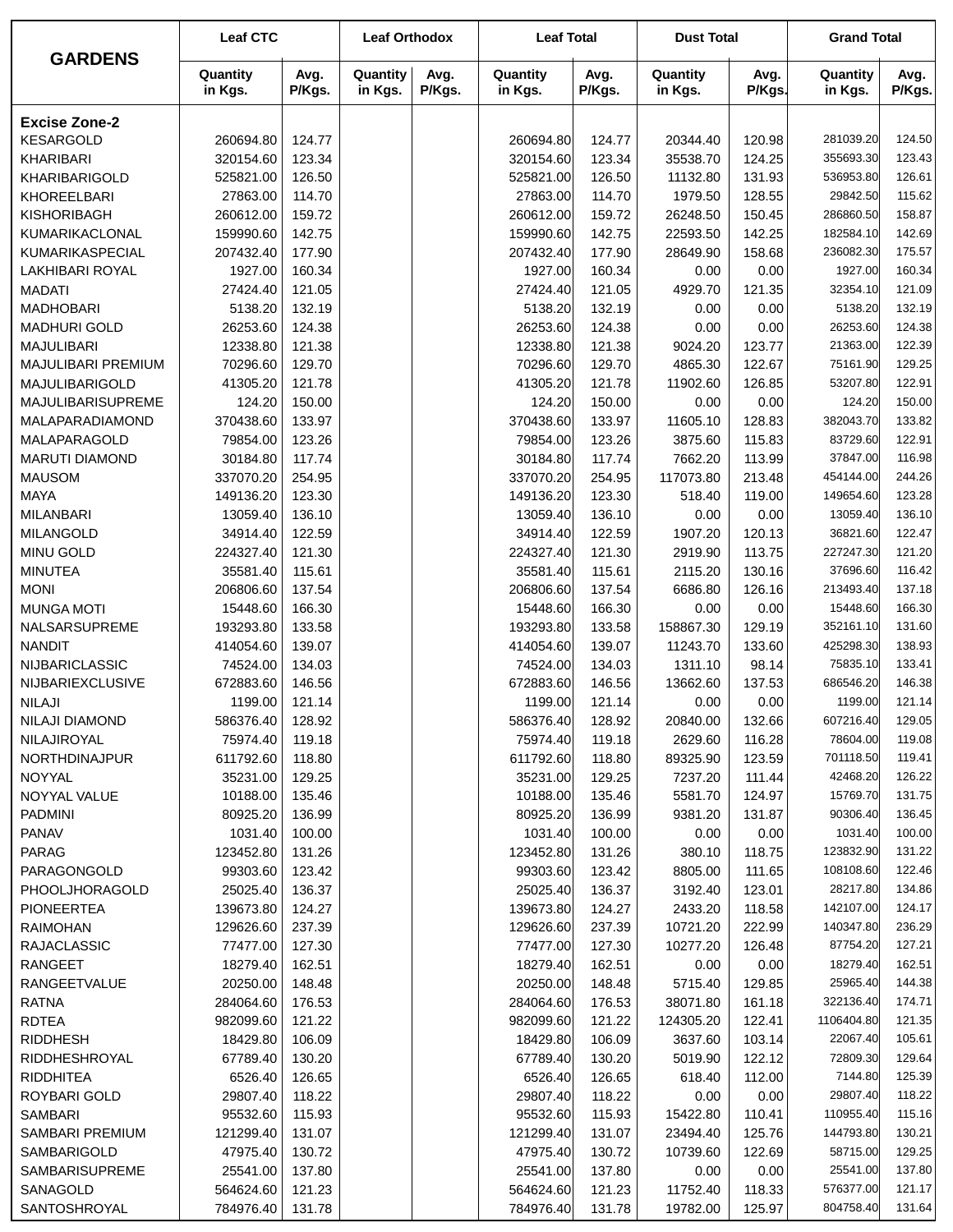| <b>GARDENS</b>                               | <b>Leaf CTC</b>        |                  | <b>Leaf Orthodox</b> |                | <b>Leaf Total</b>      |                  | <b>Dust Total</b>    |                  | <b>Grand Total</b>     |                  |
|----------------------------------------------|------------------------|------------------|----------------------|----------------|------------------------|------------------|----------------------|------------------|------------------------|------------------|
|                                              | Quantity<br>in Kgs.    | Avg.<br>P/Kgs.   | Quantity<br>in Kgs.  | Avg.<br>P/Kgs. | Quantity<br>in Kgs.    | Avg.<br>P/Kgs.   | Quantity<br>in Kgs.  | Avg.<br>P/Kgs.   | Quantity<br>in Kgs.    | Avg.<br>P/Kgs.   |
| <b>Excise Zone-2</b>                         |                        |                  |                      |                |                        |                  |                      |                  |                        |                  |
| <b>SAVA</b>                                  | 509268.40              | 126.76           |                      |                | 509268.40              | 126.76           | 66151.70             | 122.36           | 575420.10              | 126.26           |
| <b>SAYAN TEA</b>                             | 7144.20                | 105.28           |                      |                | 7144.20                | 105.28           | 0.00                 | 0.00             | 7144.20                | 105.28           |
| SHACHIN GOLD TEA                             | 9919.00                | 134.79           |                      |                | 9919.00                | 134.79           | 1294.30              | 119.47           | 11213.30               | 133.03           |
| <b>SHAKTISUPREME</b>                         | 75872.40               | 114.62           |                      |                | 75872.40               | 114.62           | 644.40               | 109.00           | 76516.80               | 114.57           |
| SHIVROYAL                                    | 4602.80                | 97.92            |                      |                | 4602.80                | 97.92            | 0.00                 | 0.00             | 4602.80                | 97.92            |
| <b>SHREEGANAPATI</b>                         | 99435.00               | 119.92           |                      |                | 99435.00               | 119.92           | 0.00                 | 0.00             | 99435.00               | 119.92           |
| SHREEKRISHNADIAMOND                          | 11657.40               | 113.25           |                      |                | 11657.40               | 113.25           | 0.00                 | 0.00             | 11657.40               | 113.25           |
| <b>SHREEKRISHNAGOLD</b>                      | 4966.40                | 112.84           |                      |                | 4966.40                | 112.84           | 982.40               | 100.00           | 5948.80                | 110.72           |
| SHREYA GOLD                                  | 322148.80              | 119.81           |                      |                | 322148.80              | 119.81           | 0.00                 | 0.00             | 322148.80              | 119.81           |
| SIDDHIVINAYAK                                | 170598.00              | 120.34           |                      |                | 170598.00              | 120.34           | 31979.30             | 105.55           | 202577.30              | 118.01           |
| SOHANBARI                                    | 41960.00               | 100.44           |                      |                | 41960.00               | 100.44           | 276.70               | 101.00           | 42236.70               | 100.44           |
| SONALIROYAL                                  | 102619.00              | 150.04           |                      |                | 102619.00              | 150.04           | 27245.30             | 154.90           | 129864.30              | 151.06           |
| SONAPREMIUM                                  | 1672.80                | 110.61           |                      |                | 1672.80                | 110.61           | 774.40               | 107.00           | 2447.20                | 109.47           |
| SONI DIAMOND                                 | 38121.20               | 124.24           |                      |                | 38121.20               | 124.24           | 3690.00              | 116.45           | 41811.20               | 123.55           |
| SONIROYAL                                    | 568142.00              | 126.73           |                      |                | 568142.00              | 126.73           | 54135.80             | 124.95           | 622277.80              | 126.57           |
| SOVARANI                                     | 6554.60                | 126.64           |                      |                | 6554.60                | 126.64           | 0.00                 | 0.00<br>131.57   | 6554.60<br>652622.80   | 126.64<br>144.27 |
| <b>SRIJA TEA</b><br><b>SRIKRISHNASUPREME</b> | 642587.80<br>87511.80  | 144.47<br>141.11 |                      |                | 642587.80<br>87511.80  | 144.47<br>141.11 | 10035.00<br>6386.30  | 128.00           | 93898.10               | 140.22           |
| <b>SUPERKLASS</b>                            | 222301.00              | 115.00           |                      |                | 222301.00              | 115.00           | 3133.10              | 107.10           | 225434.10              | 114.89           |
| <b>SWASTIKA</b>                              | 4047.60                | 115.01           |                      |                | 4047.60                | 115.01           | 1652.80              | 126.56           | 5700.40                | 118.36           |
| <b>TAPTI</b>                                 | 15603.00               | 111.83           |                      |                | 15603.00               | 111.83           | 3772.00              | 107.60           | 19375.00               | 111.01           |
| <b>TAPTI ROYAL</b>                           | 14031.00               | 127.79           |                      |                | 14031.00               | 127.79           | 754.40               | 97.00            | 14785.40               | 126.22           |
| <b>TAPTI VALUE</b>                           | 31884.80               | 108.32           |                      |                | 31884.80               | 108.32           | 2608.20              | 102.67           | 34493.00               | 107.89           |
| <b>TIKOOM</b>                                | 73806.00               | 117.85           |                      |                | 73806.00               | 117.85           | 1388.80              | 104.53           | 75194.80               | 117.61           |
| <b>TIKOOM GOLD</b>                           | 88844.80               | 144.74           |                      |                | 88844.80               | 144.74           | 2937.10              | 106.45           | 91781.90               | 143.52           |
| <b>TOPICAL TEA</b>                           | 35307.80               | 125.48           |                      |                | 35307.80               | 125.48           | 4389.80              | 116.79           | 39697.60               | 124.51           |
| <b>TULSIBARI GOLD</b>                        | 113877.60              | 113.93           |                      |                | 113877.60              | 113.93           | 1963.90              | 138.27           | 115841.50              | 114.34           |
| VARUNGOLD                                    | 320339.60              | 124.31           |                      |                | 320339.60              | 124.31           | 30923.00             | 129.43           | 351262.60              | 124.76           |
| VEDANTATEA                                   | 387163.40              | 132.66           |                      |                | 387163.40              | 132.66           | 10869.70             | 119.40           | 398033.10              | 132.30           |
| ZARATEAPREMIUM                               | 361963.20              | 135.71           |                      |                | 361963.20              | 135.71           | 8709.60              | 141.01           | 370672.80              | 135.83           |
| <b>District Total</b>                        | 23269813.80            | 132.70           |                      |                | 23269813.80            | 132.70           | 1748559.90           | 133.10           | 25018373.70            | 132.73           |
| <b>Terai GARDENS</b>                         |                        |                  |                      |                |                        |                  |                      |                  |                        |                  |
| <b>AANAND</b>                                | 322843.60              | 136.20           |                      |                | 322843.60              | 136.20           | 26242.50             | 127.73           | 349086.10              | 135.56           |
| <b>AMRAJOTE</b>                              | 3065.60                | 109.95           |                      |                | 3065.60                | 109.95           | 0.00                 | 0.00             | 3065.60                | 109.95           |
| <b>ASHAPUR</b>                               | 38233.80               | 141.52           |                      |                | 38233.80               | 141.52           | 2328.50              | 127.52           | 40562.30               | 140.72           |
| <b>ATAL</b>                                  | 745489.80              | 205.92           |                      |                | 745489.80              | 205.92           | 104651.30            | 181.85           | 850141.10              | 202.95           |
| <b>AZAMABADGOLD</b>                          | 5461.00                | 119.73           |                      |                | 5461.00                | 119.73           | 1703.80              | 130.31           | 7164.80                | 122.24           |
| AZAMABADSUPREME                              | 284463.80              | 167.59           |                      |                | 284463.80              | 167.59           | 73312.10             | 150.75           | 357775.90              | 164.14           |
| <b>BAGDOGRA</b>                              | 161926.80              | 120.29           |                      |                | 161926.80              | 120.29           | 12976.10             | 123.77           | 174902.90              | 120.55           |
| <b>BAGDOGRA CLASSIC</b>                      | 219072.80              | 132.51           |                      |                | 219072.80              | 132.51           | 8623.00              | 130.90           | 227695.80              | 132.44           |
| <b>BAGDOGRAGOLD</b>                          | 437450.40              | 176.17           |                      |                | 437450.40              | 176.17           | 29622.80             | 152.91           | 467073.20              | 174.70           |
| <b>BALASON</b>                               | 356046.20              | 120.64           |                      |                | 356046.20              | 120.64           | 16299.20             | 117.90           | 372345.40              | 120.52           |
| <b>BALASON ROYAL</b>                         | 30556.20               | 142.54           |                      |                | 30556.20               | 142.54           | 2022.20              | 141.98           | 32578.40               | 142.51<br>142.43 |
| <b>BELGACHI</b><br><b>BELGACHIGOLD</b>       | 256028.80              | 143.53           |                      |                | 256028.80<br>418628.40 | 143.53           | 56520.20<br>47261.40 | 137.45           | 312549.00<br>465889.80 | 171.33           |
| <b>BELPUR</b>                                | 418628.40<br>114016.40 | 172.94<br>119.25 |                      |                | 114016.40              | 172.94<br>119.25 | 25382.20             | 157.06<br>115.53 | 139398.60              | 118.57           |
| <b>BELPURGOLD</b>                            | 5332.20                | 117.00           |                      |                | 5332.20                | 117.00           | 594.40               | 116.00           | 5926.60                | 116.90           |
| <b>BHOJNARAIN</b>                            | 154084.40              | 144.90           |                      |                | 154084.40              | 144.90           | 24720.40             | 135.60           | 178804.80              | 143.61           |
| <b>BHOJNARAINGOLD</b>                        | 257781.20              | 182.16           |                      |                | 257781.20              | 182.16           | 16579.30             | 165.22           | 274360.50              | 181.14           |
| <b>BHOJNARAINSUPREME</b>                     | 70934.80               | 208.02           |                      |                | 70934.80               | 208.02           | 416.70               | 200.00           | 71351.50               | 207.97           |
| <b>BIJALIMONI</b>                            | 299764.00              | 214.94           |                      |                | 299764.00              | 214.94           | 59272.90             | 189.25           | 359036.90              | 210.70           |
| <b>BIJBARI</b>                               | 413530.80              | 130.49           |                      |                | 413530.80              | 130.49           | 57490.00             | 128.27           | 471020.80              | 130.22           |
| <b>BIJBARIGOLD</b>                           | 666714.60              | 197.53           |                      |                | 666714.60              | 197.53           | 103017.80            | 163.68           | 769732.40              | 193.00           |
| <b>BIJOYNAGAR</b>                            | 508418.60              | 158.63           |                      |                | 508418.60              | 158.63           | 43677.00             | 141.75           | 552095.60              | 157.29           |
| <b>BILATIBARI</b>                            | 790199.40              | 134.30           |                      |                | 790199.40              | 134.30           | 12457.50             | 116.67           | 802656.90              | 134.03           |
| <b>CHAMPASARI</b>                            | 119545.80              | 142.88           |                      |                | 119545.80              | 142.88           | 25196.30             | 139.73           | 144742.10              | 142.33           |
|                                              |                        |                  |                      |                |                        |                  |                      |                  |                        |                  |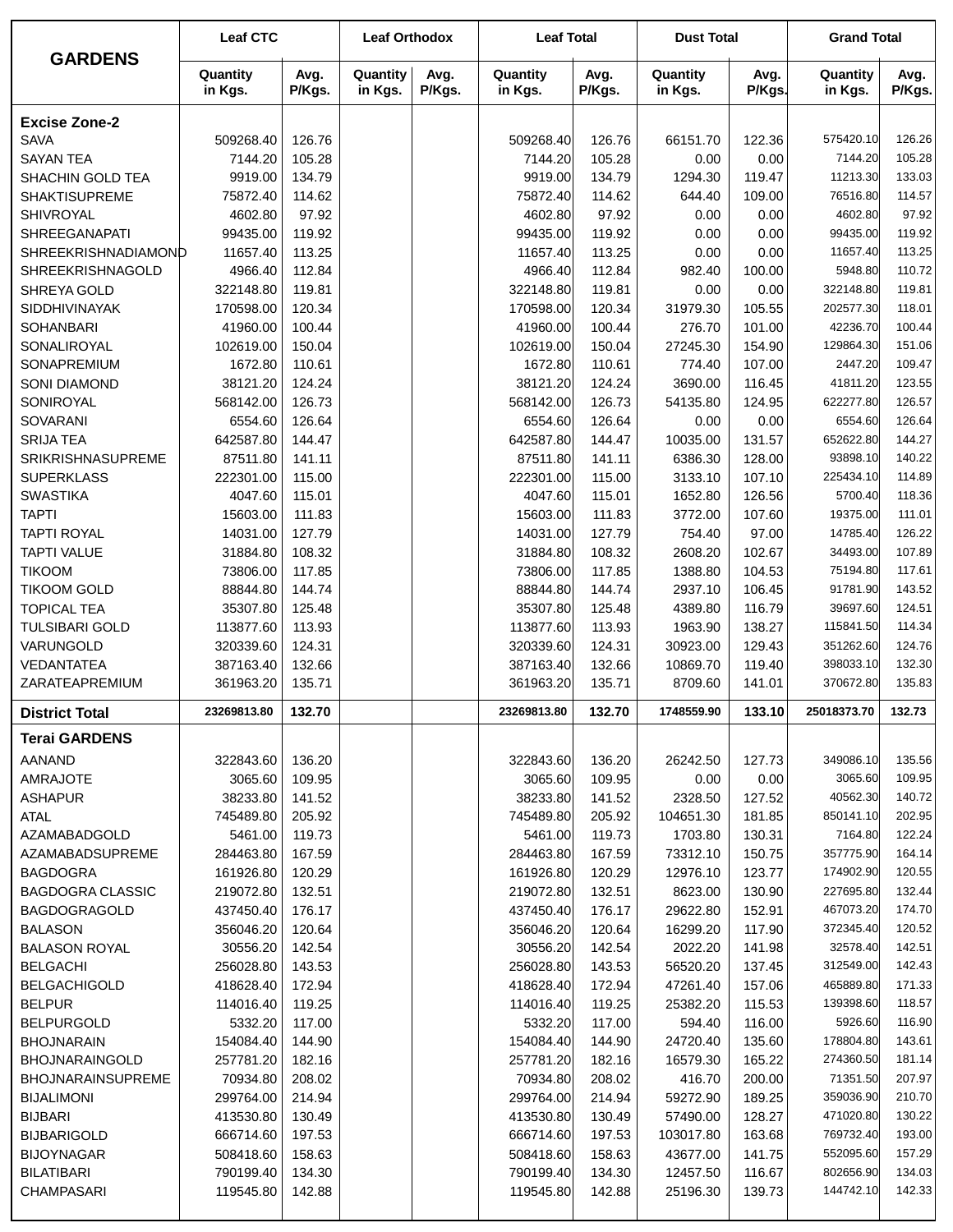|                                 | <b>Leaf CTC</b>      |                  | <b>Leaf Orthodox</b> |                | <b>Leaf Total</b>      |                  | <b>Dust Total</b>   |                | <b>Grand Total</b>     |                  |
|---------------------------------|----------------------|------------------|----------------------|----------------|------------------------|------------------|---------------------|----------------|------------------------|------------------|
| <b>GARDENS</b>                  | Quantity<br>in Kgs.  | Avg.<br>P/Kgs.   | Quantity<br>in Kgs.  | Avg.<br>P/Kgs. | Quantity<br>in Kgs.    | Avg.<br>P/Kgs.   | Quantity<br>in Kgs. | Avg.<br>P/Kgs. | Quantity<br>in Kgs.    | Avg.<br>P/Kgs.   |
| <b>Excise Zone-2</b>            |                      |                  |                      |                |                        |                  |                     |                |                        |                  |
| CHANDAN                         | 574859.80            | 151.95           |                      |                | 574859.80              | 151.95           | 76836.60            | 135.81         | 651696.40              | 150.05           |
| <b>DAGAPUR</b>                  | 148778.00            | 184.59           |                      |                | 148778.00              | 184.59           | 29023.40            | 154.36         | 177801.40              | 179.66           |
| <b>DEBIJHORA</b>                | 16691.00             | 132.32           |                      |                | 16691.00               | 132.32           | 165.10              | 132.00         | 16856.10               | 132.32           |
| <b>DEBIJHORASUPREME</b>         | 497354.40            | 165.58           |                      |                | 497354.40              | 165.58           | 57179.40            | 153.04         | 554533.80              | 164.29           |
| <b>FAGU</b>                     | 427926.00            | 161.54           |                      |                | 427926.00              | 161.54           | 82208.80            | 153.78         | 510134.80              | 160.29           |
| <b>FAGUROYAL</b>                | 190505.00            | 205.21           |                      |                | 190505.00              | 205.21           | 28001.70            | 178.07         | 218506.70              | 201.73           |
| <b>FULBAR</b>                   | 243168.00            | 111.96           |                      |                | 243168.00              | 111.96           | 55360.60            | 112.79         | 298528.60              | 112.11           |
| <b>FULBARI</b>                  | 711177.00            | 166.82           |                      |                | 711177.00              | 166.82           | 45654.50            | 165.97         | 756831.50              | 166.77           |
| <b>FULBARI HI GROWN</b>         | 551686.80            | 213.03           |                      |                | 551686.80              | 213.03           | 38662.60            | 183.95         | 590349.40              | 211.13           |
| <b>FULBARIPATAN</b>             | 33645.40             | 138.62           |                      |                | 33645.40               | 138.62           | 6013.60             | 130.06         | 39659.00               | 137.32           |
| <b>FULBARIPATANCLONAL</b>       | 109016.20            | 175.31           |                      |                | 109016.20              | 175.31           | 11162.40            | 149.10         | 120178.60              | 172.87           |
| <b>GAYAGANGA</b>                | 142129.20            | 152.42           |                      |                | 142129.20              | 152.42           | 6572.80             | 146.45         | 148702.00              | 152.15           |
| <b>GIRISHCHANDRA</b>            | 251511.00            | 129.99           |                      |                | 251511.00              | 129.99           | 15553.80            | 131.37         | 267064.80              | 130.07           |
| <b>GIRISHCHSUPER</b>            | 191499.40            | 201.17           |                      |                | 191499.40              | 201.17           | 31893.90            | 153.12         | 223393.30              | 194.31           |
| <b>GITADEVI</b>                 | 74438.20             | 123.80           |                      |                | 74438.20               | 123.80           | 15862.60            | 117.45         | 90300.80               | 122.69           |
| <b>GOPALPURSUPER</b>            | 80199.80             | 159.26           |                      |                | 80199.80               | 159.26           | 9907.40             | 148.60         | 90107.20               | 158.08           |
| <b>GOPE</b>                     | 1144862.40           | 126.07           |                      |                | 1144862.40             | 126.07           | 109348.90           | 117.65         | 1254211.30             | 125.34           |
| <b>GOPESUPREME</b>              | 184096.80            | 150.07           |                      |                | 184096.80              | 150.07           | 6766.80             | 133.15         | 190863.60              | 149.47           |
| <b>GULMA</b>                    | 854556.60            | 294.28           |                      |                | 854556.60              | 294.28           | 135670.30           | 241.12         | 990226.90              | 286.99           |
| <b>GUNABARI</b>                 | 880215.80            | 125.92           |                      |                | 880215.80              | 125.92           | 15284.50            | 121.47         | 895500.30              | 125.84           |
| <b>HALBARI</b>                  | 1374.20              | 162.61           |                      |                | 1374.20                | 162.61           | 0.00                | 0.00           | 1374.20                | 162.61           |
| <b>HANSQUA</b>                  | 650404.20            | 217.80           |                      |                | 650404.20              | 217.80           | 112310.10           | 192.14         | 762714.30              | 214.02           |
| <b>HANSRAJ</b>                  | 50165.60             | 137.88           |                      |                | 50165.60               | 137.88           | 6150.40             | 132.20         | 56316.00               | 137.26           |
| <b>ICHHAMOTI</b>                | 21182.00             | 126.66           |                      |                | 21182.00               | 126.66           | 710.10              | 122.75         | 21892.10               | 126.53           |
| <b>ICHHAMOTIROYAL</b>           | 300677.80            | 192.48           |                      |                | 300677.80              | 192.48           | 26350.00            | 165.56         | 327027.80              | 190.31           |
| <b>JATINDRAMOHAN</b>            | 1316624.60           | 130.49           |                      |                | 1316624.60             | 130.49           | 76294.10            | 119.11         | 1392918.70             | 129.86           |
| JATINDRAMOHANGOLD               | 180905.40            | 146.77           |                      |                | 180905.40              | 146.77           | 953.10              | 175.11         | 181858.50              | 146.92           |
| <b>JAYABARI</b>                 | 333144.40            | 114.59           |                      |                | 333144.40              | 114.59           | 20563.60            | 113.52         | 353708.00              | 114.53           |
| JAYANTIKACLONAL                 | 184775.20            | 141.50           |                      |                | 184775.20<br>553927.20 | 141.50           | 14879.20            | 145.81         | 199654.40<br>653516.80 | 141.82<br>176.73 |
| JAYANTIKAGOLD                   | 553927.20<br>1431.20 | 179.72<br>124.42 |                      |                |                        | 179.72<br>124.42 | 99589.60            | 160.15         | 1431.20                | 124.42           |
| <b>JIAGURI</b><br>KACHAKALIGOLD | 426703.80            | 130.84           |                      |                | 1431.20<br>426703.80   | 130.84           | 0.00<br>20237.70    | 0.00<br>124.55 | 446941.50              | 130.55           |
| KAMALA                          | 785769.60            | 148.89           |                      |                | 785769.60              | 148.89           | 266062.30           | 141.68         | 1051831.90             | 147.06           |
| <b>KANTABARI</b>                | 230762.40            | 124.45           |                      |                | 230762.40              | 124.45           | 20616.00            | 128.94         | 251378.40              | 124.82           |
| <b>KIRANCHANDRA</b>             | 247626.40            | 130.95           |                      |                | 247626.40              | 130.95           | 33286.20            | 134.02         | 280912.60              | 131.31           |
| KIRANCHANDRAGOLD                | 408716.10            | 172.01           |                      |                | 408716.10              | 172.01           | 52798.60            | 159.98         | 461514.70              | 170.64           |
| <b>KUSUM</b>                    | 263761.20            | 148.41           |                      |                | 263761.20              | 148.41           | 34212.70            | 133.47         | 297973.90              | 146.69           |
| <b>KUSUMGOLD</b>                | 126561.60            | 200.80           |                      |                | 126561.60              | 200.80           | 12221.50            | 165.79         | 138783.10              | 197.72           |
| <b>KUSUMSPL</b>                 | 86308.20             | 177.42           |                      |                | 86308.20               | 177.42           | 9000.90             | 151.18         | 95309.10               | 174.95           |
| MAHAMAYA                        | 826603.60            | 132.18           |                      |                | 826603.60              | 132.18           | 58521.90            | 129.37         | 885125.50              | 131.99           |
| MALIVITA                        | 40681.80             | 114.64           |                      |                | 40681.80               | 114.64           | 870.80              | 109.76         | 41552.60               | 114.54           |
| <b>MARAPUR</b>                  | 60613.00             | 151.48           |                      |                | 60613.00               | 151.48           | 5084.30             | 144.41         | 65697.30               | 150.93           |
| MARAPURROYAL                    | 47267.40             | 194.63           |                      |                | 47267.40               | 194.63           | 2081.20             | 178.41         | 49348.60               | 193.95           |
| <b>MARIONBARIECLONAL</b>        | 99253.80             | 136.40           |                      |                | 99253.80               | 136.40           | 21004.10            | 128.74         | 120257.90              | 135.06           |
| <b>MARIONBARIEPREMIUM</b>       | 130072.40            | 148.97           |                      |                | 130072.40              | 148.97           | 25794.00            | 131.24         | 155866.40              | 146.03           |
| <b>MATIDHAR</b>                 | 950765.20            | 211.03           |                      |                | 950765.20              | 211.03           | 177445.50           | 187.67         | 1128210.70             | 207.35           |
| MATIGARAGOLD                    | 17005.60             | 121.16           |                      |                | 17005.60               | 121.16           | 1571.50             | 116.00         | 18577.10               | 120.73           |
| <b>MATRI</b>                    | 283017.80            | 130.25           |                      |                | 283017.80              | 130.25           | 34178.60            | 124.70         | 317196.40              | 129.65           |
| <b>MATRIGOLD</b>                | 564655.80            | 234.86           |                      |                | 564655.80              | 234.86           | 43197.80            | 199.37         | 607853.60              | 232.34           |
| <b>MERRYVIEW</b>                | 236470.00            | 178.10           |                      |                | 236470.00              | 178.10           | 37864.40            | 162.63         | 274334.40              | 175.97           |
| <b>NALSAR</b>                   | 133579.60            | 121.84           |                      |                | 133579.60              | 121.84           | 103825.60           | 124.97         | 237405.20              | 123.21           |
| NALSARBARI                      | 208065.40            | 133.04           |                      |                | 208065.40              | 133.04           | 74129.20            | 121.58         | 282194.60              | 130.03           |
| NEWCHUMTAACEGOLD                | 25949.60             | 119.17           |                      |                | 25949.60               | 119.17           | 3941.20             | 106.54         | 29890.80               | 117.51           |
| NEWCHUMTACLASSIC                | 199904.20            | 145.71           |                      |                | 199904.20              | 145.71           | 36500.50            | 134.14         | 236404.70              | 143.92           |
| NEWCHUMTAROYAL                  | 232747.20            | 175.94           |                      |                | 232747.20              | 175.94           | 57273.90            | 156.72         | 290021.10              | 172.15           |
| NUXALBARIE                      | 99267.20             | 171.19           |                      |                | 99267.20               | 171.19           | 21889.80            | 161.15         | 121157.00              | 169.38           |
| NUXALBARIIMPERIAL               | 523742.40            | 222.03           |                      |                | 523742.40              | 222.03           | 52057.30            | 198.58         | 575799.70              | 219.91           |
| ORDDIAMOND                      | 297892.80            | 173.89           |                      |                | 297892.80              | 173.89           | 19978.60            | 150.04         | 317871.40              | 172.39           |